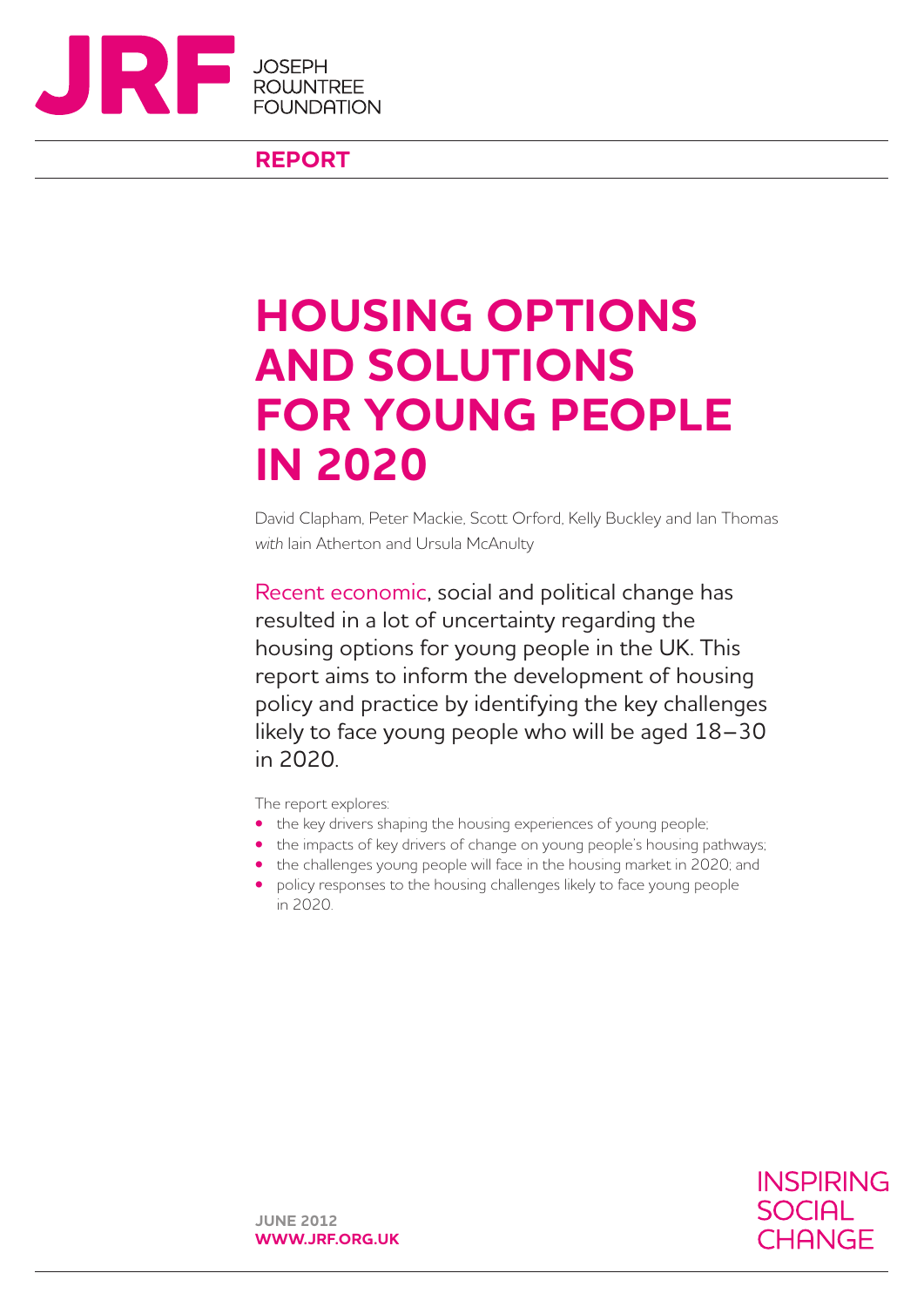## **CONTENTS**

|   | Executive summary                                       | 03 |
|---|---------------------------------------------------------|----|
| 1 | Introduction                                            | 09 |
| 2 | The context in 2020                                     | 13 |
| 3 | Young people's housing pathways to 2020                 | 24 |
| 4 | The housing market in 2020: key challenges facing       |    |
|   | young people                                            | 38 |
| 5 |                                                         |    |
|   | Responding to the housing challenges facing young       |    |
|   | people                                                  | 43 |
| 6 | Conclusions                                             | 50 |
|   | Notes                                                   | 57 |
|   | References                                              | 58 |
|   | Appendix I: Technical methodology                       | 61 |
|   | Appendix II: Data sources                               | 64 |
|   |                                                         |    |
|   | Appendix III: Young people and their housing scenarios: |    |
|   | 2008-2020                                               | 66 |
|   | Acknowledgements                                        | 69 |
|   | About the authors                                       | 70 |
|   | List of figures                                         |    |
|   | 1 Trend-based tenure change and projections for young   |    |
|   | people aged 18-30 between 1997 and 2020                 | 17 |
| 2 | Employment rate projections for working-age             |    |
|   |                                                         | 19 |
|   | population, age 16+                                     |    |
| 3 | Proportion of young people in each housing pathway      |    |
|   | by region (2008/09)                                     | 26 |
|   | 4 Young people (aged 18-30) and their housing scenarios | 37 |
|   | List of tables                                          |    |
| 1 | Policy expertise of key stakeholders interviewed        |    |
|   |                                                         | 12 |
|   | at stage one                                            |    |
| 2 | Percentage of young people in each housing pathway      |    |
|   | by region (2008/09)                                     | 25 |
| 3 | Young people and their housing scenarios:               |    |
|   | 2008-2020                                               | 66 |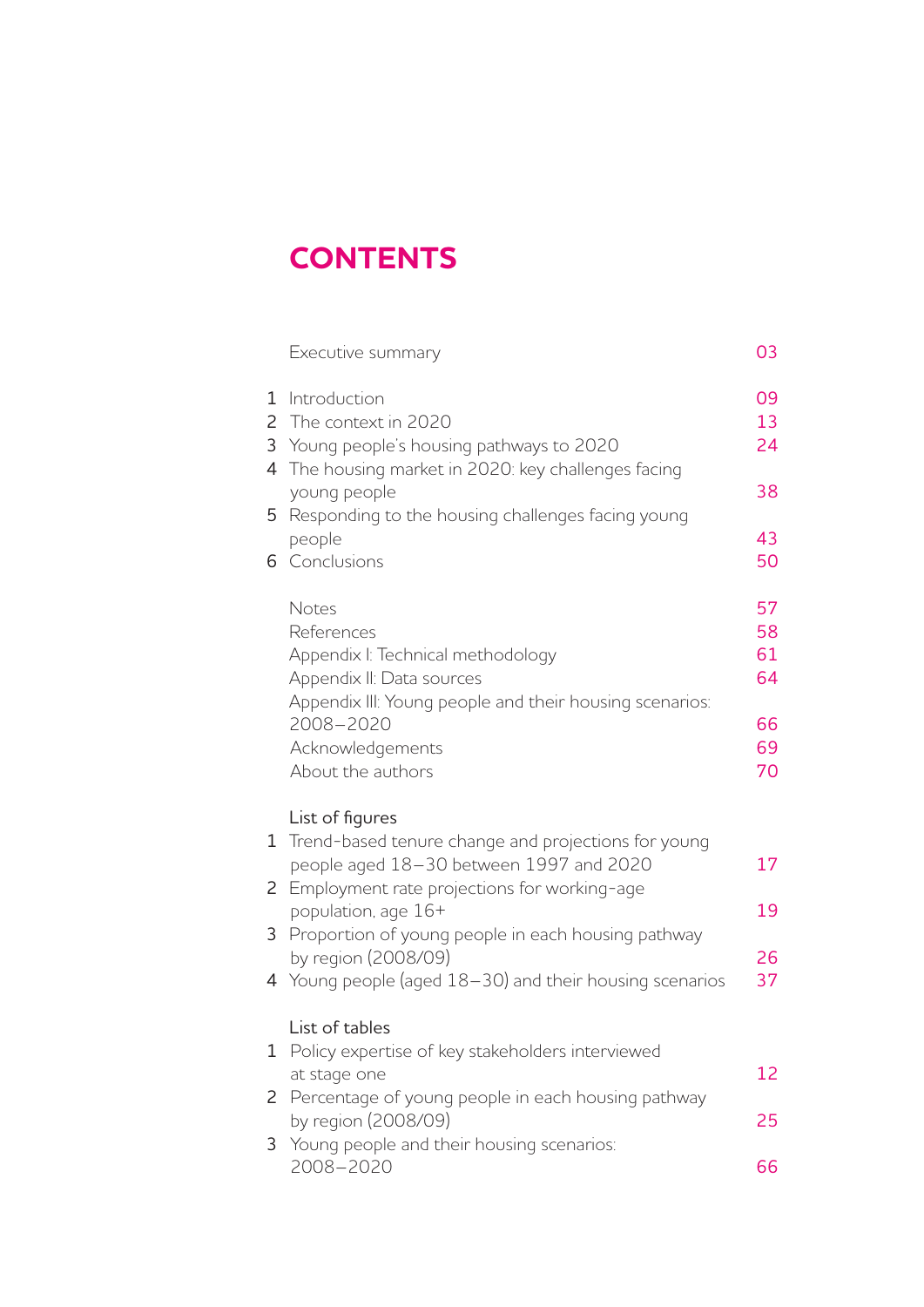# **EXECUTIVE SUMMARY**

Recent economic, social and political change has generated greater uncertainty in the housing options of young people. The recession has also highlighted challenges such as the lack of available credit and high youth unemployment.

This report explores what the housing situation might be like for young people who will be aged between 18 and 30 in 2020. The key findings are as follows:

- **•**  Around 1.5 million more young people aged 18–30 will be pushed towards living in the Private Rented Sector in 2020, reflecting the growing problems of accessing both home ownership and social renting.
- Without a sustained and long-term increase in new housing supply, demand side initiatives to bridge the deposit gap for aspiring homeowners risk maintaining the inflated house prices they are meant to overcome.
- Three groups of young people are increasingly marginalised in the UK housing system: young families, those on low incomes and those who are vulnerable due to their support needs; the push of these groups towards private rented housing requires a renewed focus on improving the supply, quality and stability of housing in both the private and social rented sectors.
- More stable private rented tenancies might be achieved through improved incentives for landlords; international evidence suggests that these could include tax breaks in return for more stable, longer-term tenancies for vulnerable or lower-income tenants and/or other benefits such as lower rent levels.
- **•** Social landlords could help to reduce the challenges facing young people by helping them to access private rented tenancies and offering more shared tenancy options at local housing allowance rent levels as part of a varied housing offer.
- **•**  Without fundamental reform to the housing system to create suitable options, marginalisation of young people will continue to increase in a poorly functioning system.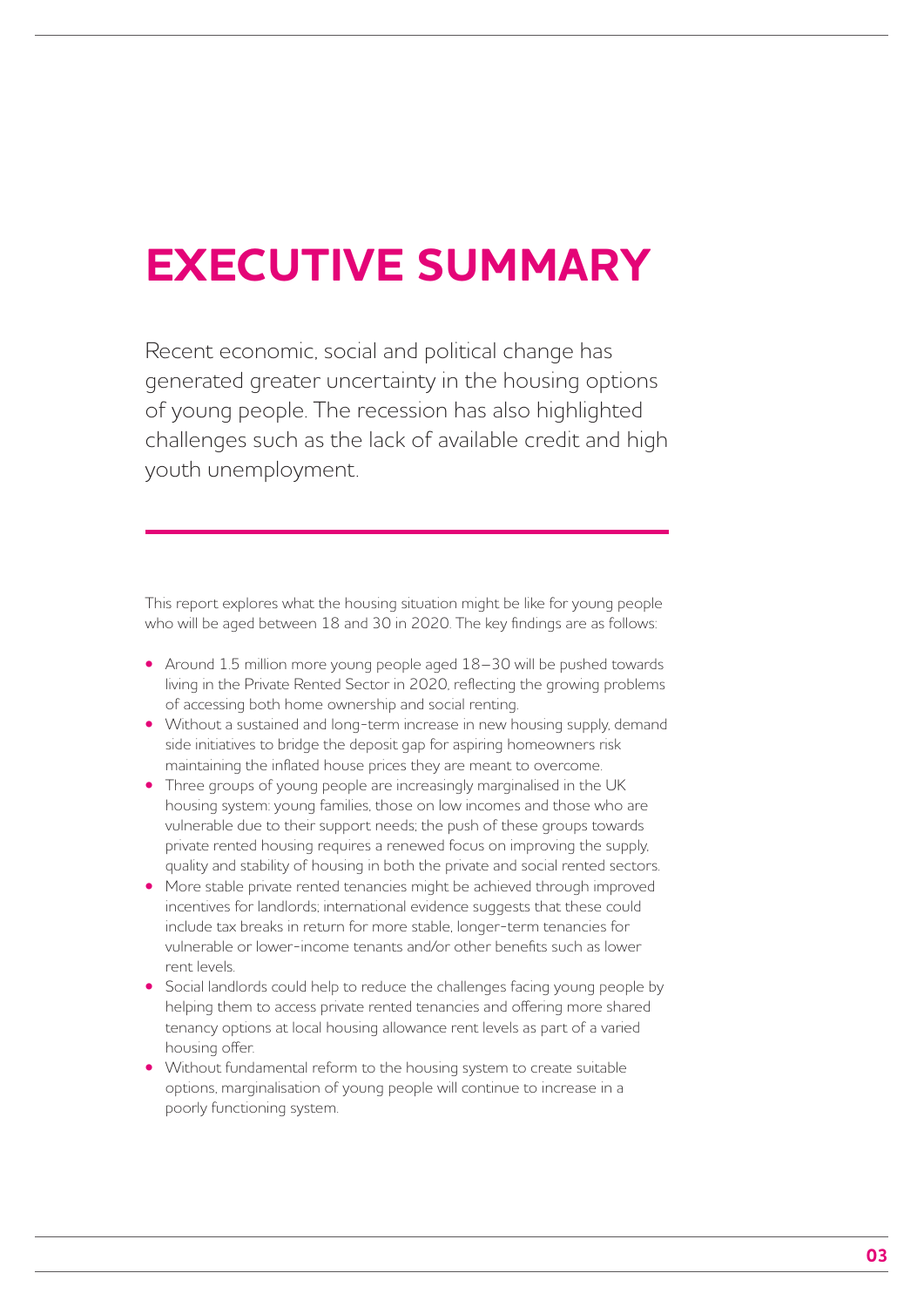The research was conducted in three stages. At **stage one** 50 young people and 50 key stakeholders were interviewed and a literature review was undertaken in order to determine the likely trajectories of the key drivers that will shape young people's housing experiences in the years up to 2020. **Stage two** of the research sought to identify different groups of young people and project their likely housing scenarios in 2020 based upon the influence of drivers identified at stage one. This complex element of the research involved cluster analysis of British Household Panel Survey data as well as interviews with young people. For each group of young people identified, we produced an estimate of the population size in 2008 and 2020. These estimates were calculated using tenure data for 18–30 year olds from the Labour Force Survey and our own trend-based projections for tenure in 2020. These projections were again corroborated against the qualitative interview data. At **stage three**, the key findings were presented to 71 additional young people and 52 additional stakeholders, who then put forward responses to the emerging challenges.

#### **The position of young people in the 2020 housing market in the UK**

It is anticipated that the total number of young people owning their own properties in 2020 will **decrease by approximately 1.1 million to 1.3 million** in 2020. The number of young people living with parents in owner-occupied accommodation will **increase by approximately 550,000 to 3.7 million** in 2020.

The total number of young people living in their own Private Rented Sector (PRS) tenancies in 2020 is predicted to **increase by approximately 1.3 million to 3.7 million**. It is likely that a three-tier model of demand will emerge based upon the median incomes of the young households. The number of young people living with parents in private rented accommodation will **increase by approximately 170,000 to 400,000**  in 2020.

The total number of young people living in their own social rented tenancies in 2020 is predicted to **decrease by approximately 360,000 to 780,000**, when compared to 2008. The number of young people living with parents in social rented accommodation is predicted to **increase by approximately 170,000 to 870,000**.

The number of young people aged 18–24 following a *chaotic* housing pathway (including homelessness) will **increase from 75,000 to 81,000** between 2008 and 2020.

## **Young people's housing pathways to 2020: challenging times**

Young people's housing experiences are already significantly different to those described in earlier studies. The predictions in this study show that experiences are likely to change even further as we approach 2020.

#### Home ownership

In 2008 young people generally entered home ownership by following one of four pathways. Most (2.9 million young people) remained in the family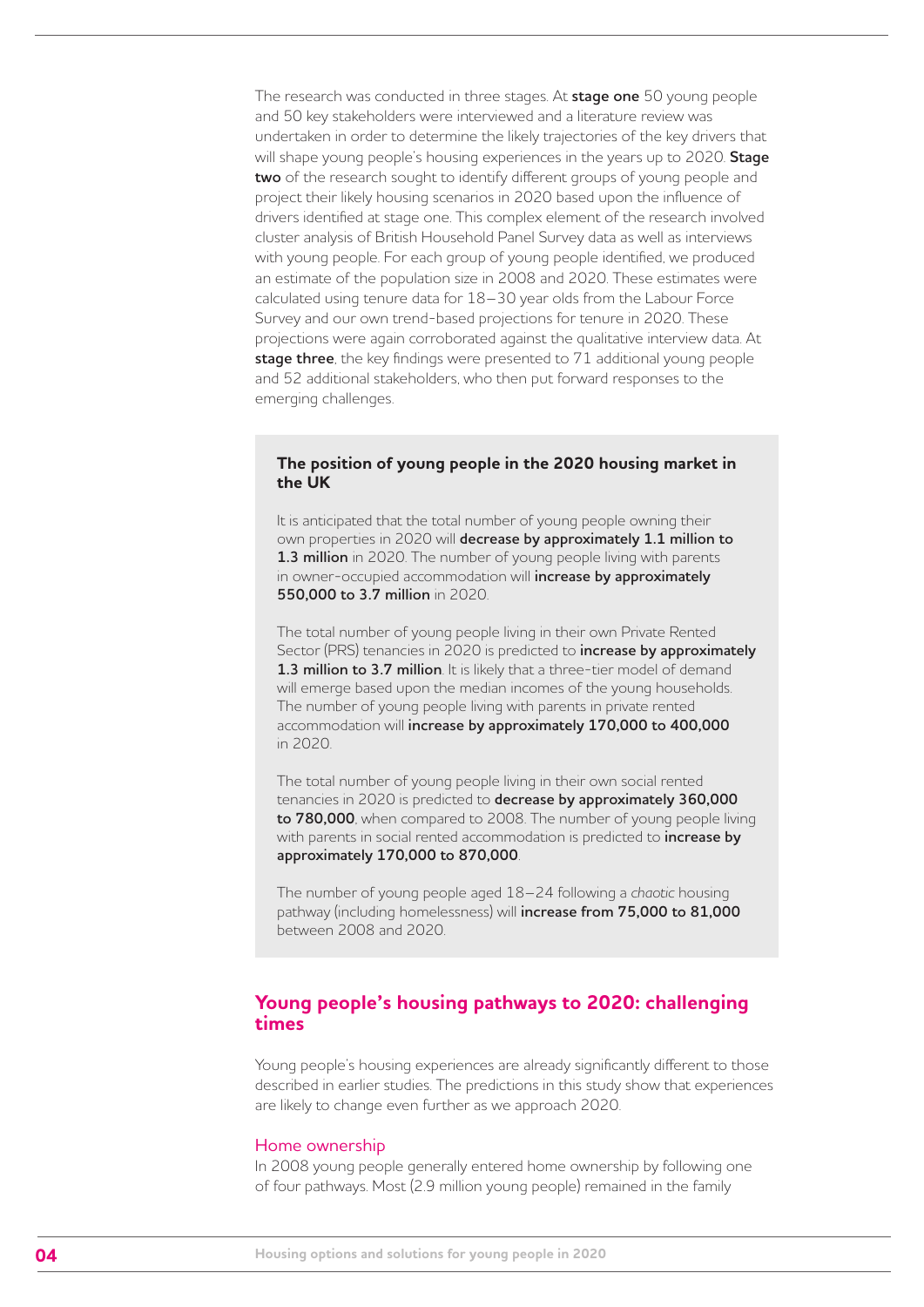home throughout their twenties and into their early thirties in order to save the capital to pay the deposit on a mortgage (*stay at home to owners*). Approximately 560,000 young people left the parental home and entered shared accommodation in the PRS before forming a couple and entering owner-occupation (*dual income, no kids owners – DINKOs*). The two remaining pathways into home ownership involved family formation before the age of 30. The key difference between these two family formation pathways is that the 330,000 *early nesters* generally left the family home and formed a family far earlier than the 720,000 *two parent families*. A proportion of other pathways followed by young people also ended in home ownership (810,000 young people) or the owner-occupied parental home (250,000 young people).

In 2020 young people are likely to stay at home for longer, and parents will play an increasingly important role in facilitating access to owner-occupation. Young people who choose not to remain at home will enter and remain in the Private Rented Sector into their 30s. Notably, more young families will be forced to live in the PRS despite their concerns about the lack of security and stability that comes with it.

#### Private renting

In 2008 one main pathway into private renting emerged. Approximately one million *young professional renters* left the parental home and entered the Private Rented Sector where they remained for some considerable time. Most of these young people had attained qualifications higher than A-level standard and they shared accommodation. Notably, a significant minority of young people following all pathways dominated by other tenures also became private renters (1.4 million young people), hence the total number of private renters in 2008 was much greater than the total number of *young professional renters*. Young people will continue to follow this pathway in 2020 with relatively unchanged circumstances. One difference anticipated in 2020 is a reduction in the number of students living in the PRS. However, the most significant change is likely to be increased competition for PRS accommodation from young people unable to access home ownership and unable to secure accommodation in the social rented sector. There will also be an increase in demand from young people following a *chaotic* housing pathway.

#### Social renting

In 2008 the most frequently followed pathway into social housing was to wait *in the social queue* (640,000 young people). These young people tended to stay in the social rented family home until they were able to access their own social rented tenancy, mostly as individuals. A second pathway into social housing was that taken by *lone parents*, where 380,000 young women left the family home and entered social housing soon after or immediately before having a child. A third pathway into social renting was followed by 380,000 young people as *social renting families*. These families have very similar experiences to *lone parents*, but the significant difference is that they form couples and enter their own social rented tenancy as they start their families. Finally, a proportion of other pathways followed by young people also ended in social rented accommodation (380,000) or the social rented parental home (60,000).

In 2020 competition for the limited supply of social housing will worsen. Consequently, more young people will stay at home for longer, while others will be forced live in the PRS – often in lower-end accommodation as a result of their relatively low incomes. There may be a risk of young people becoming deliberately homeless in order to secure a social rented home.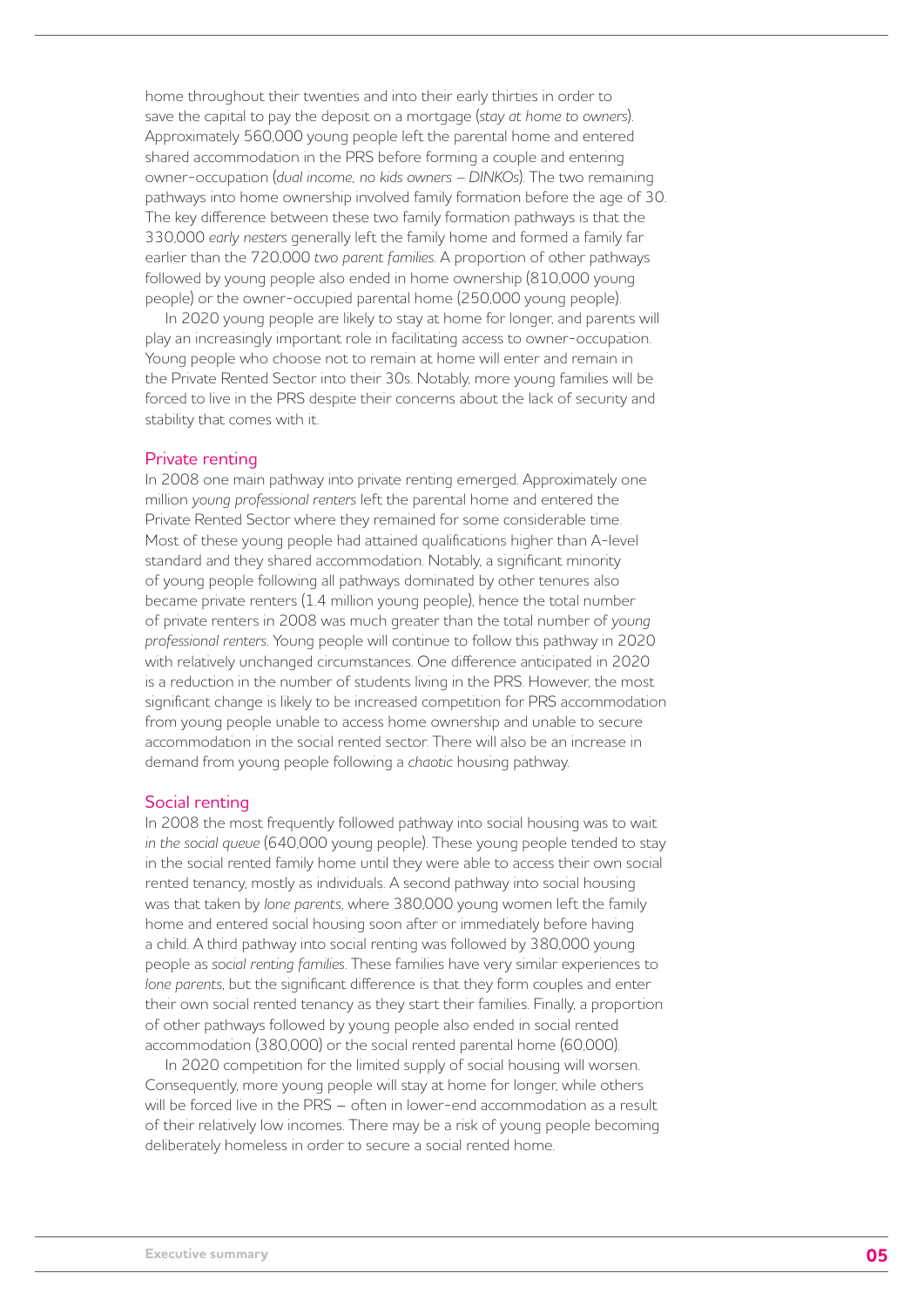#### *Chaotic* housing pathway

In addition to the tenure-based housing pathways described above, there is the *chaotic* pathway of some 75,000 16–24 year olds who are likely to have been homeless in 2008. They will most probably have spent time in both the private and social rented sectors. We predict that approximately 81,000 18–24 year olds will follow this pathway in 2020 and, like many other young people, they are increasingly likely to be accommodated in the Private Rented Sector, where they will only be able to afford lower-end accommodation. These vulnerable young people will face difficulties in maintaining their tenancies as a result of reduced funding for housing-related support services.

## **Responding to the housing challenges facing young people**

The challenges facing young people by 2020 will require fundamental changes to the UK housing system. Stakeholders argue that young people are particularly vulnerable in a badly functioning housing system due to their lack of resources and opportunities.

#### The UK housing system

The study's findings bring into sharp relief the relationship between low housing supply and high housing costs. Both stakeholders and young people recognise that specific initiatives to enable young people to access home ownership, such as shared equity schemes, could exacerbate the affordability problems they were created to address. While such policies may help some young people in the short term, without a sustained increase in housing supply they will not address the issue of affordability in the long term.

The consequences of failing to improve housing supply by 2020 go far beyond a frustrated group of aspiring young homeowners. There will be vast competition for PRS housing that leaves many lower-income and vulnerable households marginalised in the Private Rented Sector. Moreover, many more young families with a need for stable housing will be living in the PRS.

#### Improving the Private Rented Sector

For many young people, renting privately offers key benefits and opportunities that are not so apparent in other tenures. These include the flexibility of shortterm tenancies and access to particular locations. Nevertheless, the sector was viewed by some young people as unaffordable, unavailable and offering poor conditions. There is a clear case for reform of the sector.

Stakeholders felt that strong political leadership is needed to create the momentum for change within the sector. This needs to include a change in the way the sector is viewed by politicians and young people themselves. While other studies suggest that there may be scope for including earlier housing education to achieve at least part of this goal, the two most pressing issues raised by stakeholders were (1) creating sufficient supply and (2) achieving a stable PRS market.

#### *Creating sufficient supply*

Institutional (or private) investment and tax advantages were raised as key mechanisms with the potential to increase the supply of PRS housing. Some stakeholders argued that increasing demand for the PRS would attract private investment in the development of properties for rent, citing examples of this taking place in England and Northern Ireland. Building-to-rent may become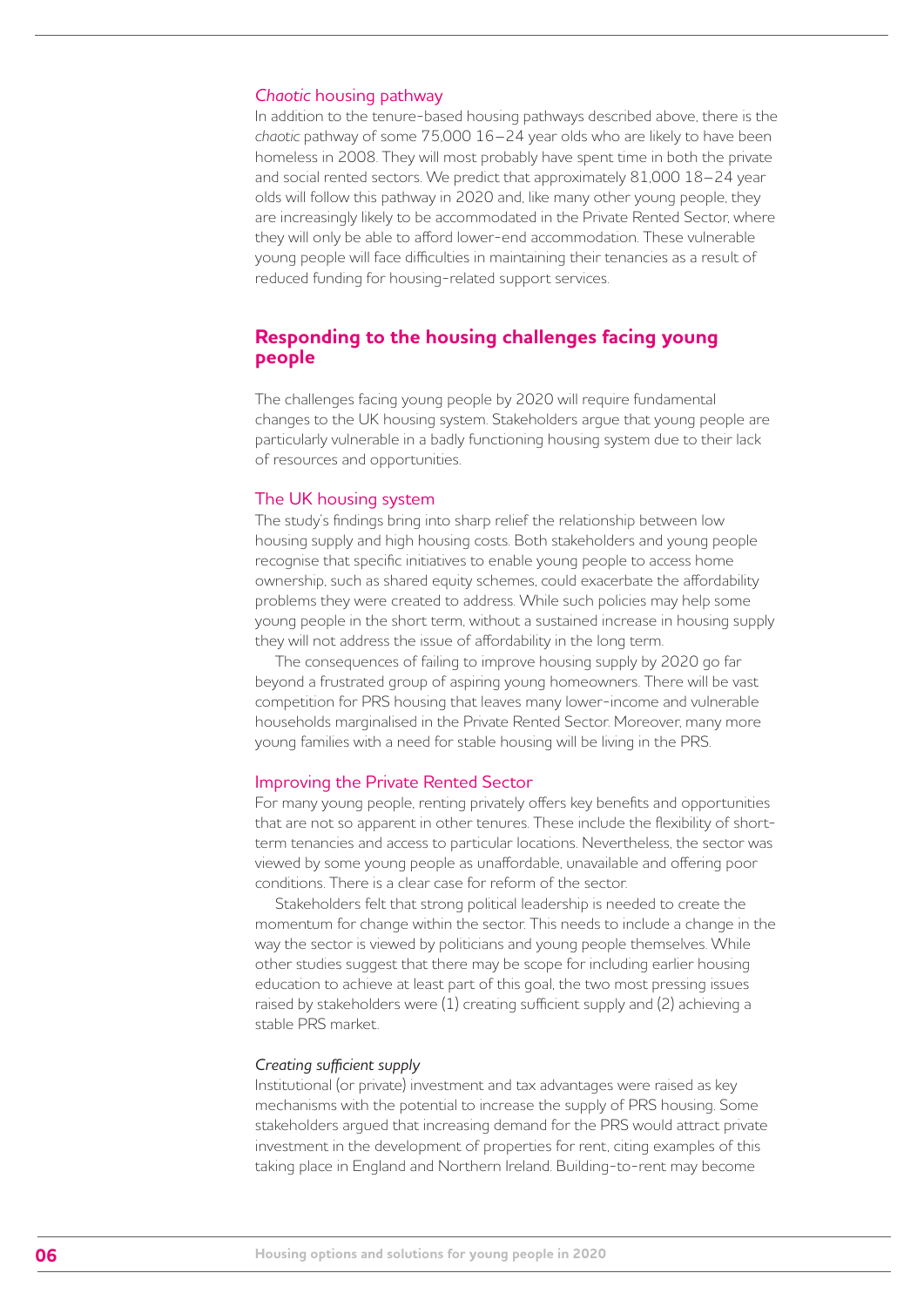more common in the years leading up to 2020 and could be encouraged by planning authorities working collaboratively with developers and lenders. In particular, this form of supply could focus on meeting the needs of families living in the Private Rented Sector. However, other studies present a more mixed view on the role of institutional investors. Given the predominance of individual landlords rather than companies or institutions in the Private Rented Sector, these landlords must also be incentivised to bring forward PRS supply.

International studies suggest that the most prominent mechanism for incentivising individuals to bring forward private rented accommodation involves offering tax advantages. The recently introduced changes to Stamp Duty Land Tax (SDLT), aimed at encouraging investment in private rented housing, provide an indication of the willingness of government to consider tax incentives.

The impacts of policies to promote increased investment in the PRS need to be considered across the whole housing system. It will also be important to ensure that incentives to encourage investment in the PRS generate additional new supply rather than simply replacing the supply of homes for sale or social rented housing.

#### *Achieving a stable PRS market*

The significant increase in young people living in the PRS projected by this study led many stakeholders to suggest that the sector needed reform. Mechanisms such as landlord registration or accreditation schemes were seen by many landlords as a burden that did not offer them any advantages. While there are valuable schemes working to increase access and promote positive relationships between landlords and tenants, stakeholders suggested that more fundamental reforms are needed.

This study suggests that an alternative structure of landlord incentives, together with checks and balances around tenants' interests, would be a good place for the debate around tenure reform to begin. This may help to overcome concerns about the increase in security of tenure reducing the supply of private rented homes. Other studies suggest that there is scope for governments to trade incentives and constraints, to improve not only the supply of private rented housing but also the conditions on which it is offered to tenants. These conditions can include issues of who accesses the tenure (i.e. lower-income or vulnerable households), rent levels and security of tenure. It may be that such an approach could make best use of existing UK housing tenure structures, where the ability to offer longer-term tenures (such as assured tenancies) is available but rarely used. Tax incentives as a means of improving stability may also overcome, to some extent, the hurdle of buyto-let lenders being unwilling to support longer-term tenancies within their mortgage terms.

Closer working relationships between representatives of landlords and tenants need to be forged with a view to designing interventions that can be supported by all sides. With many more households in the PRS by 2020, policy makers must now consider the needs of tenants and the requirements of landlords more fully.

#### Social rented sector

Although stakeholders made few definitive proposals for reform, the message was clear: low-income and vulnerable young people should have the option of accessing social rented housing. Stakeholders – unsurprisingly – asserted that more supply was needed, raising concerns that contemporary policies such as 'Affordable Rents' and the 'Right to Buy' in England may reduce provision further, and at best will result in no additional homes.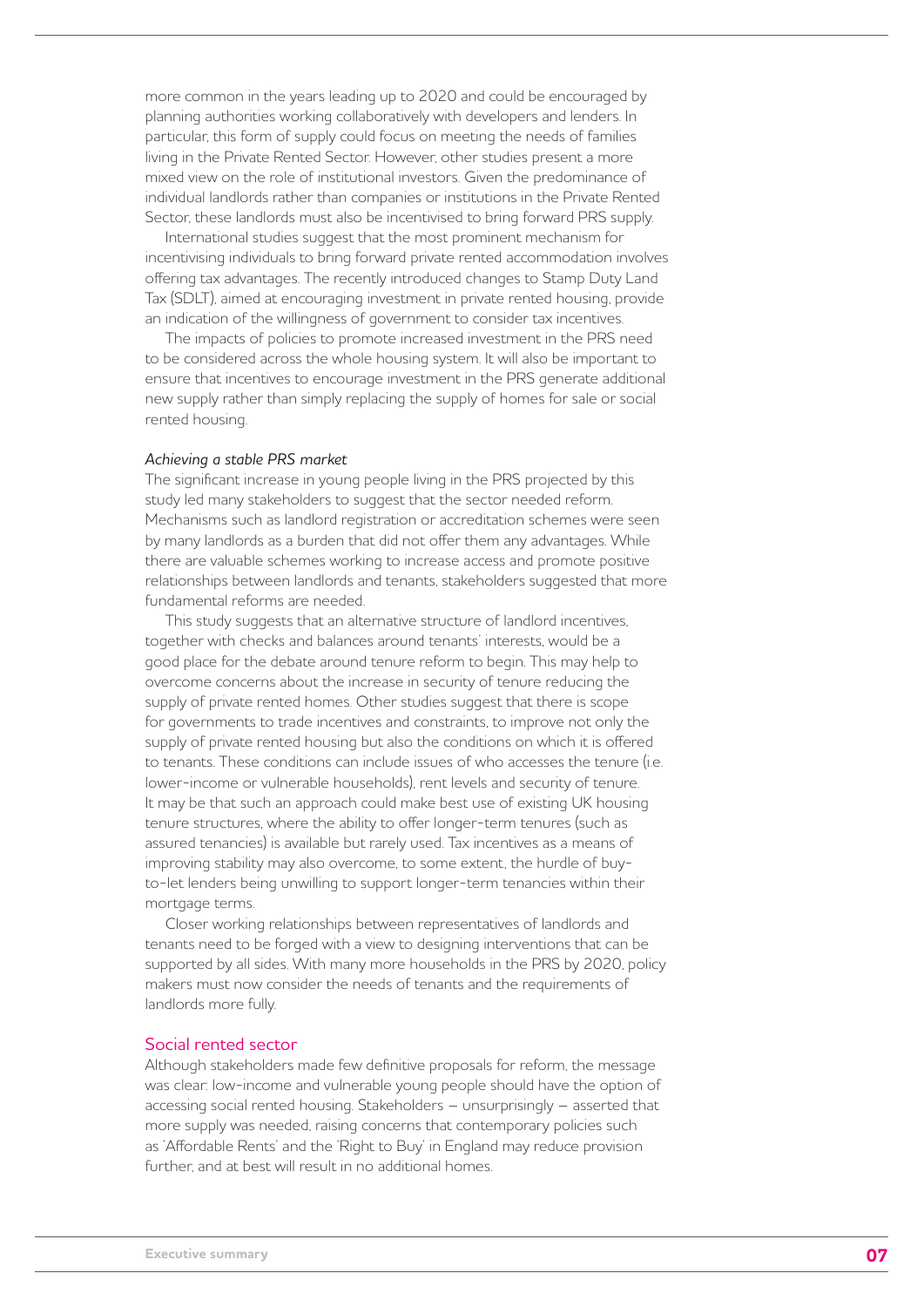There was overwhelming support from stakeholders for the considerable expansion of social lettings within the Private Rented Sector, i.e. where an agency facilitates access to the Private Rented Sector by acting as a broker between the landlord and tenant. Stakeholders felt that this offered access to better areas. However, stakeholders generally agreed that, within an open market, the Private Rented Sector is unlikely to effectively meet the needs of vulnerable young people. As such there may also be scope for social landlords to consider offering more shared properties at rent levels comparable to local housing allowance rates.

There was a consensus among stakeholders that the social rented sector should focus on the needs of vulnerable young people. If combined with proposed improvements to the PRS, it was felt that vulnerable young people could be offered more housing choice.

#### Vulnerable young people

With homelessness rising, there was a lot of concern among stakeholders about the position of vulnerable young people. The resources available to state and voluntary agencies to tackle homelessness have declined as a result of cuts in public expenditure. In addition, increased competition for tenancies within the PRS, along with welfare reform, mean that there is a real risk of many young people not having their needs met by the Private Rented Sector. Many stakeholders feared a return to unsatisfactory bed and breakfast or hostel accommodation for homeless young people at a time when they would be trying to break away from this. The challenges will differ across the UK, with increasingly diverse homelessness policies being adopted. Scottish local authorities already accommodate far more homeless people in temporary accommodation than those in England and Wales.

Stakeholders strongly advocated a greater provision of shared accommodation in response to changes in Housing Benefit that restrict payments to young people under 35 to the rate of a single room in shared accommodation. It was suggested that landlords could create very small-scale, perhaps only two-bedroom, shared accommodation options. It is notable that most young people in the study viewed shared accommodation as undesirable. They felt that they should have the same access to accommodation as adults. However, even without a major U-turn in policy, stakeholders recognised the need to make the private and social rented sectors work better for vulnerable young people.

## **Conclusion**

In 2020, young people will be further marginalised within a badly functioning housing system. Responding to the housing challenges facing young people in 2020 will require fundamental interventions in the UK housing system. There is a particular need to reform the Private Rented Sector, balancing the interests of both landlords and tenants. The growth of families living in private rented housing will create a need for more stability within the sector.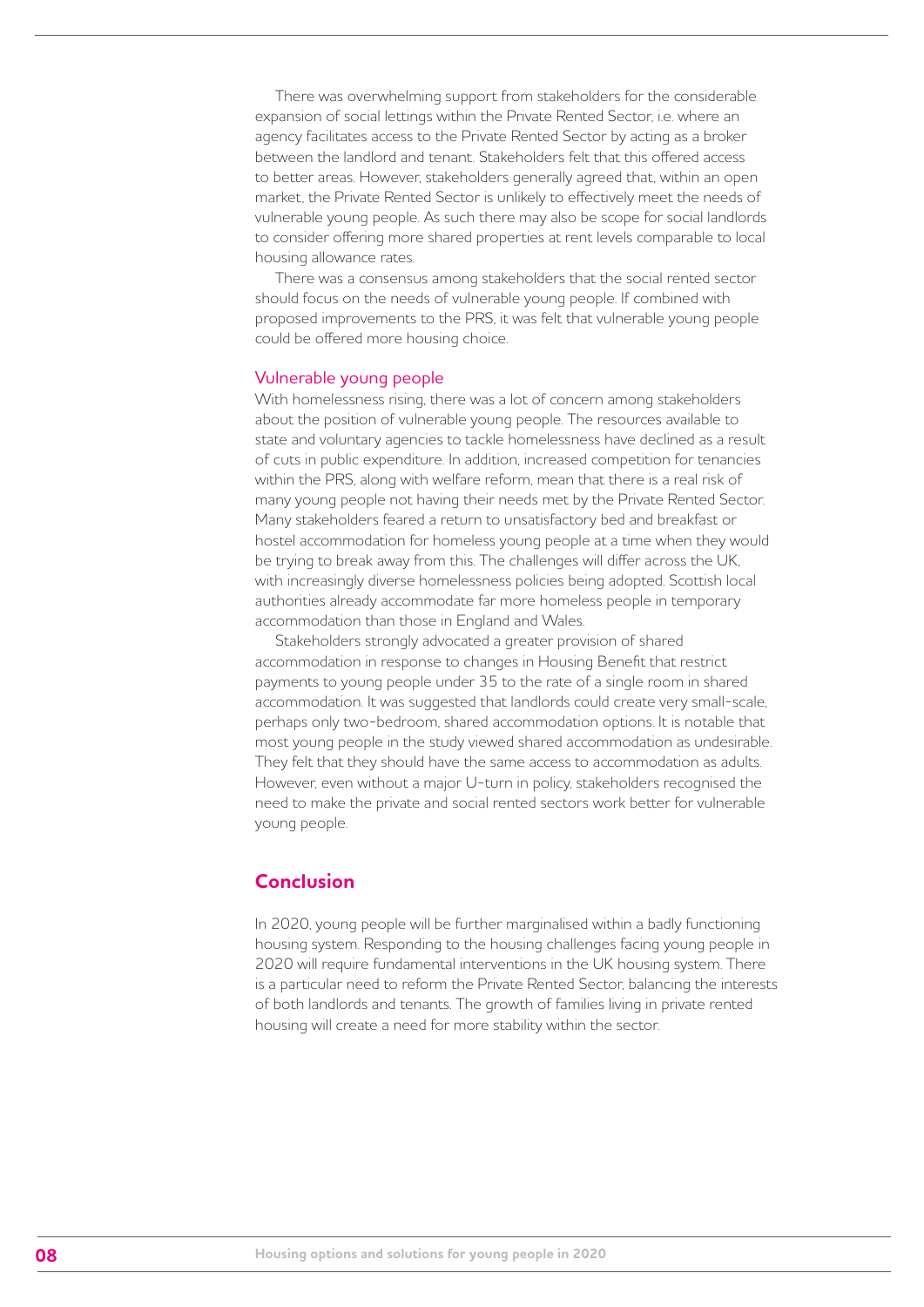## **1 INTRODUCTION**

Young people currently face many challenges in all tenures of the UK housing market. While most challenges are not new, the recession has heightened some of the problems, such as lack of available credit and high rates of unemployment.

Recent economic, social and political change has resulted in a lot of uncertainty in the housing options of young people. This report outlines what the situation might look like for young people who are currently aged between 10 and 22, and will be aged between 18 and 30 in 2020.

This report recognises that not all young people are the same and that experiences will vary across the UK. Nine different groups of young people are identified and the challenges they are expected to face in 2020 are described. The report identifies the key steps that policy makers and practitioners must take in order to improve the housing experiences of young people by 2020.

The study draws on four sources of data:

- interviews with 121 young people from a variety of backgrounds
- interviews with 102 key stakeholders across a range of fields, including housing practitioners, housing policy-makers, economists, education and labour market specialists, demographic change and migration specialists, and youth policy-makers
- analysis of secondary data sources, primarily the British Household Panel Survey and the Labour Force Survey
- **•**  existing literature

This report first describes the likely context in 2020 by setting out the trajectories of the key drivers of change. The different housing pathways of young people across Great Britain are then explored before the key housing market challenges of 2020 are set out. Finally, the report identifies a series of policy responses to these key challenges.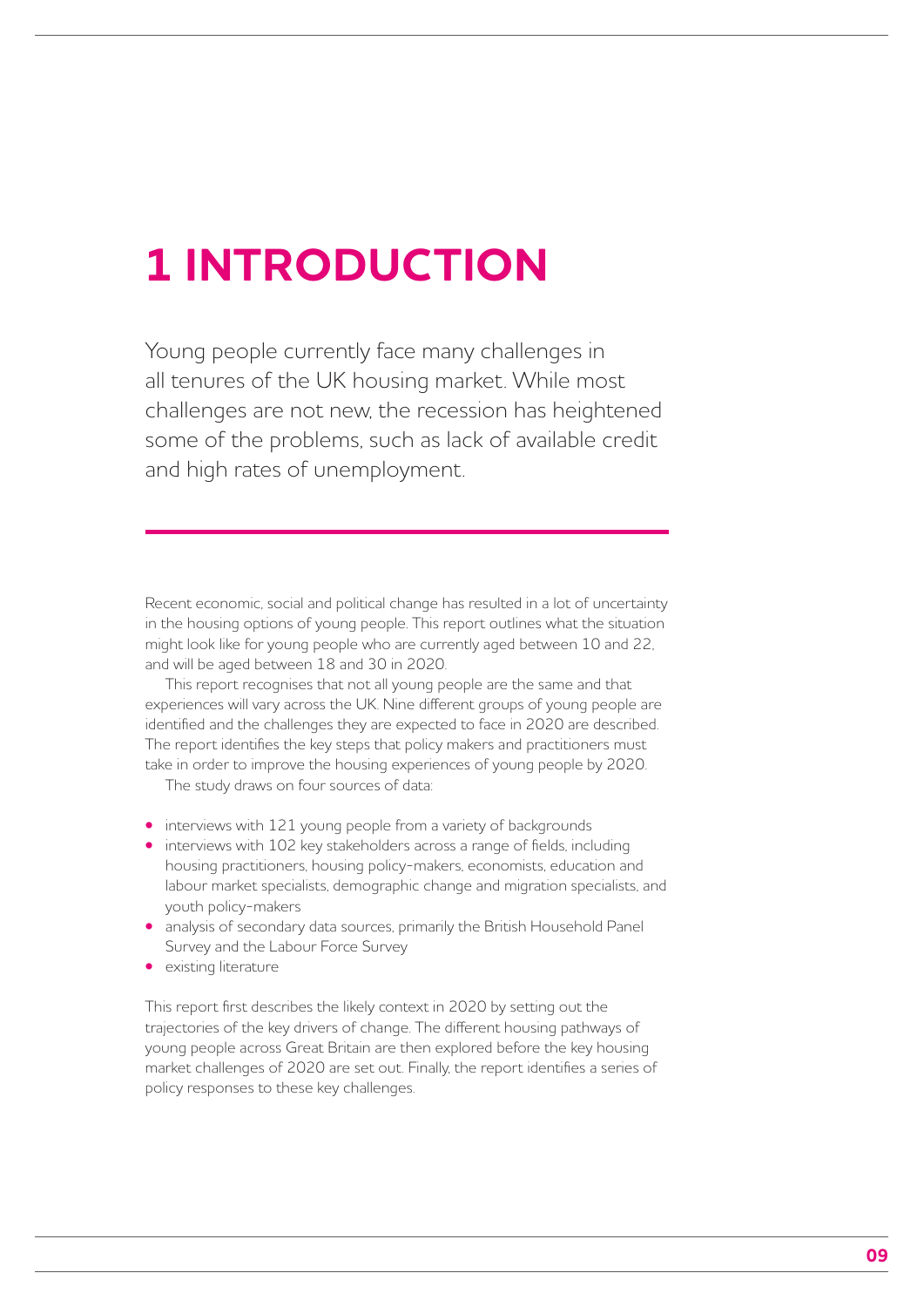## **Methodology**

The research used a three-stage mixed methods approach to: identify key drivers that will shape young people's housing experiences; develop and validate young people's housing pathways and their likely housing scenarios in 2020; and develop policy responses to the emerging challenges. These stages are discussed below with further details discussed in Appendix I.

#### Stage one

The first stage developed an empirical and theoretical basis for the research in order to inform the development of young people's housing pathways and scenarios in stage two, and the policy responses in stage three. A literature review and interviews with 50 young people from a variety of backgrounds and 50 key stakeholders across a range of fields were undertaken in order to identify and determine the likely trajectories of key drivers that will shape young people's housing experiences in the years up to 2020. A 'driver' is anything that may affect young people's housing choices: this includes *macro* drivers, such as the economy, and *micro* drivers, such as family formation. It includes drivers amenable to housing policy responses and more general ones that may be difficult to influence, although important to react to, such as economic forces. In order to determine the trajectory of some of the key drivers, data from the Bank of England, Charted Institute of Housing, Department for Communities and Local Government, Council of Mortgage Lenders, Northern Ireland government, Office for Budget Responsibility, Office of National Statistics, Scottish government and the Welsh Assembly government were analysed and are described in Chapter 2. Appendix II contains a summary of the data sources used, and a more detailed summary of this work can be found in Clapham, *et al*. (2010).

#### Stage two

The second stage developed a typology of young people's housing pathways and used these to project their likely housing scenarios in 2020 based on the influence of the drivers described in stage one. This stage combined analysis of British Household Panel Survey (BHPS) data with the young people's interview responses. Sequence analysis and cluster analysis were conducted on ten waves of the BHPS from 1999/2000 (Wave 9) to 2008/09 (Wave 18) in order to assign individuals to pathways based on how statistically similar they were to one another, taking into account transitions within four aspects of young people's lives simultaneously (Pollock, 2007). The four aspects were related to the key drivers and were measured by variables relating to tenure, household type, marital status and economic activity. The sample was limited to people aged 16–21 in 1999/2000 so that sample members would remain within the age range of study (16–30 years old) during the ten-year period. As sequence analysis was used, only cases with non-missing data were included, as there was not a suitable method for imputing missing data across the four variables (Gabadinho, *et al*., 2011). This reduced the final sample size from 1,518 cases of 16–21 year olds in the 1999/2000 wave to 458 cases.

Sequences of tenure, household type, marital status and economic activity were created for each individual by combining their responses in these areas over the ten years. Sequence analysis calculated the 'distance' between each sequence and all others, thereby providing a numerical indication of the (dis-)similarity of the sequences. A simple Hamming method (Gabadinho, *et al*, 2011) was used with the 'distance', indicating in how many places the sequences differed. These distances were then used in a Hierarchical Ward's Cluster Analysis in order to create homogenous groups of cases (pathways),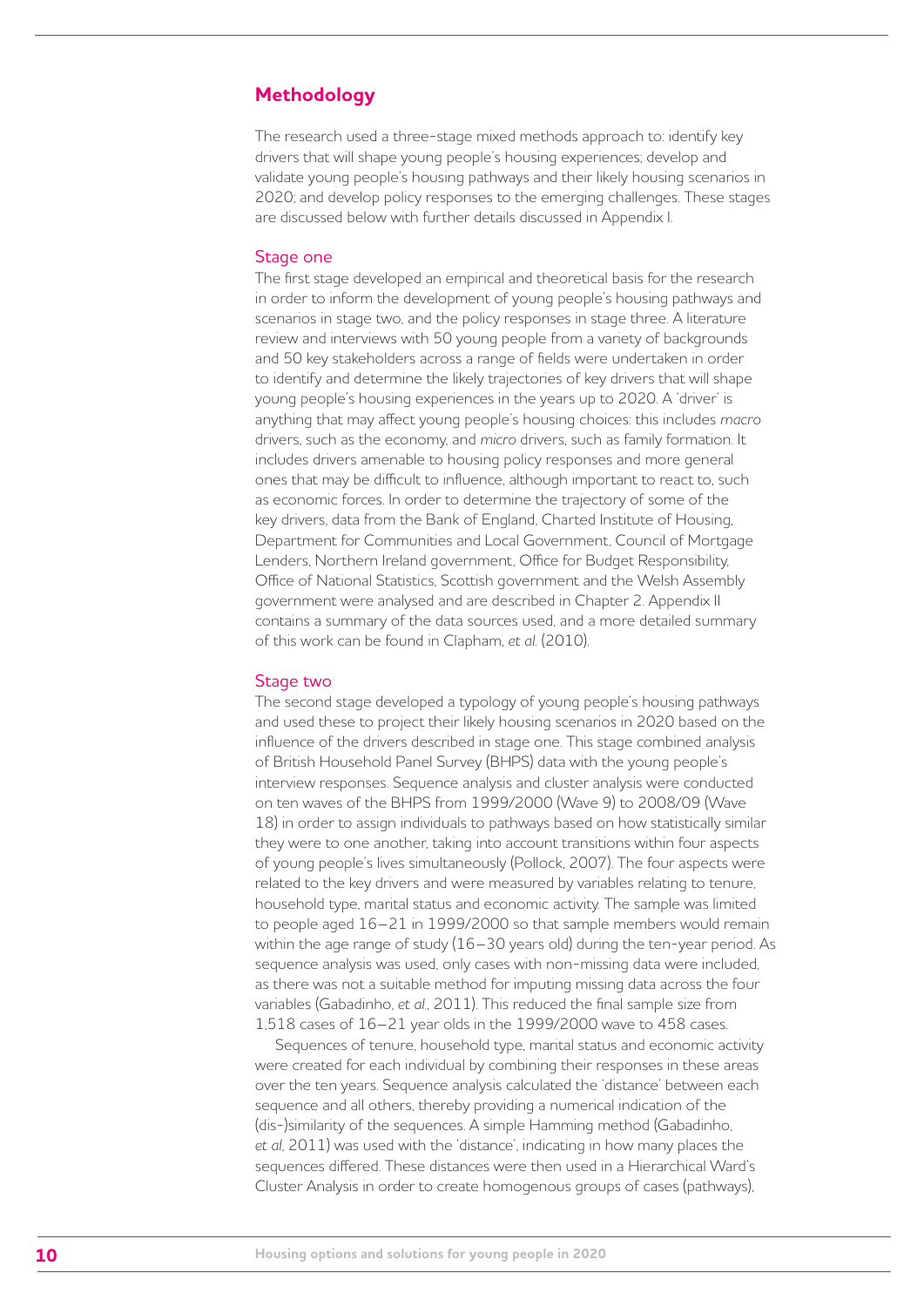thereby identifying groups of young people with similar transitions (Gabadinho, *et al*, 2011). When using this type of analysis, the number of pathways that can be assigned has to be chosen by the researcher. This was done inductively using both the quantitative and qualitative data. Nine pathways emerged from thematic analysis of the interviews, and visualization of the four variables in each of the potential pathway configurations indicated that an eight-pathway configuration best mapped on to this thematic analysis. The ninth pathway identified in the qualitative research was one of homelessness, and this was not present in the quantitative analysis due to the nature of the BHPS.

The numbers of young people in each pathway were calculated using the ONS mid-year population estimates for 2008 and 2020. These estimates were also broken down by tenure in each pathway, using tenure data for 18–30 year olds from the Labour Force Survey and the projections to 2020 described in stage one. These projections were corroborated against the qualitative interview data. A more detailed discussion of the stage two methodology, including additional analysis of the data, is described in Appendix I.

#### Stage three

The key findings that emerged from stages one and two of the research were presented to 71 young people and 52 key stakeholders, who then put forward possible policy responses to the emerging challenges. Notably, many elements of housing policy are devolved functions to the Assemblies in Belfast and Cardiff, and the parliament in Edinburgh, so the direction and details of policy and practice will differ between the parts of the UK. These responses, and feedback from the young people, were synthesized with the stage one findings and the stage two housing pathways/scenarios to produce a distillation of the key challenges facing young people in 2020 and possible policy solutions.

#### A participatory interview methodology

Interviews were undertaken with young people and key stakeholders. Five 'peer' researchers were recruited to undertake the interviews with the young people, a group which including one care-leaver. The role of the peer reviewers varied: some recruited their own participants, others needed support from the research team in recruiting participants and transcribing the interviews. In stage one, young people were selected for interview by combination of purposive and snowball sampling from within the five broad pathways identified by Ford, *et al*. (2002): *planned*, *unplanned*, *constrained*, *student* and *chaotic*. It was ensured that the young people represented a broad demographic and were within the age range 18–30. Each peer researcher interviewed five young people within two of the pathways in two different regions, resulting in 50 young people participating. Not all pathways were represented in each region. The interviews varied in style from one-to-one interviews to focus-group discussions, depending on the request of the participants and how they were recruited.

In stage three the aim was to interview the same young people recruited in stage one. In cases where this was not possible, new young people were recruited. They were then categorised by the nine pathways developed in the research, and the interviewees from stage one were also (re)allocated to these new pathways. The same peer researchers as in stage one undertook the interviews. In all, 71 young people were interviewed with an average of eight people interviewed within each pathway.

Table 1 illustrates that fifty key stakeholders from a variety of policy fields and backgrounds were interviewed as part of stage one. It was ensured that the stakeholders were from a range of organisations (government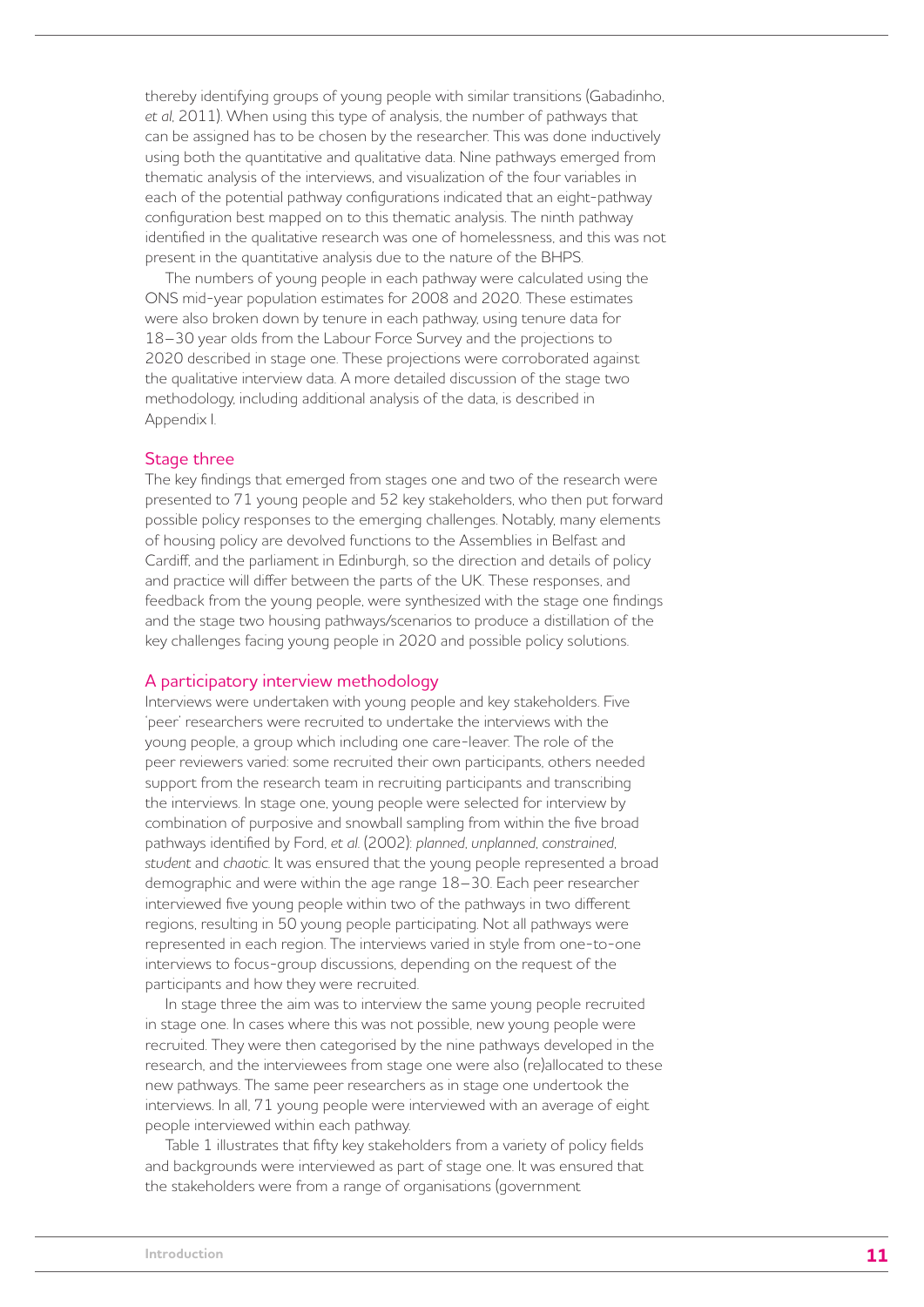| Policy expertise of key stakeholder | <b>Interviewees</b> |  |  |
|-------------------------------------|---------------------|--|--|
| Housing policy                      | 15                  |  |  |
| Vulnerable groups                   | 12                  |  |  |
| Demographic change                  | 1                   |  |  |
| Migration                           | 1                   |  |  |
| Young people policy                 | 4                   |  |  |
| Housing providers                   | 3                   |  |  |
| Education                           | 3                   |  |  |
| Fnvironment                         | 1                   |  |  |
| Economy and finance                 | $\mathcal{P}$       |  |  |
| General                             | 8                   |  |  |
| Total                               | 50                  |  |  |

#### **Table 1: Policy expertise of key stakeholders interviewed at stage one**

departments, third sector organisations, partnerships, universities and research establishments) and covered the four regions. A combination of face-to-face and telephone interviews was employed.

In stage three, 52 key stakeholders were interviewed in a combination of one-to-one interviews and focus-group discussions. The recruitment of the stakeholders at this stage was more from the fields of housing policy, with an emphasis on people dealing with low-income households and vulnerable groups. Again, it was ensured that the stakeholders were from across the four regions.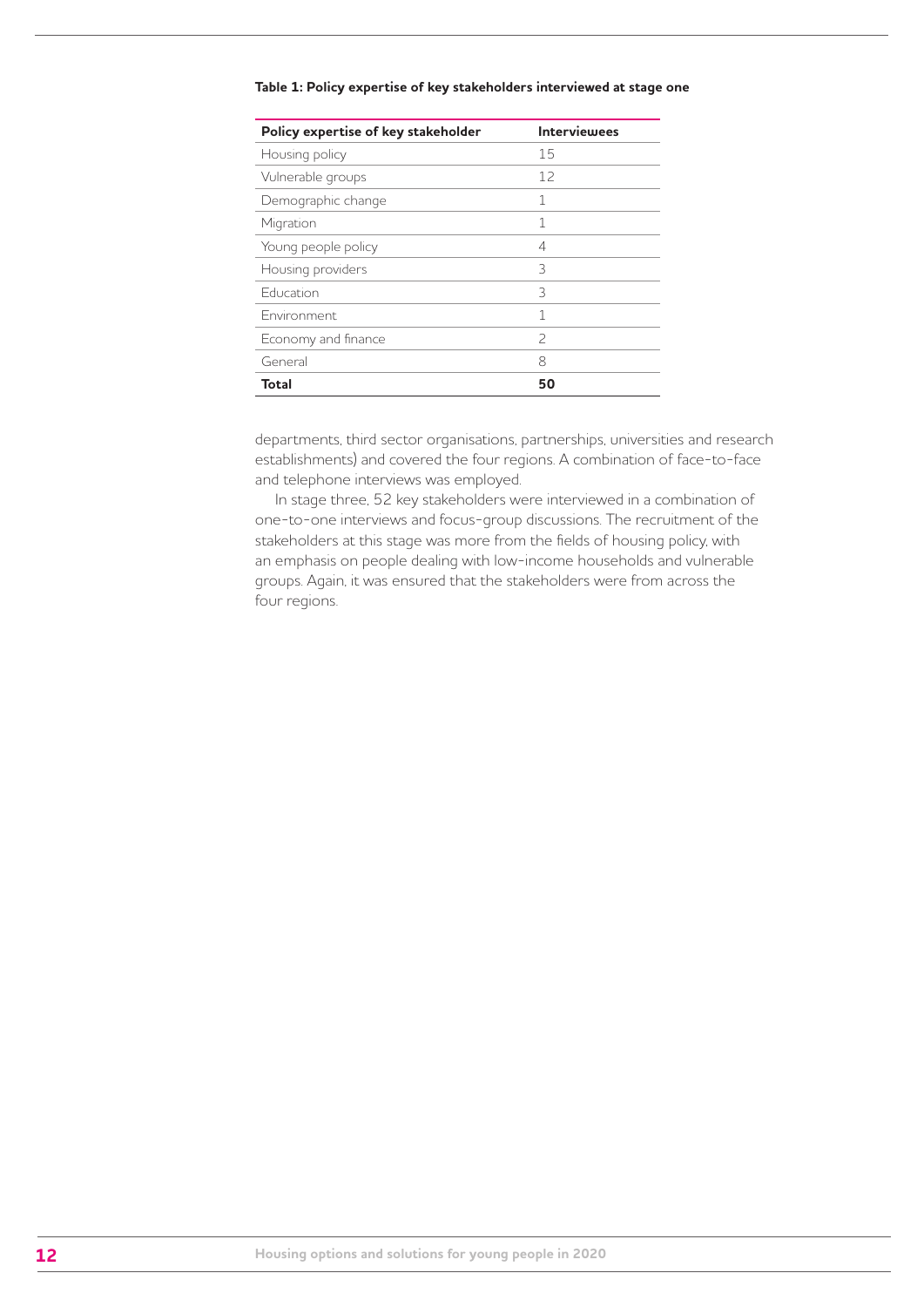## **2 THE CONTEXT IN 2020**

In the first report of this study, key drivers were identified that are expected to shape the housing circumstances of young people in 2020 (Clapham, *et al*., 2010). This chapter updates expectations around the likely trajectories of these drivers.

The instability of current economic and political drivers means that these projections are necessarily broad. They reflect a picture of the most likely outcomes in 2020, extrapolated from the literature, from official data, and from the outcomes of interviews with practitioners and policy makers. The following six key drivers of change are discussed:

- access to home ownership
- **•**  the role of the Private Rented Sector
- **•**  availability of social housing
- **•**  welfare benefits
- **•**  housing-related support services and homelessness
- **•**  employment

## **Access to home ownership**

Research conducted by the Joseph Rowntree Foundation indicates a rise in the spatial volatility of the UK housing market, with local housing markets becoming more differentiated from the national experience in the most recent economic cycle (Ferrari and Rae, 2011). This increases the level of uncertainty when referring to national forecasts, as housing market responses are more localised and responsive to regional economies, specifically wage power (Ferrari and Rae, 2011). Furthermore, housing market forecasts themselves are limited to the short term due to the vulnerability of the sector to external, and sometimes unexpected, shocks such as the recession and Eurozone crisis.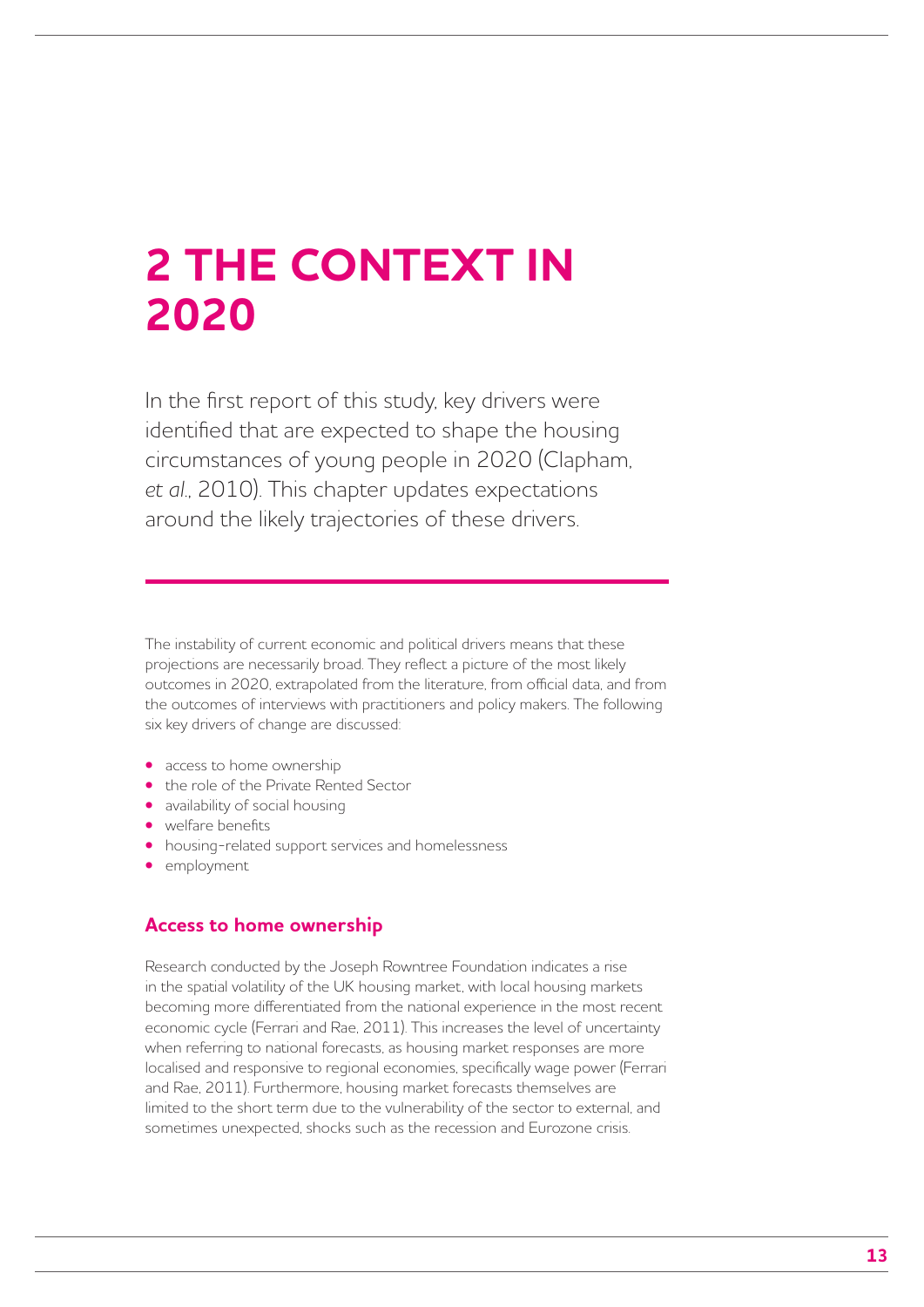Recent data indicates that UK house prices rose into 2010, though in Northern Ireland they continued a downward trend since their peak in mid-2007 (CLG, 2011b). The rebound in prices between 2009 and 2010 was felt to be a product of the low level of housing sales during 2009 and early 2010, and the relatively low interest rates for those who were able to obtain mortgages (PwC, 2011). However, as supply and demand for housing equalised, the housing market lost its momentum, with house prices tailing off in mid-2010. The housing market remained weak throughout 2011 (CLG, 2011a) and current views are mixed regarding the future direction of house prices.

The Council of Mortgage Lenders has indicated that the scale of the slump in mortgage lending during the most recent recession has been driven by a reduction in credit availability (CML, 2010). Furthermore, analysis conducted by PwC (2011) suggests that household spending power will be squeezed by continuing credit constraints *and* the availability of mortgages, resulting in the relatively weak return of the housing market in the coming years. As indicated by Alakeson (2011), due to the lack of high loan-to-value (LTV) mortgages, lower prices are still too high for low-to-middle-income households to access home ownership given the need for a significant deposit. Average house price-to-income ratios have declined since their peak in 2004, but they are still higher than they were in 1999. For first-time buyers, the average priceto-income ratio in the UK in 2010 was 4.54, while it was 5.17 for former owner-occupiers. The corresponding deposit-to-income ratios were 3.07 and 2.84 respectively (CLG, 2012, Table 517). Furthermore, the availability of high LTV mortgages may not return to their 2006 peak (Alakeson, 2011), with projections from Oxford Economics (2011) suggesting that they will start to 'creep up only steadily from the 2010 averages'. This will take on a regional dimension as house price increases more rapidly in some areas (e.g. London) than others, influencing the time taken to raise larger deposits in higherpriced areas.

Moving on to 2020, access to home ownership for first-time buyers will be shaped by both wealth and income barriers (Pawson and Wilcox, 2011). Changes in loan-to-value (LTV) ratios and credit constraints will therefore be instrumental in mediating these barriers and determining future affordability for this tenure. However, Heywood (2011) indicates that there has been a long-term decline in the affordability of home ownership, even prior to the recent economic downturn. Furthermore, in the wake of the banking crisis of the late 2000s, it is unlikely that the availability of mortgage finance will return to its pre-2007 levels due to changes in consumer regulations and stricter requirements on lenders (Heywood, 2011). Recent government policy proposals in England suggest that for new-build properties in England, 95% loan-to-value mortgages will be available as a result of the house-builder indemnity fund, although it is unlikely that this will meet the needs of many young people, most of whom are likely to buy within the more affordable existing stock.

According to the Council of Mortgage Lenders, the average age of a firsttime buyer in the UK in 2009 was 31. Current projections suggest that in 2020 the average age of homeowners will be higher. The National Housing Federation (NHF) indicated that the average single 21-year-old who regularly saves, receives no additional financial support and has no children will be 43 before being able to buy a first home based on a 20 per cent deposit (NHF, 2010). Currently, low-to-middle earners (LMEs) can expect to spend up to 31 years saving in order to make their first purchase, based on saving 5 per cent of their net income (Alakeson, 2011). Taken together these projections imply that many young people who are now 18 years old will be unable to enter into owner-occupation by 2020.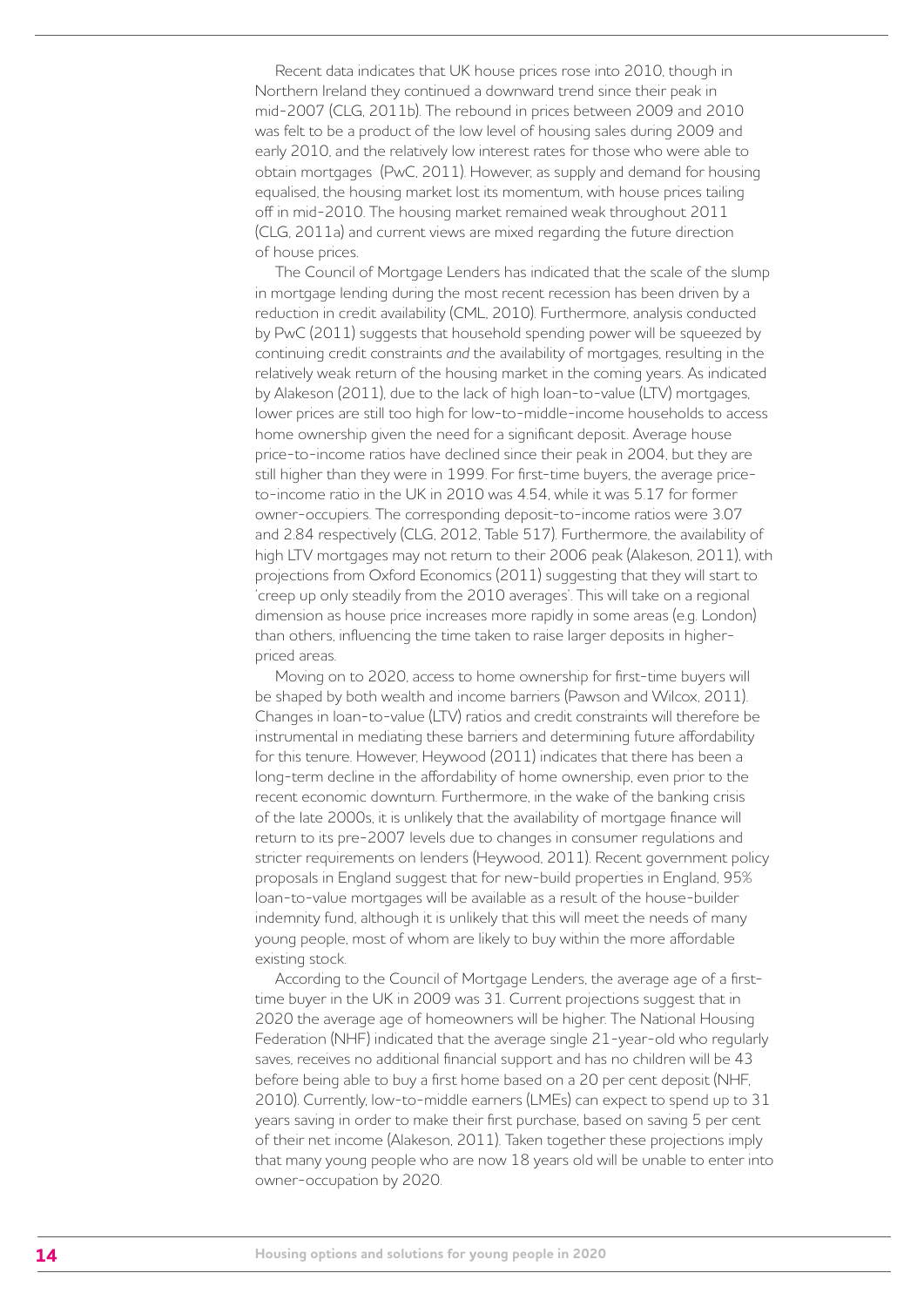Changes in higher education fees may also result in a worsening of young people's ability to afford housing. In 2015, full-time students are predicted to graduate with a debt of roughly £18,000, whereas in 2008 student debt was around £11,000 (Finn, 2011). This will increase the likelihood of delayed graduate entries into home ownership leading up to 2020, as indicated by Andrew (2010). The prospect of higher fees may also change the nature of student housing choices, engendering a switch to local universities and staying in the parental home while studying. Research conducted by the Department for Business, Innovation and Skills (BIS, 2010) indicated that an increase of £1,000 in upfront tuition fees decreases participation by 4.4 percentage points. Even with proportional increases in student loans, the scale of the increase in fees may reduce higher education participation, shifting young people's long- and short-term patterns of housing consumption.

Interviews with young people across the UK revealed that short-term expectations have been susceptible to external shocks and immediate difficulties in accessing home ownership, with many no longer expecting to access owner-occupation in the short term. However, young people's longterm expectations for home ownership remain high and stable, despite a decline in home ownership levels for this age group. This finding is supported by analysis of the 2010 British Social Attitudes survey data for England, which indicates that the expectation to buy in the future was strongest among the youngest age groups (18–34 years), in addition to their expressing the highest preference for buying (Taylor, 2011). These underlying preferences for home ownership lead us to believe that, should economic circumstances improve for young people, lending criteria loosen, and financial products become more widely available, this age group may attempt to regain a foothold in owneroccupation.

### **The role of the private rental sector**

There have been longstanding changes in the tenure mix of the UK housing market, which some commentators believe may continue. Pattison, *et al*. (2010) claim that, should tenure trends persist, the Private Rented Sector will be larger than the social rented sector by 2013, and that by 2020 one in five households could be in the Private Rented Sector. They also believe that some of the drivers behind the changes in tenure mix will continue, for example the continued affordability gap between private renting and owner-occupation, making the growth of the Private Rented Sector a serious possibility (Pattison, *et al*., 2010). Conversely, Ball (2010) indicates that although numbers may increase the total proportion in the Private Rented Sector is unlikely to change. However, Ball's (2010) analysis was based on the assumption that housing benefits and social housing remained broadly stable, which is highly unlikely given current/planned spending cuts and social security reforms.

Taylor (2008) indicates that, with current demographic and economic trends, demand for accommodation in the Private Rented Sector is expected to remain strong, citing demand for an additional 600,000 private rental homes by 2021. This was felt to be an underestimation of the demand for private renting, as worsening housing affordability was not accounted for in the original study (Taylor, 2008). For instance, in England 21 per cent of household income was spent on rent in 2007, up by 4 percentage points since 2001. The corresponding figure was 26 per cent in London, up 3 percentage points (NHPAU, 2010). Furthermore, government policies in England show some political support for the expansion of the sector through build-to-let pilots (CLG, 2011a). Despite political support and the apparent increase in demand,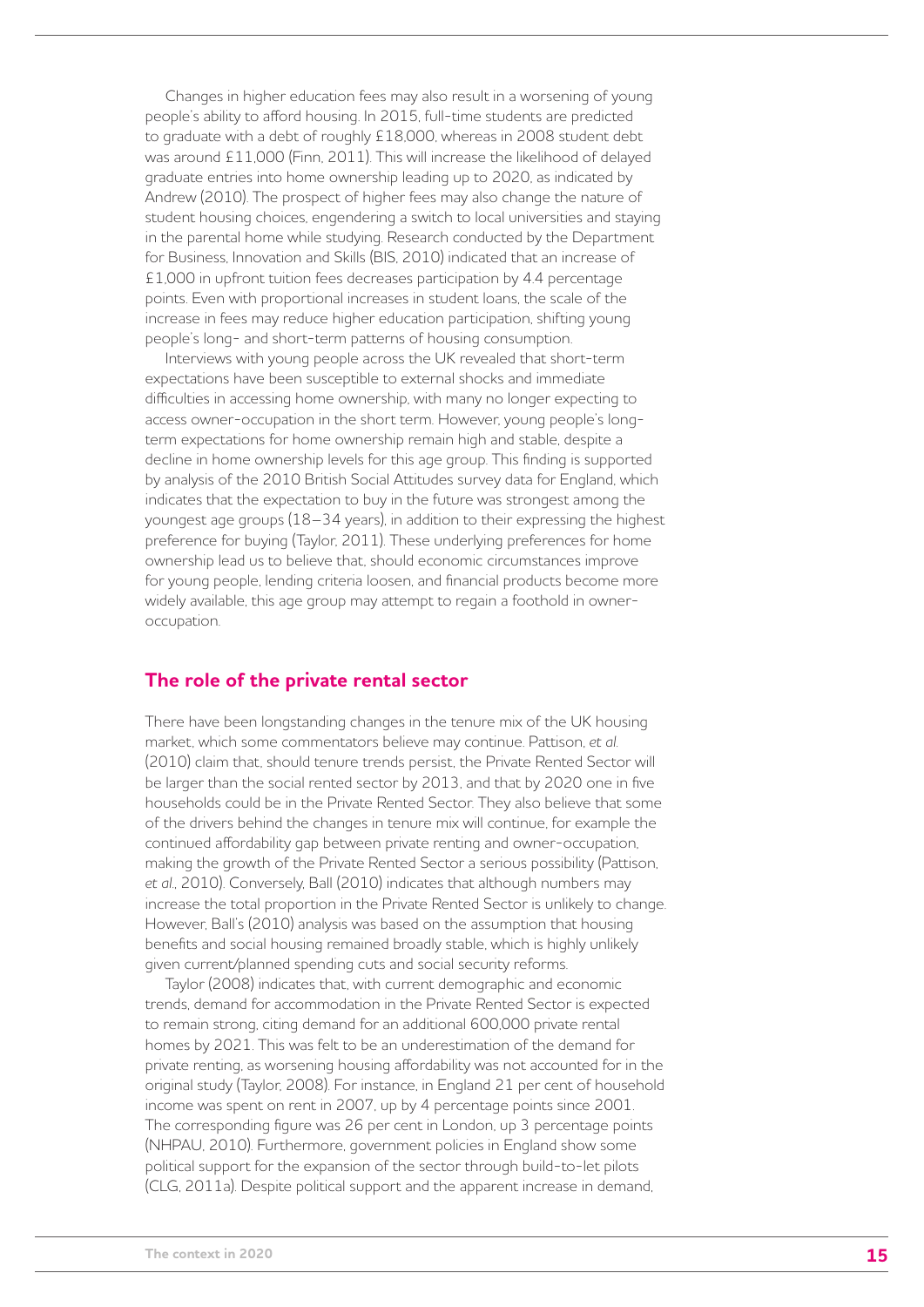Ball (2010) warns that any decline in the profitability of the sector for current private rental landlords may result in their retraction from it and consequent declines in private rental availability (Ball, 2010).

Interviews from our study suggest that many young people without children will spend their 20s in the PRS by choice, due to the flexibility it offers. By contrast, many interviewees who were living in the PRS with children suggested that they expect to remain in it, despite aspiring to be homeowners. feeling trapped by affordability issues. For most, home ownership remains the long-term goal.

## **Availability of social housing**

In 2007 the Chartered Institute of Housing (CIH, 2007) produced projections for the profile of the social rented sector by 2021. The report claims that, if current tenure and demographic trends persist, there will be a smaller proportion of households in the social rented sector overall (CIH, 2007). This finding is echoed by Pattison, *et al*. (2010) who indicated that high rates of right-to-buy sales had resulted in a decline in the absolute size of social housing stock, and that despite the rate of right-to-buy sales recently falling below completions (Pattison, *et al*., 2010) the rate of household growth in the UK will still result in a decline in the relative size of the sector. Recent proposals in England to increase right-to-buy sales through heightened discounts for tenants will reportedly have a neutral impact on overall stock, with a policy of 'one sold, one built' (CLG, 2011a). However, this assumes that a house sold at a discount generates enough revenue to build a new house and that this new house will be built in the same locality as the one sold; both assumptions are questionable.

Projections for an overall diminishing social rented sector are likely to worsen as the capital budget for affordable housing was cut from £8.4bn for the period 2008–2011 to £4.5bn for the period 2011–2015. The National Housing Federation consequently estimates that by 2020, spending cuts could result in a reduction of 500,000 affordable homes from government plans (Pattison, *et al*., 2010). The forthcoming introduction of fixed-term tenancies in England may also have an impact on the number of social rented properties available, increasing move-on from the sector. However, the impacts of these new time-restricted tenancies are currently unknown and unlikely to have a significant effect prior to 2020, as most will be no less than 5 years in length.

In a proportionally smaller social rented sector, the Chartered Institute of Housing (2007) predict that the percentage of young families will increase, while the percentage of older households will decrease as a result of demographic changes. Furthermore, several commentators have indicated that the residualisation of the sector will continue to play an important role in the sector's uptake in the future (Stephens and Williams, 2008; Thornhill, 2010). In interviews conducted as part of this study we found that young people who grew up within the social rented sector, or in housing need, are likely to have positive perceptions about such tenure and may aspire to move into social rented housing themselves. However, due to poor availability, and in some cases poor conditions or locations, increasing numbers of young people will not expect to enter social housing. Those young people who grew up in other tenures on the whole do not expect/aspire to enter social housing unless they are in housing need.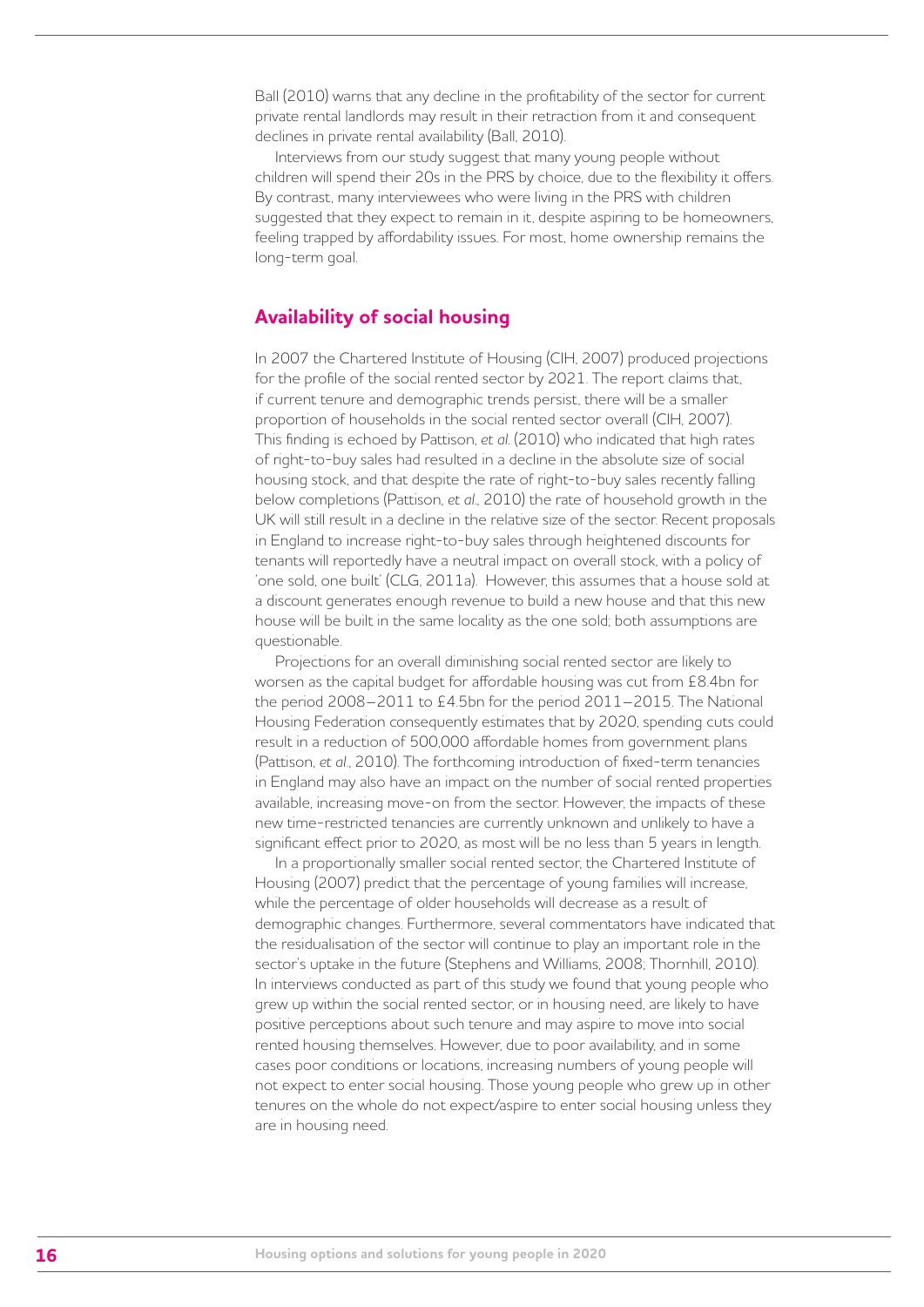



Source: Labour Force Survey up to 2008; author-developed trend continued to 2020

## **Tenure projections**

Taking into account the discussion relating to the previous three drivers, and using trend-based projections, Figure 1 forecasts the anticipated tenure change for young people up to 2020. Significantly, we distinguish between young people living independently or with their parents. The method behind the projections is discussed in Appendix I and involves deriving a linear trend by regression analysis on tenure data from the Labour Force Survey between 1997 and 2008, and extrapolating this forward to 2020. The trends show a significant increase in the PRS population and an equally significant decrease in the owner-occupier population. Less significant increases are expected in those living with parents in all sectors, while a slight decrease is expected in the proportion of all young people living in the social rented sector.

## **Welfare benefits**

In the first report of this study (Clapham, *et al*., 2010), key changes to welfare benefits were identified and discussed. The Welfare Reform Bill 2010–11 has subsequently been published with at least one of the key measures being removed. There will no longer be a reduction in Housing Benefit by 10 per cent for anyone claiming Job Seeker's Allowance for more than twelve months. The key changes going into 2020 are likely to include:

- a reduction in the Local Housing Allowance to cover only the lowest third of local rents
- restricting Local Housing Allowance Levels and applying weekly caps
- an increase in non-dependent deductions
- extension of the shared accommodation rate to under 35s

In 2020 there will be fewer properties at an affordable rate for people in receipt of Housing Benefit. Calculations by the Department for Work and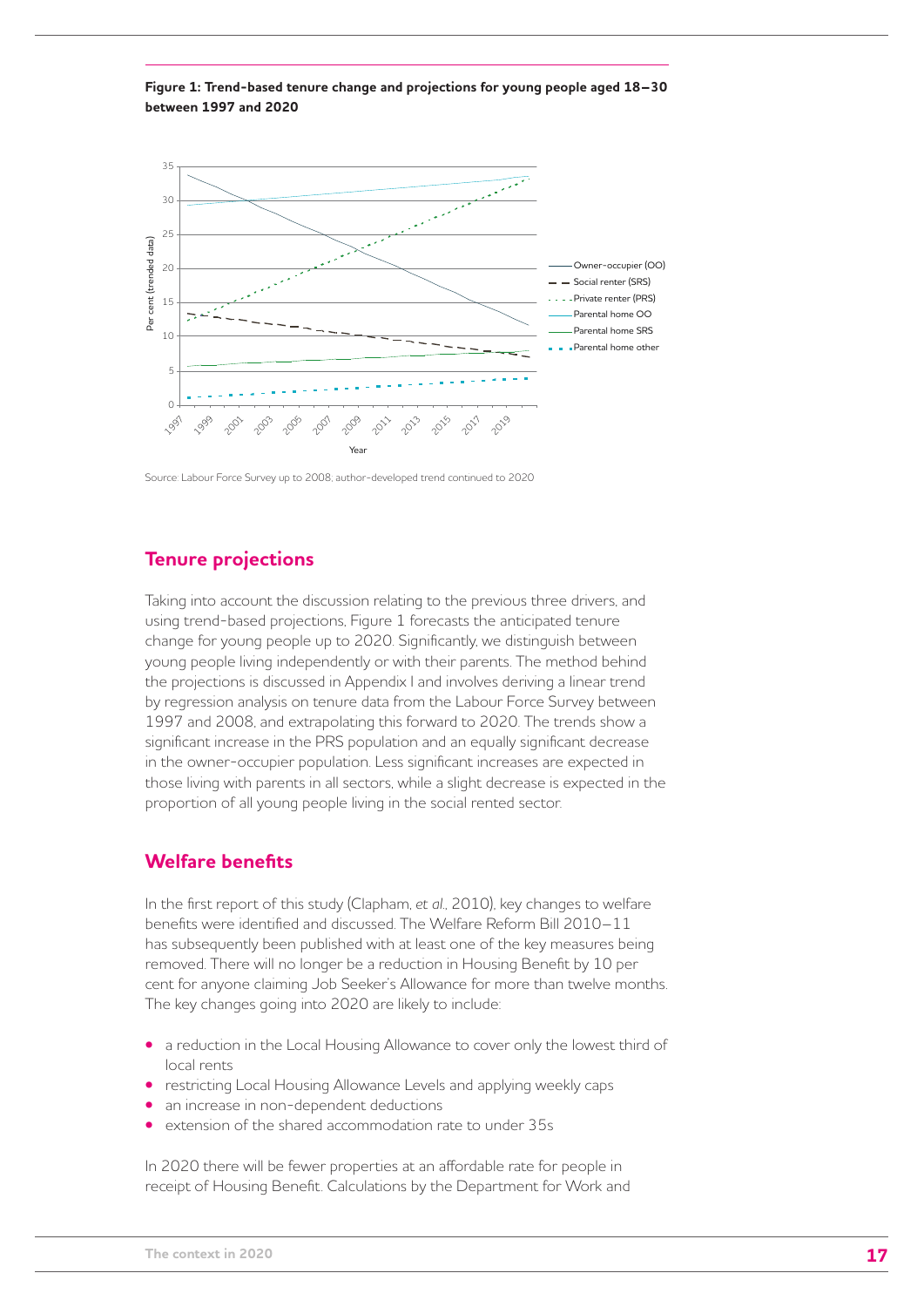Pensions (2010) illustrate an average reduction in Housing Benefit payments of £12 per week across the UK and £22 in London. In addition, in a sample of landlords who currently rent to people in receipt of LHA, roughly 40 per cent stated that they will scale back the number of rents they are willing to make to this group (Fenton, 2010). This may therefore reduce the number of properties available at rents affordable to young people in receipt of Housing Benefit, particularly in the Private Rented Sector. Moreover, the gap between Housing Benefit receipts and rental costs is likely to increase, as housing benefits will now be calculated against the Consumer Price Index. Finally, changes to non-dependent deductions may lead to some young people being asked to leave the family home due to the impact of the reduction on family income, thereby affecting the possibility of returning to or remaining in the parental home for some young people.

The shared accommodation rate for housing benefit claimants currently applies to those under 35 years old living in the PRS. These young people receive payments at the rate of a single room in a shared house rather than the rate for a self-contained one-bedroom property. The age limit rose from 25 to 35 in 2012, with the exception of those who have lived in a homeless hostel for three months or more. This may result in different household formations, with thousands of young people living in self-contained flats being unable to afford their accommodation and forced to find shared or alternative lodgings (Crisis, 2011b). Crisis indicate that roughly 88,000 young people may be affected by these changes, and that those living in rural areas and small market towns, where alternative accommodation is in short supply, are likely to be disproportionately affected (Crisis, 2011b). There is also the fear that the changes may increase the number of houses-in-multiple-occupancy in deprived areas, as well as leading to some young people experiencing homelessness (Crisis, 2011b).

### **Housing-related support services and homelessness**

Despite some protection of the budget allocated to Supporting People, the funding is not ring-fenced in England or Scotland and there is evidence of relatively high levels of cuts being implemented by local authorities. For example, Camden has experienced cuts of 60 per cent (Inside Housing, 2011). While there will be considerable variation in levels of cuts at the local authority level, in broad terms it can be assumed that reductions in Supporting People funding will lead to a reduction in the levels of housing-related support available to vulnerable young people (NHF, 2010). In the National Housing Federation's Supporting People Review, single homeless people were identified as one group most at risk of being affected by budget cuts (NHF, 2010).

There are indications that public sector cuts are already affecting housingrelated services. Homeless Link's Survey of Needs and Provision (SNAP) indicates that there has been a 6 per cent reduction in projects primarily funded by Supporting People (Homeless Link, 2011). Furthermore, 50 per cent of service providers have experienced a reduction in income compared with the previous year, of which 63 per cent stated that this has impacted on their clients (Homeless Link, 2011). However, this may be an underestimation of the full effects of cuts on services, as the survey was conducted before local government settlements for 2011/12 were known (Homeless Link, 2011).

Homelessness numbers were declining since a peak in 2003/04, but since 2009 there has been an increase in applications and acceptances (CLG, 2011c). In the UK, the estimated number of homeless young people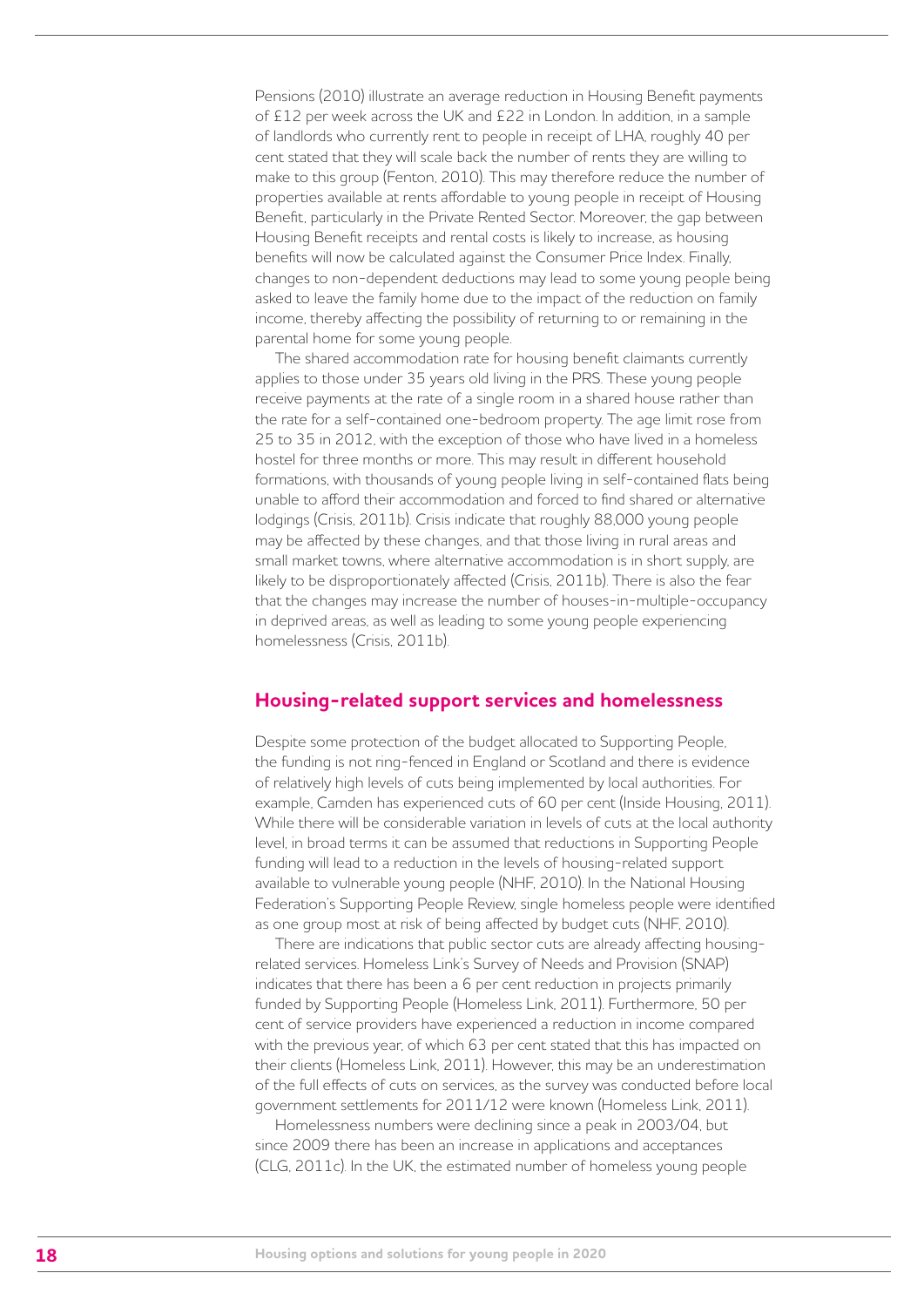increased from 40,500 to 46,500 between 2009/10 and 2010/11. If, during the next decade, we envisage an increasing trend in homelessness, albeit at a diminishing rate, the number of homeless young people (aged 18–30) in the UK will increase to an estimated 81,000 in 2020. Full details of the methodology used to produce this estimate can be found in Appendix I.

## **Employment**

The majority of the drivers of change identified by interviewees relate directly to housing and housing-related support. However, the final driver, youth employment, is not directly housing-related although it is perceived to have a likely impact on the housing options of young people. According to the Office for National Statistics (2012) unemployment levels for economically active 16–24 year olds reached 22.2 per cent in February 2012.

Figure 2 illustrates OBR working-age employment projections until 2017 and a further extrapolation of these predicted trends until 2020. It might be assumed that youth figures would follow a broadly similar trend, but such an assumption would be at odds with the increasing unemployment of young people that was occurring prior to the recession (OBR, 2010) and its current higher rate. Therefore, youth employment is likely to increase into 2020, but at a reduced rate in comparison to the wider working-age population. Taking these assumptions into account, it is likely that employment levels in 2020 will be just below the pre-recession rate.

While the OBR projections offer a reasonable insight into likely employment levels for the working-age population, it is still important to recognise that competing projections also exist. For example PwC warns that a double-dip recession could lead to constraints on funding for businesses and households, thereby resulting in a renewed increase in unemployment (PwC, 2011).



**Figure 2: Employment rate projections for working-age population, age 16+** 

Source: OBR projection up to 2017 Q1; author-developed trend continued to 2020 Q1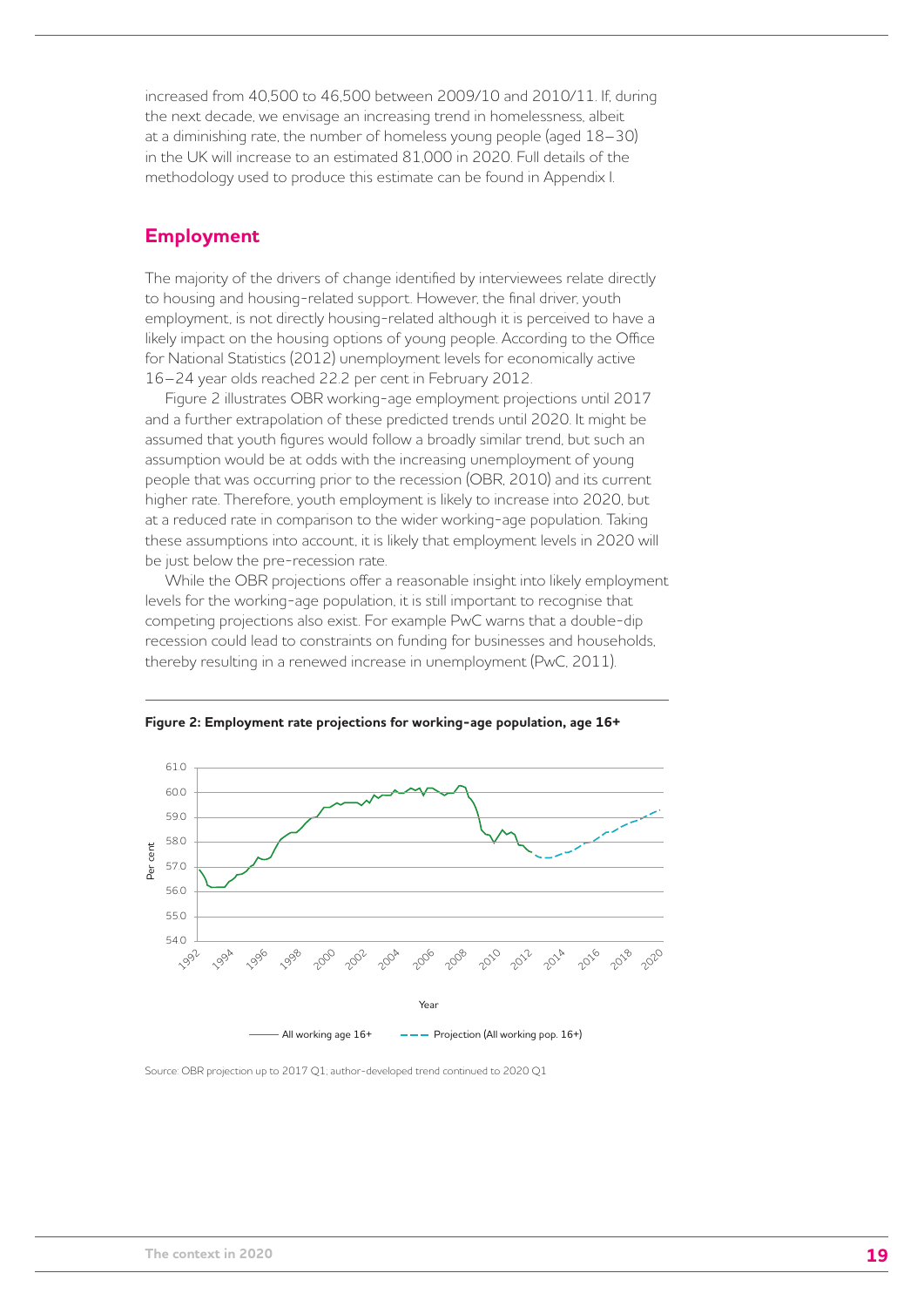## **UK housing policy and devolved government**

Housing policies and legislation in the UK are very complex, in part because they cut across other policy arenas but also because different aspects of housing policy have been devolved over the past decade. The result is that UK housing issues are affected by a mosaic of policy and legislation from both Westminster and the devolved governments, resulting in regional variations in how housing policy impacts on people's housing choices and experiences. Regulations affecting lending and levels of benefits are currently the reserve of the Westminster government, as are various planning and legislative acts. The Comprehensive Spending Review has also resulted in significant budget cuts to the three devolved regions, creating pressure on housing initiatives – particularly in relation to housing supply, improvement and grants. These factors have limited the role of the devolved governments in many important housing policy areas, although more devolved powers are being promised over the coming decade.

Devolution resulted in very different settlements for each of the devolved administrations. Today, Scotland has well-established primary law-making powers that have resulted in some significant policy divergences, perhaps most notably in its homelessness legislation. Since devolution, the Northern Ireland Assembly has also held primary law-making powers in relation to housing, although when the Assembly was suspended between 2002 and 2007 powers returned to the UK Secretary of State for Northern Ireland. The Welsh Assembly government settlement was different, and only in 2011 did the government gain powers to develop and implement primary legislation on a range of housing issues. Notably, the first Housing White Paper for Wales was published in May 2012.

Important ideological differences between the Westminster government and the devolved regions regarding the support they provide for different tenures and low-income households has resulted in policy variations between England and the other three regions. Thus the Scottish and Welsh governments and the Northern Ireland Executive are committed to the principle of subsidising the cost of housing for people who find it difficult to secure a home. This contrasts with the Westminster government's policies on housing benefits and social rents, which are seen as disadvantaging lowincome and vulnerable people and risk segregating the poorest people into the cheapest areas. The following overview of housing policy in the UK is by necessity brief and discursive. It highlights the salient points according to housing tenure and provides a regional comparison where appropriate.

#### Home ownership

Policies regarding home ownership across the four regions are geared around encouraging and facilitating housebuilding to increase supply, and in England these policies are distinctly market-driven, with less emphasis on affordable homes. In the short term, policies are aimed at kick-starting housebuilding developments that have stalled due to the economic downturn. Policies in England include a new-build indemnity scheme led by the Home Builders Federation and Council of Mortgage Lenders, providing up to 95 per cent loan-to-value mortgages for new-build properties; a £500 million 'Growing Places Fund' to support housing-related infrastructure; a £570 million 'Get Britain Building' investment fund for small and medium-sized housebuilders; freeing up public sector land with 'Build Now, Pay Later' deals; and supporting individuals building their own homes through a 'Custom Homes' programme. In the devolved regions there is much more of an emphasis on supporting home ownership for lower- to middle-income households, such as increasing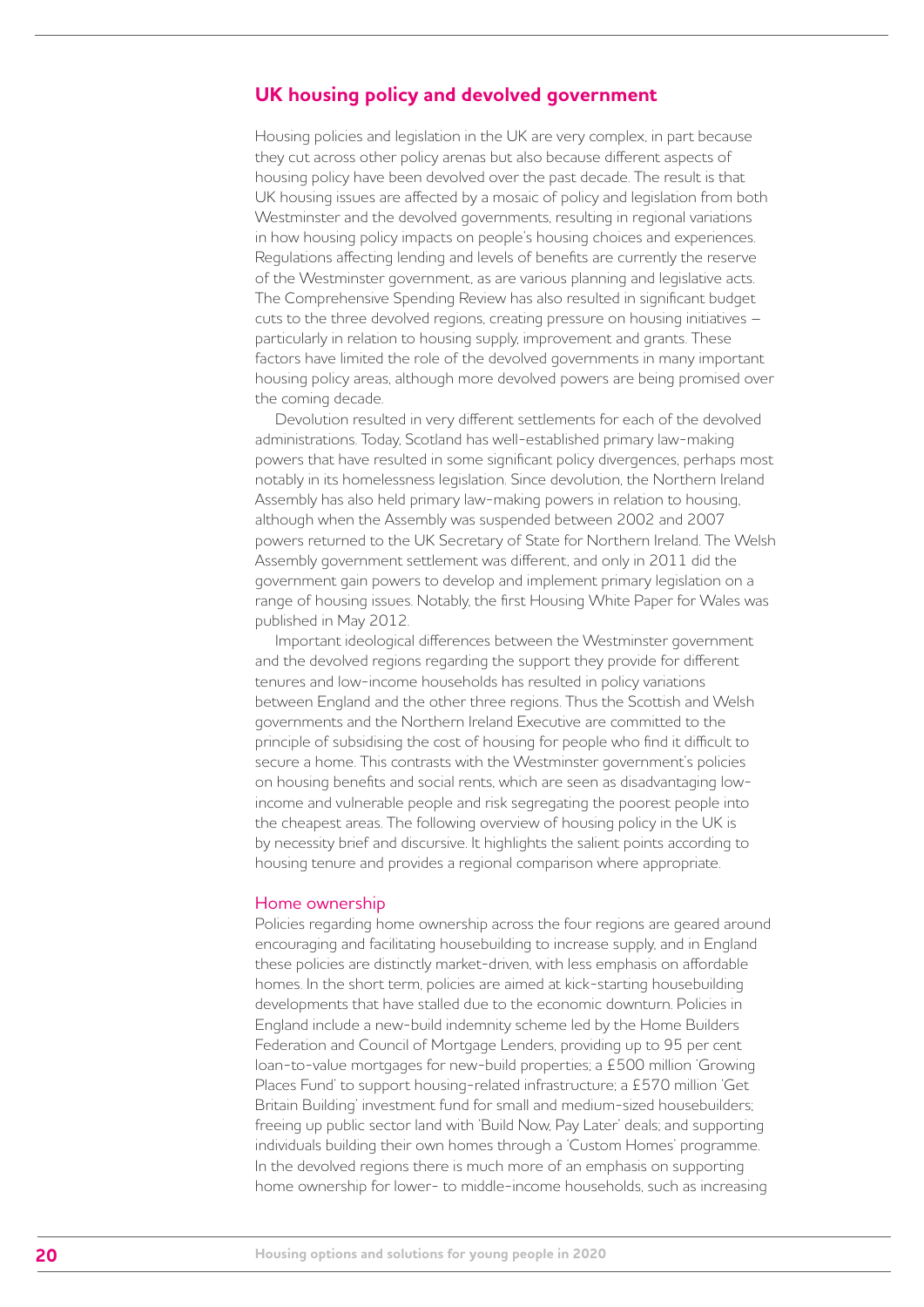the use of shared-equity and rent-to-buy schemes, and self-build schemes. In Northern Ireland, the co-ownership scheme has been significant in allowing low-income households to buy their homes. In Wales, there is support for cooperative housing to provide new forms of affordable home ownership. In England, the FirstBuy equity loan will enable first-time buyers to purchase a new home with an equity loan of up to 20 per cent in order to reduce the deposit needed. However, the lack of lending among banks to housebuyers is seen as a major short-term barrier to home ownership, and there is a growing call on lenders (including credit unions) to provide new forms of mortgage products and encourage new providers to the market.

#### Private Rented Sector

Policies in the four UK countries all support growth and investment in the PRS. In England, for example, there is the Homes and Communities Agency 'Build to Let' model, whereby new homes are built specifically for rent. In Northern Ireland, the large PRS has helped reduce pressure on social housing, and its future importance in this area is set out in the 'Building Sound Foundations' strategy. In Scotland and Wales, housing associations will be able to provide market rental homes, as well as intermediate and social lets. The Welsh government is considering adopting successful initiatives from elsewhere, such as the Innovation and Investment Fund and the National Housing Trust in Scotland, with homes at intermediate rent levels for tenants on low-to-medium incomes. In Scotland, there will be a substantial expansion of intermediate rental properties to complement the social rented sector and ease the pressure on it. There is also a commitment across all four regions to improve conditions in the PRS, with devolved governments getting more powers to regulate PRS accommodation and tackle dangerous and poorly maintained homes. The Westminster government is introducing changes to Stamp Duty Land Tax to help large-scale investment in private rented accommodation across the UK, and is legislating on changes to Real Estate Investment Trusts in order to improve access to finance for residential investment in the PRS, as there are concerns that it is currently too complicated.

The big policy change already beginning to affect the PRS is to housing benefit via the Local Housing Allowance, with rates now set at the 30th percentile in each area (meaning that around 3 in 10 properties should be affordable to people on local housing allowance). Further changes, due in 2013, will restrict the amount of benefit paid to working-age claimants living in under-occupied properties, and will also introduce a Single Universal Credit to combine all benefits. These changes will inevitably reduce choice, especially for young people (who are typically single, on lower incomes or unemployed). Poorer tenants will be priced out of the more expensive areas, leading to greater social divisions and jeopardising the creation of mixed communities.

#### Social Rented Sector

One of the most striking differences in housing policy between the regions is seen within the social rented sector. In England, the Localism Act 2011 will reform social housing by changing the way in which people access social housing, the types of tenancies provided (e.g. shorter tenancies, in some cases 2 years) and the way that the homelessness duty is discharged (a much greater emphasis on social housing available only for those who need it most). The result is that in England, social housing will increasingly be treated as a 'springboard for social mobility' for tenants rather than a long-term housing solution, with new powers given to social landlords to recover properties (for instance, if they are being subletted) along with mechanisms to charge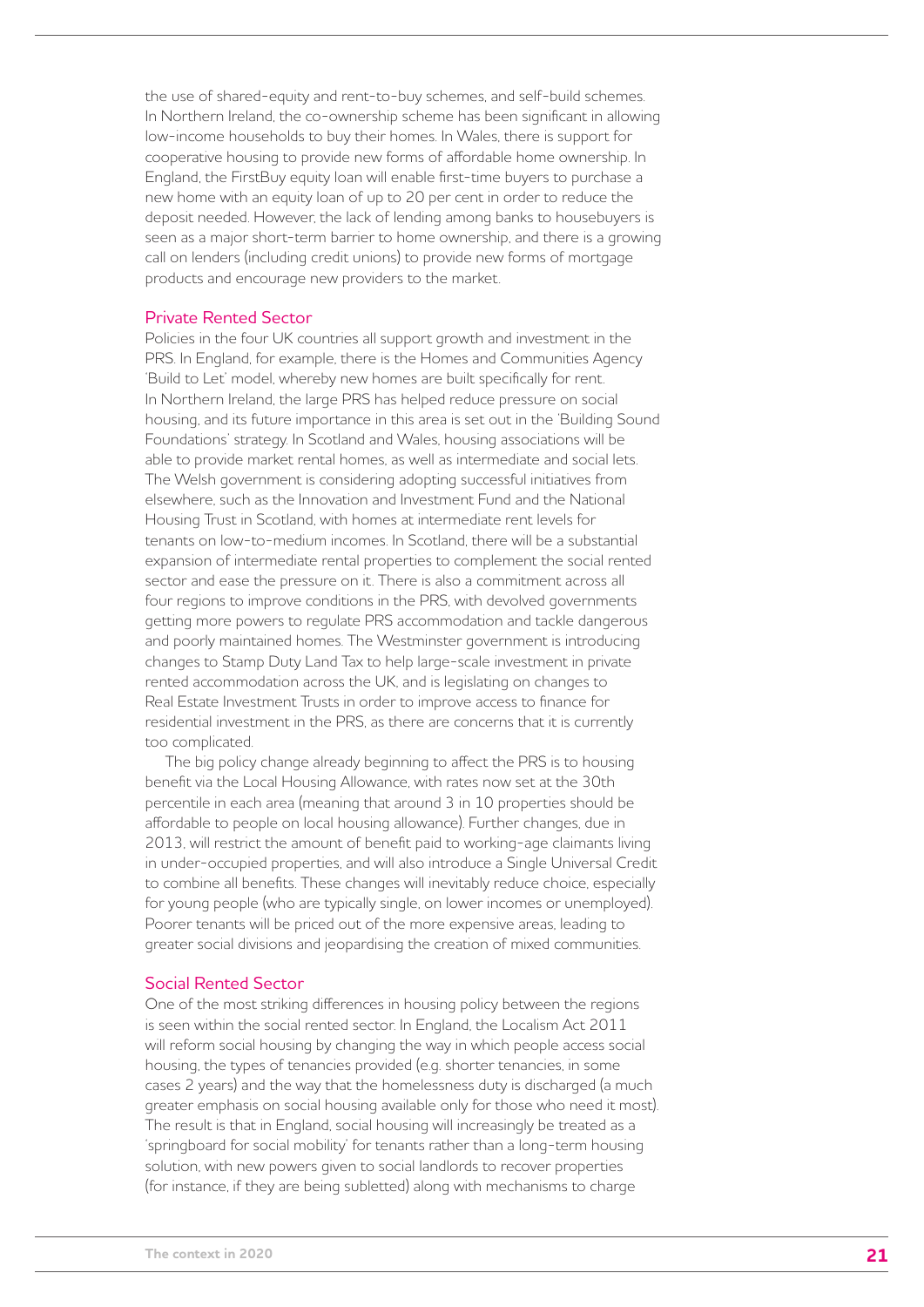more market-oriented rents if possible. This contrasts with Scottish policy, where social housing is regarded as having a vital role in providing people with affordable homes. Here, a secure tenancy at an affordable rent remains core for new and existing social tenants on low incomes, with these rents not increasing or tenancies becoming insecure simply because the tenants' household income improves or their circumstances change. Ending social tenancies after a fixed period may lead to a revolving door of applications (Kelly and Stirling, 2011).

However, across all regions there is recognition of the need to create a level playing field for social and private landlords in order to remove barriers that prevent or constrain people's abilities or willingness to move between tenures. The aim is to provide more choice and flexibility in tenure, driven by people's needs and aspirations but with safeguards for the vulnerable. Policies here include providing mechanisms such as Housing Health Checks (Scotland) and the Housing and Homelessness Information Pack or a Personal Housing Plan (Northern Ireland), allowing potential and existing social tenants to review their options and perhaps move within or beyond the sector as circumstances change. HomeSwap Direct will allow tenants in the social rental market to swap tenancies in different parts of the UK.

The Scottish and Welsh governments and the Northern Ireland executive are committed to increasing the number of affordable houses in ways that lever in maximum possible amounts of funding from elsewhere, such as pension funds and other institutional investments, with the Scottish government aiming to create a National Housing Bank by 2020 to support the future funding of affordable housing. However, the supply of social housing is likely to be less than in recent years, particularly in England and in Northern Ireland where restricted funding will result in a considerably reduced programme and a shortfall in the number of new social homes.

Following the emphasis on home ownership in England, there are new policies surrounding right-to-buy, making it easier for social rented tenants to buy their home by doubling the current average discount. Although there is a commitment to replace a right-to-buy property with a new home at an affordable rent, this may not be of the same type, size or in the same location as the one sold, and crucially will also depend on private sector investment. In Northern Ireland, the Housing Executive's House Sale scheme allows tenants to buy their home after five years, and in the past this has been an important revenue stream for building new social housing. In Scotland, however, with the removal of right-to-buy for new homes and new tenants, and the removal of excessive features of the preserved right-to-buy, it will be harder for social tenants to buy the property that they currently rent. The Scottish government is also considering limiting the right to succession, for instance if this will lead to under-occupation.

There are policies across the four regions for increasing the affordable housing stock by bringing empty houses and buildings back into use, increasing the use of under-occupied homes and changing the Council Tax legislation for long-term empty homes. The Scottish and Welsh governments and the Northern Ireland Executive will also work with local authorities to ensure an effective supply of land for affordable housing.

#### Homelessness

Homelessness is rising across all regions at a time of declining funding for homelessness initiatives. The UK welfare reform agenda will put increasing pressure on young people such as the single-room rent for those up to 35 years (Kelly and Stirling, 2011). Furthermore, the gap between rents and levels of housing benefit in the PRS is expected to rise. It is currently unclear how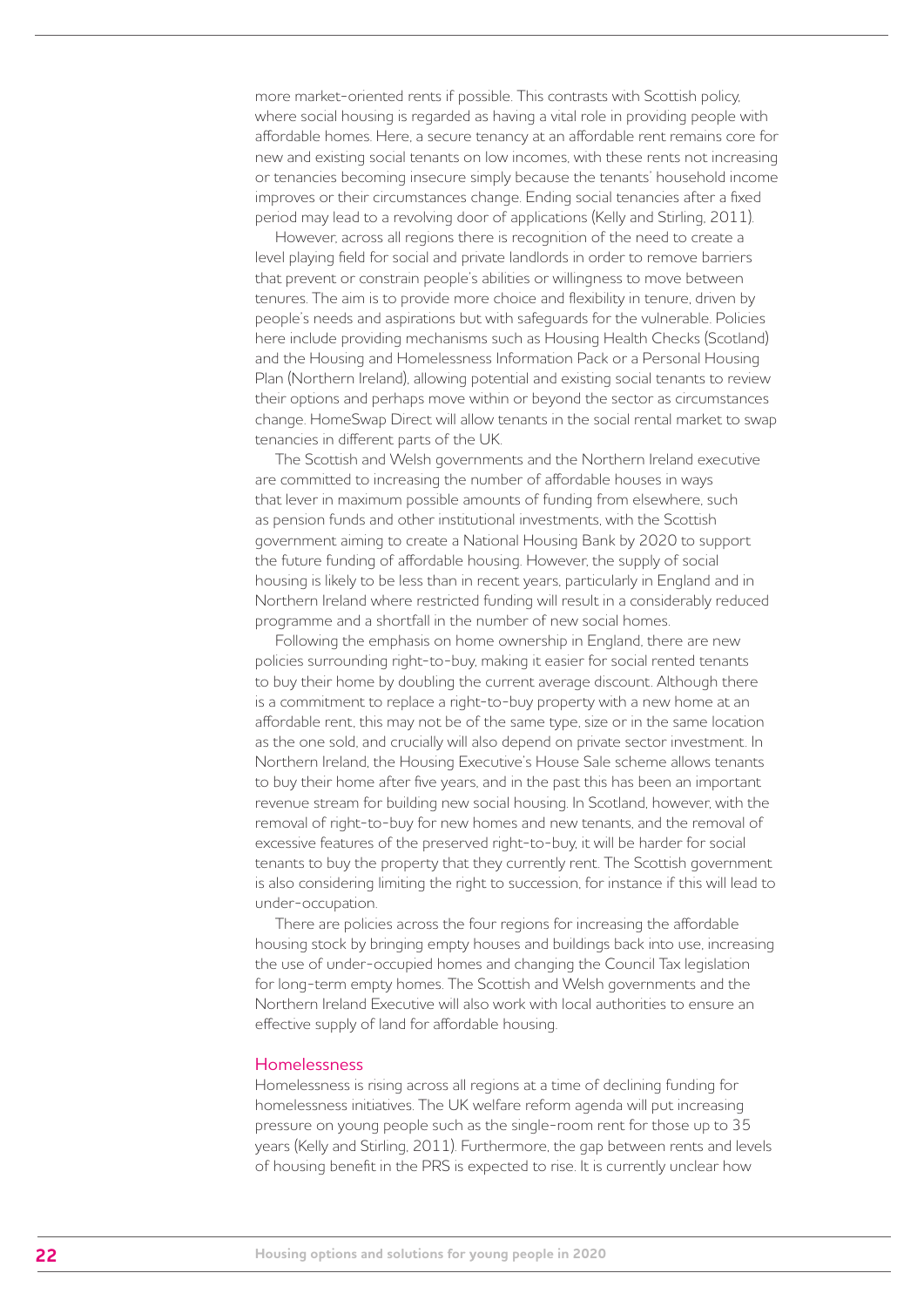landlords will respond to these changes or how this will feed into actual levels of homelessness. Policy responses to homelessness across the UK are diverse. Scotland stands out as unique in that it is due to achieve its target of abolishing priority need by 2012 – all homeless households will then be eligible for permanent housing. In seeking to meet this target, nearly 60 per cent of all new social lets are now made to homeless households in Scotland. The approaches in England and Wales are fairly similar, with a focus on prevention sitting alongside a duty to provide suitable accommodation to those in priority need. The key difference between England and Wales is the recent decision in England to unconditionally allow local authorities to discharge a homelessness duty into the PRS. This change is likely to be replicated in Wales (Mackie and Hoffman, 2011) alongside the possibility of more fundamental changes currently being explored in a review of Welsh homelessness legislation.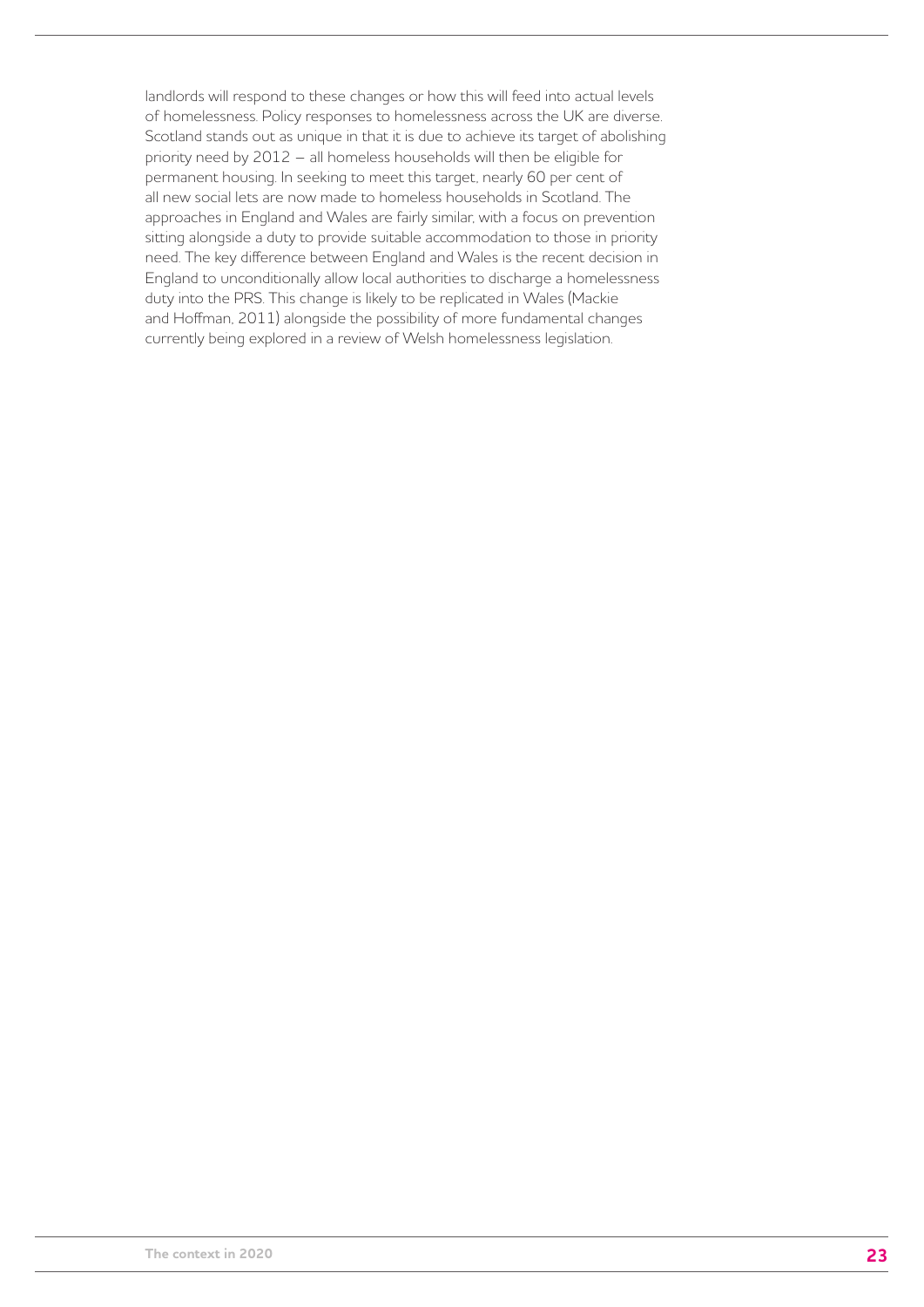## **3 YOUNG PEOPLE'S HOUSING PATHWAYS TO 2020**

It is clear that all young people will be affected, at least to some extent, by the changing context discussed in the previous chapter. However, the impacts of these changes will affect young people in different ways.

This chapter will identify the existing differences in young people's housing experiences, before exploring the scenarios they are likely to face in 2020.

## **Identifying the housing pathways of young people**

Young people's housing experiences are best explored by looking at the pathway a young person takes through the housing system over a period of time. Comparing these pathways reveals significant differences and similarities, and while the housing pathway taken by each young person is unique, Ford, *et al*. (2002) have previously identified five main pathways: *planned*, *unplanned*, *constrained*, *student* and *chaotic*. Ford, *et al*. (2002) argued that the ability of young people to plan their entry into independent living, the extent and form of any constraints, and the degree of family support largely determined the nature of a young person's experiences.

Rugg (2010) recently argued that young people's housing experiences might have changed as a result of the economic and social conditions in the UK. In response, we undertook a new analysis of British Household Panel Survey (BHPS) data, which can be used to trace changes in the tenure, household type, income and education of young people up to 2008. Coupled with detailed qualitative interviews of young people across the UK, our analysis supports Rugg's hypothesis, revealing nine different housing pathways. Eight of the pathways tend to end in a particular tenure and are identified below. The ninth, the *chaotic* pathway, cannot be attributed to a particular tenure and accounts for households whose experiences often include homelessness.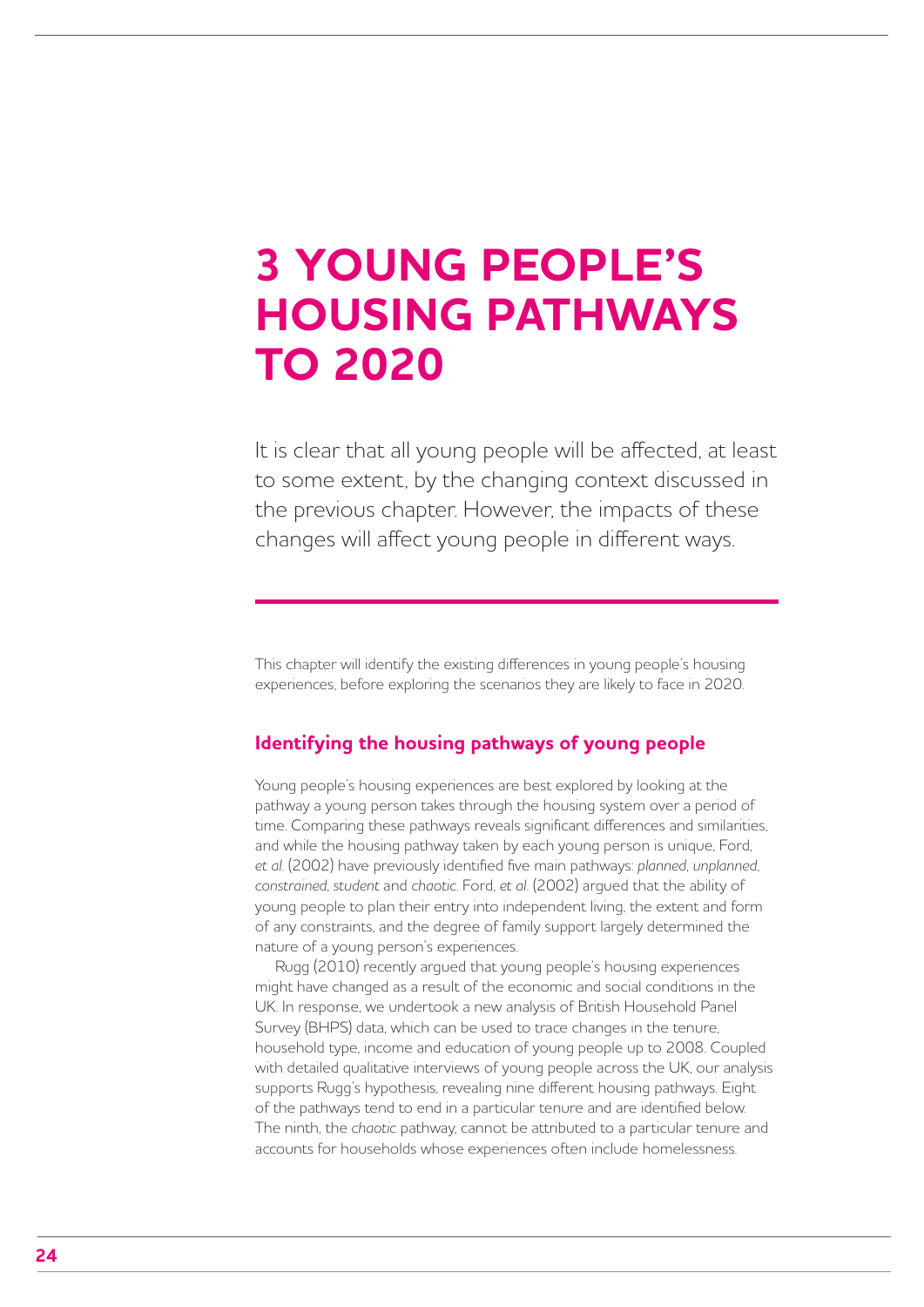#### **Home owners**

- **•**  *Stay at home to own*
- **•**  *Dual income, no kids owners (DINKOs)*
- **•**  *Two parent families*
- **•**  *Early nesters*

#### **Private renters**

**•**  *Young professional renters* 

#### **Social renters**

- **•**  *In the social queue*
- **•**  *Lone parents*
- **•**  *Social renting families*

#### The geography of young people's housing pathways

Figure 3 and Table 2 give an indication of the proportion of young people in each pathway in England, Scotland and Wales in the final year of the BHPS analysis (2008/09). The sample obtained from the BHPS did not include any members from Northern Ireland. Furthermore, as the data presented in Figure 3 and Table 2 were based on the BHPS analysis, in which the *chaotic* pathway was not present, geographic breakdowns for this group are not available. The next section of this report provides a clear definition of each pathway and makes reference to Figure 3 in order to describe key geographical variations within each individual housing pathway.

|                 |                                   |    | <b>England Scotland Wales</b> |    | London<br>and<br>southeast<br><b>England</b> | <b>Rest of</b><br><b>England</b> |
|-----------------|-----------------------------------|----|-------------------------------|----|----------------------------------------------|----------------------------------|
| Home owners     | Stay at home<br>to own            | 28 | 26                            | 30 | 37                                           | 25                               |
|                 | Dual income,<br>no kids<br>owners | 18 | 15                            | 9  | 13                                           | 20                               |
|                 | Two parent<br>families            | 17 | 16                            | 19 | 16                                           | 17                               |
|                 | Early nesters                     | 8  | 7                             | 8  | 5                                            | 9                                |
| Private renters | Young<br>professional<br>renters  | 13 | 15                            | 6  | 16                                           | 12                               |
| Social renters  | In the social<br>queue            | 6  | 11                            | 11 | 7                                            | 6                                |
|                 | Lone parents                      | 6  | 5                             | 9  | $\overline{\phantom{0}}$                     | 7                                |
|                 | Social renting<br>families        | 4  | 5                             | 8  | 4                                            | 4                                |

#### **Table 2: Percentage of young people in each housing pathway by region (2008/09)**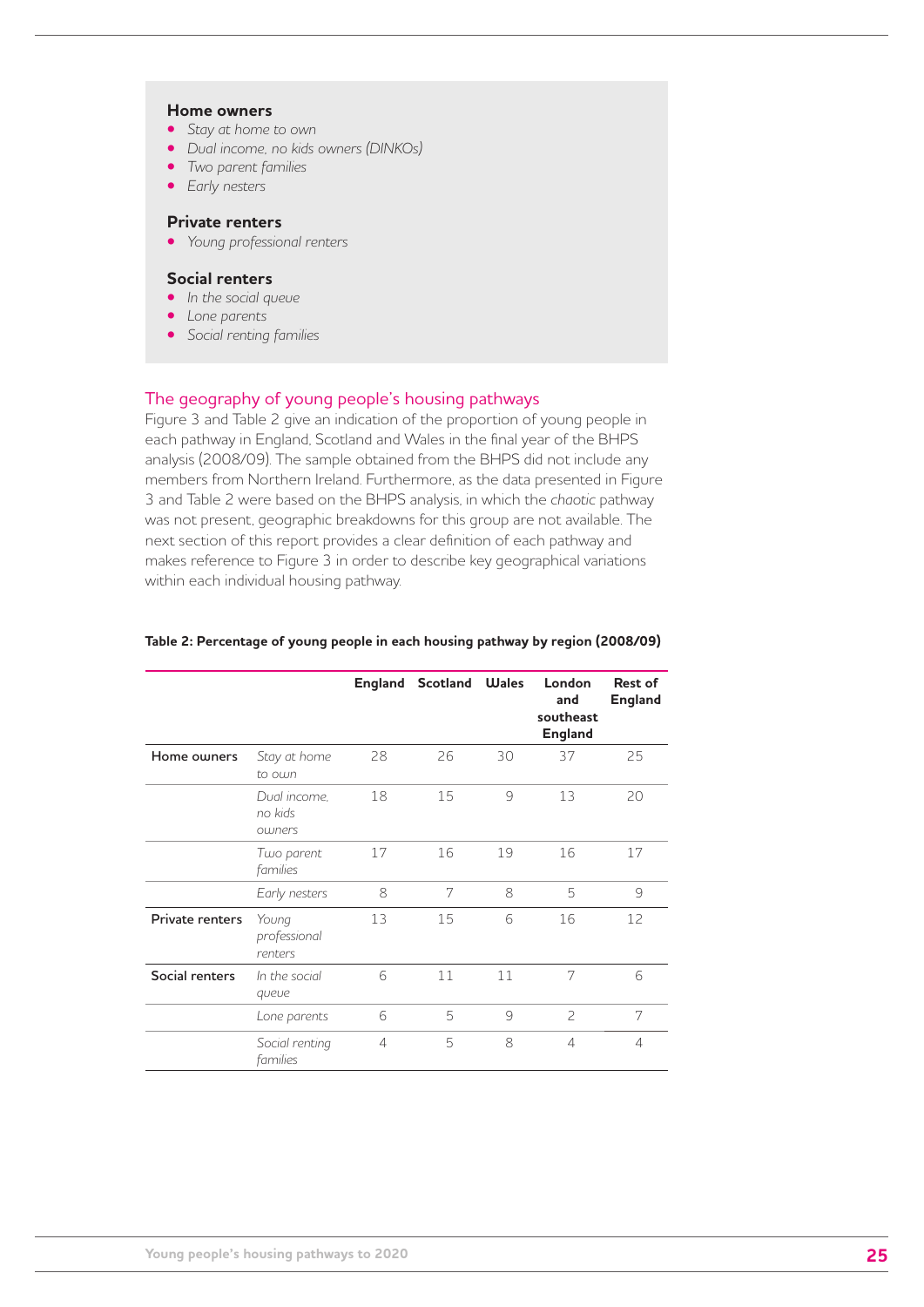

**Figure 3: Proportion of young people in each housing pathway by region (2008/09)**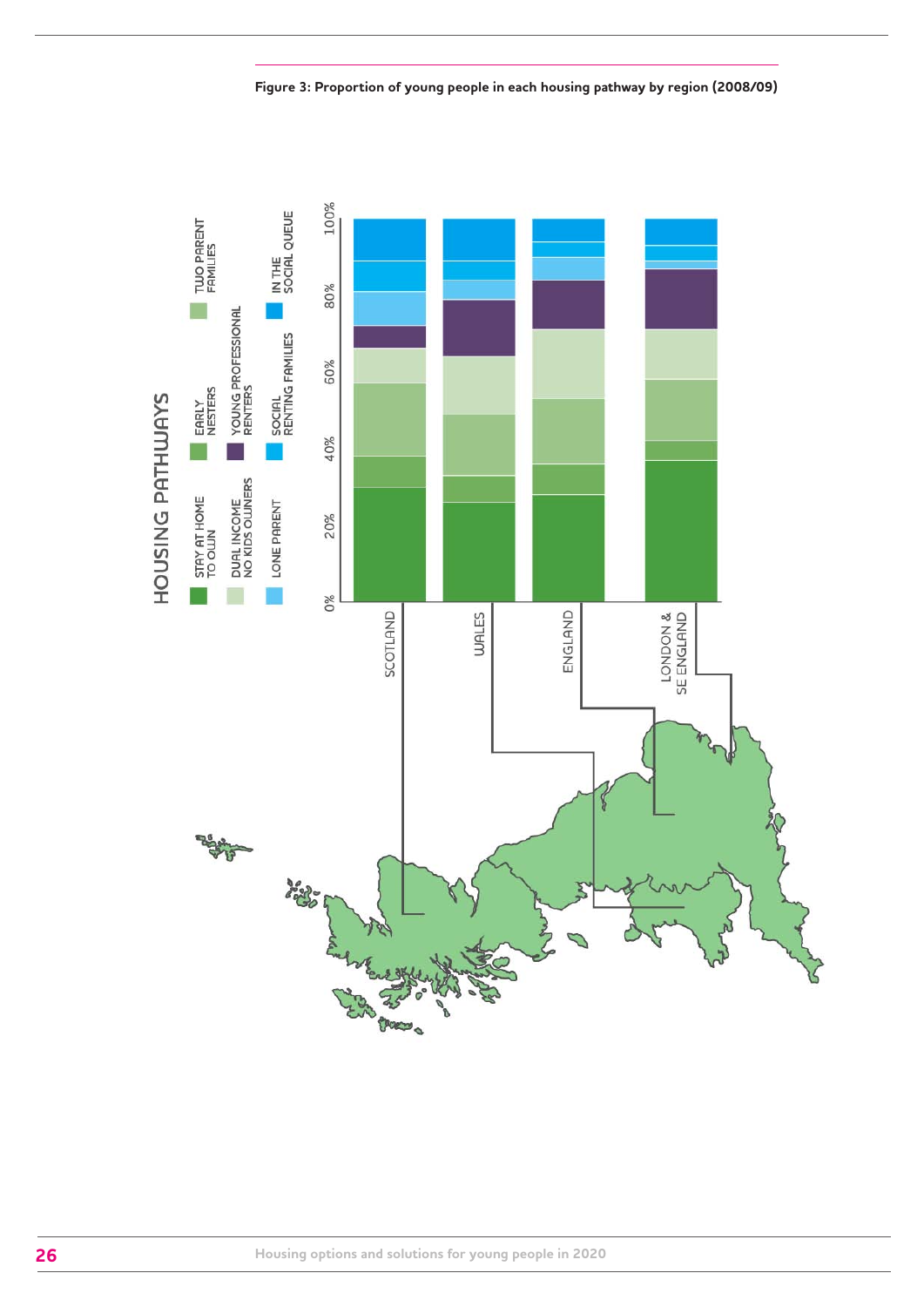## **The housing scenarios facing young people in 2020**

The nine housing pathways of young people in 2008 reflect particular combinations of characteristics including tenure, household type, income and education. While each characteristic is important in determining the pathway a young person takes, it is anticipated that the challenges young people face in 2020 will mostly be dependent on the tenure they seek to occupy. Hence, tenure will provide the framework for discussing young people's housing scenarios in 2020. This section of the study provides a detailed account of the different pathways young people tend to follow into owner-occupation, private renting or social renting. However, it is important to recognise that while pathways tend to end in a particular tenure, not all young people in a given pathway will end their journey in the dominant tenure (a brief summary of each housing pathway, and the characteristics of the young people who follow it, can be found in Appendix III). Informed by interviews with key stakeholders across the UK, each pathway discussion includes a trend-based projection of the likely changes in the pathway population up to 2020. Finally, we discuss the scenarios young people in each of the tenures are likely to face in 2020.

## **Pathways tending to end in home ownership**

Four main pathways into home ownership emerged from analysis of British Household Panel Survey data and in-depth interviews with young people from across the UK. The pathway followed by the majority of young people is the *stay at home to own* route, whereby young people will generally remain in the family home throughout their twenties and into their early thirties in order to save the capital to pay the deposit on a mortgage. The second most frequently followed pathway is the *dual income, no kids owners* pathway, whereby young people leave the parental home and enter shared accommodation in the PRS. These young people then generally form couples before they are 30 and many will enter owner-occupation. The two remaining pathways into home ownership are significantly different because the young people following these tend to form families before they are 30. The key difference between the two family formation pathways is that *early nesters* will generally leave the family home and form a family far earlier than *two parent families*. Generally, *early nesters* will have left home before the age of 21. Brief descriptions of these pathways into home ownership are given below, along with estimates of their population sizes in 2008 and 2020. The justifications for projected changes in population sizes are given in the discussion of the 2020 scenario that follows these descriptions. In addition to the four main pathways into home ownership, it is important to recognise that a minority of young people following pathways dominated by other tenures also became homeowners or remained in the owner-occupied parental home.

#### **Pathway 1:** *stay at home to own*

*2008 population:* **3.7 million** | *2020 population:* **4 million**

This is the most common pathway, with approximately **3.7 million young people** (aged 18–30 years) following it in 2008. The majority of these young people live in an owner-occupied parental home, with roughly half (47%) remaining there for over 10 years, while others leave only to return later on. In total, 2.9 million young people following this pathway were in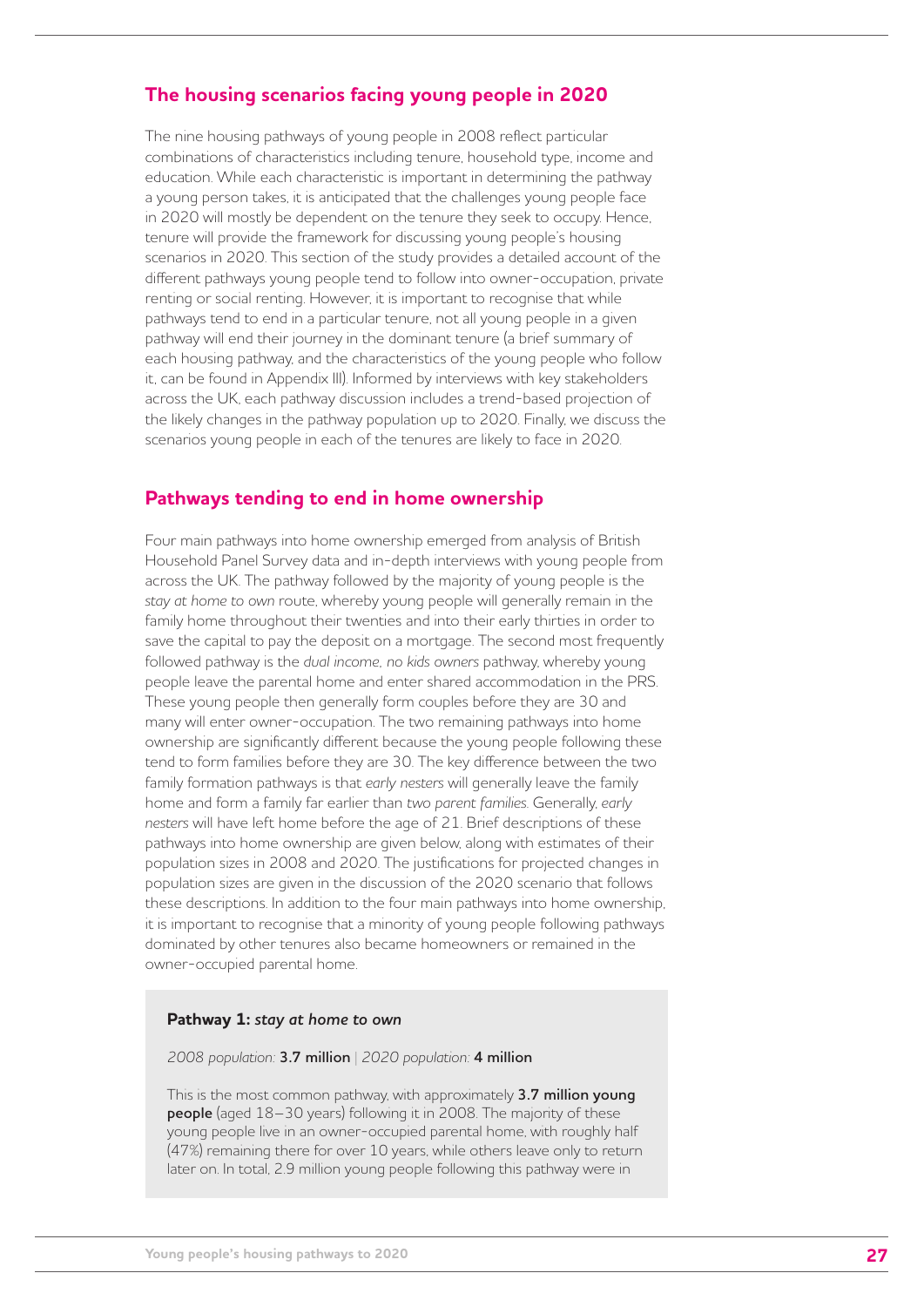#### **Pathway 1:** *continued*

the parental owner-occupied home in 2008. Where young people do leave home, it is mainly into owner-occupation, with roughly 15% owning after ten years. Currently, many more young people are choosing to remain in the parental home for longer until they are able to build up sufficient funds to make a first-time purchase. There is very little couple formation in this pathway.

Roughly one third of these young people have higher-education qualifications (30%); they are the third most educated group across all of the pathways. Their median annual incomes are also comparatively high for the groups within this analysis, at £18,739. This group aspires to owner-occupation; however, these aspirations and their ability to access such tenure have been delayed by the recent economic downturn. Even with prolonged periods in the parental home, these young people face issues in gaining access to affordable mortgage products. Some of the young people consider home ownership to be a risk, and are therefore choosing to remain in the parental home until the housing and labour markets improve.

At 37%, London and the southeast of England had the highest proportion of young people following this pathway, compared to England's average of 28%.

#### **Pathway 2:** *dual income, no kids owners* **(***DINKOs***)**  *2008 population:* **1.4 million** | *2020 population:* **1.4 million**

In 2008 this was the third most common housing pathway, with approximately **1.4 million young people** (aged 18–30 years) following this route. These young people tend to leave the owner-occupied parental home and enter Private Rented Sector (PRS) housing. After ten years, roughly 40% (560,000 young people) were in owner-occupied accommodation, while a third lived in the PRS. This pathway shares some similarities with the *young professional renters* pathway, in that it includes periods spent living in the PRS as single-person households or with unrelated adults. However, the key difference is that in this pathway a higher percentage eventually form couples and enter into owneroccupation. Unlike the *early nesters* and the *two parent family* pathways, couples in this pathway tended not to have children before they were at least thirty.

This group has the second highest level of education across all of the pathways reported, with 53% having been in higher education and a further 42% holding A-Levels or GCSEs. Their median annual incomes are the highest at £21,629.

Although these young people aspire to be homeowners, for those with no higher education qualifications, their ability to access such tenure is limited. As a result, they have limited expectations of entering home ownership within the next five to ten years. When they do form couples, the higher household income improves their ability to access home ownership; however, increases in deposit requirements have reduced this likelihood for more recent pathway members. England had the highest proportion of young people on this pathway (18%), although this figure is much lower in London and southeast England. Wales has the lowest proportion at 9%.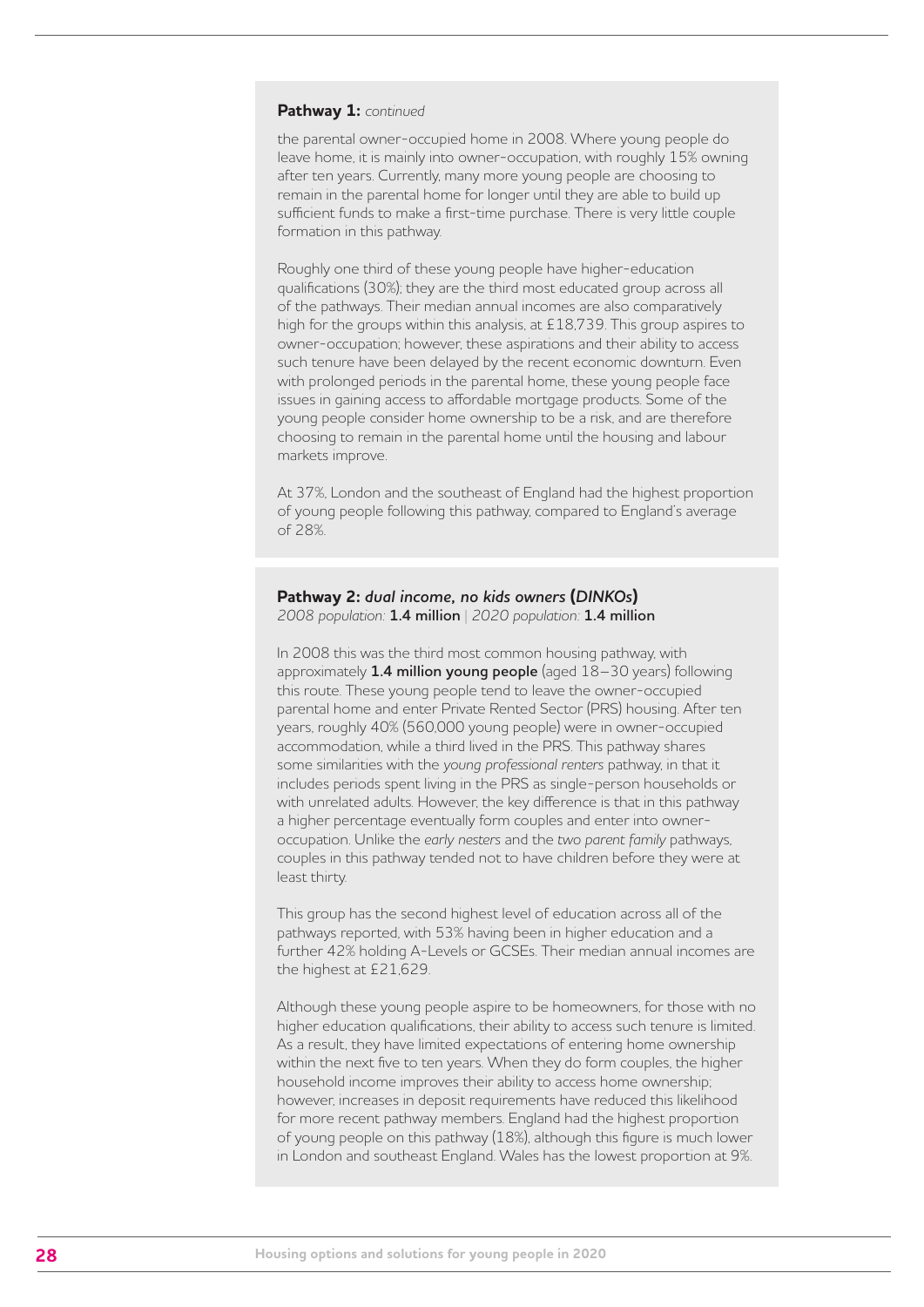## **Pathway 3:** *two parent families*

*2008 population:* **1.1 million** | *2020 population:* **850,000**

In 2008 approximately **1.1 million young people** (aged 18–30 years) were in this housing pathway, making it the fourth most followed. These young people tend to leave the parental home and enter either owneroccupation or the PRS, with the majority (720,000 young people) being owner-occupiers after 10 years. Unlike young people in the *early nesters* pathway, these young people spend longer in the parental home and the average time spent as single households and as couples in households is greater, indicating longer routes into family formation.

This group had high levels of further and some higher education; 26% had a higher education qualification while 30% had A-Levels and 43% had GCSEs. As a result of these qualifications and the young people's stable employment histories, they have relatively high median annual incomes, in comparison with the other pathways, of £17,527. Despite this relative success, the ability of current pathway members to access home ownership is constrained by credit restrictions and the need for substantial deposits.

The aspirations of this group are toward home ownership, although there is currently an increased perception of risk being observed among pathway members. This, combined with difficulties in accessing credit, has led to a reduction in the proportion accessing home ownership in the medium term. New first-time buyers following this pathway were observed to be 'future-proofing' – aspiring toward homes which would be able to accommodate a growing family, necessitating a delay in their entry into home ownership until higher deposits could be achieved. The incidence of this pathway is fairly evenly spread across different regions, although at 19% it is slightly higher in Wales.

#### **Pathway 4:** *early nesters*

*2008 population:* **500,000** | *2020 population:* **420,000**

This was one of the least populated pathways in 2008, with approximately **500,000 young people** (aged 18–30 years) classed as *early nesters*. These young people tend to leave the parental home by the age of 21, with most (86%) living as couples with children after ten years. Most exits from the family home were into owner-occupation (330,000), with the remainder generally entering and remaining in the PRS. Interviews indicate that exits from the parental home are often as a result of unplanned pregnancy, albeit in the presence of significant family support to facilitate their move.

Although many of the young people on this pathway are in employment, there are intermittent periods of inactivity. Median annual incomes are low compared to the *two parent family* pathway, at £14,210. Although total household incomes are likely to be higher, this is constrained by the early child-rearing of this group compared to the *two parent family* pathway. These young people had mixed qualification levels, and although 34% had A-Levels and 37% GCSEs, 9% reported having no qualifications (which is much higher than for *two parent families*).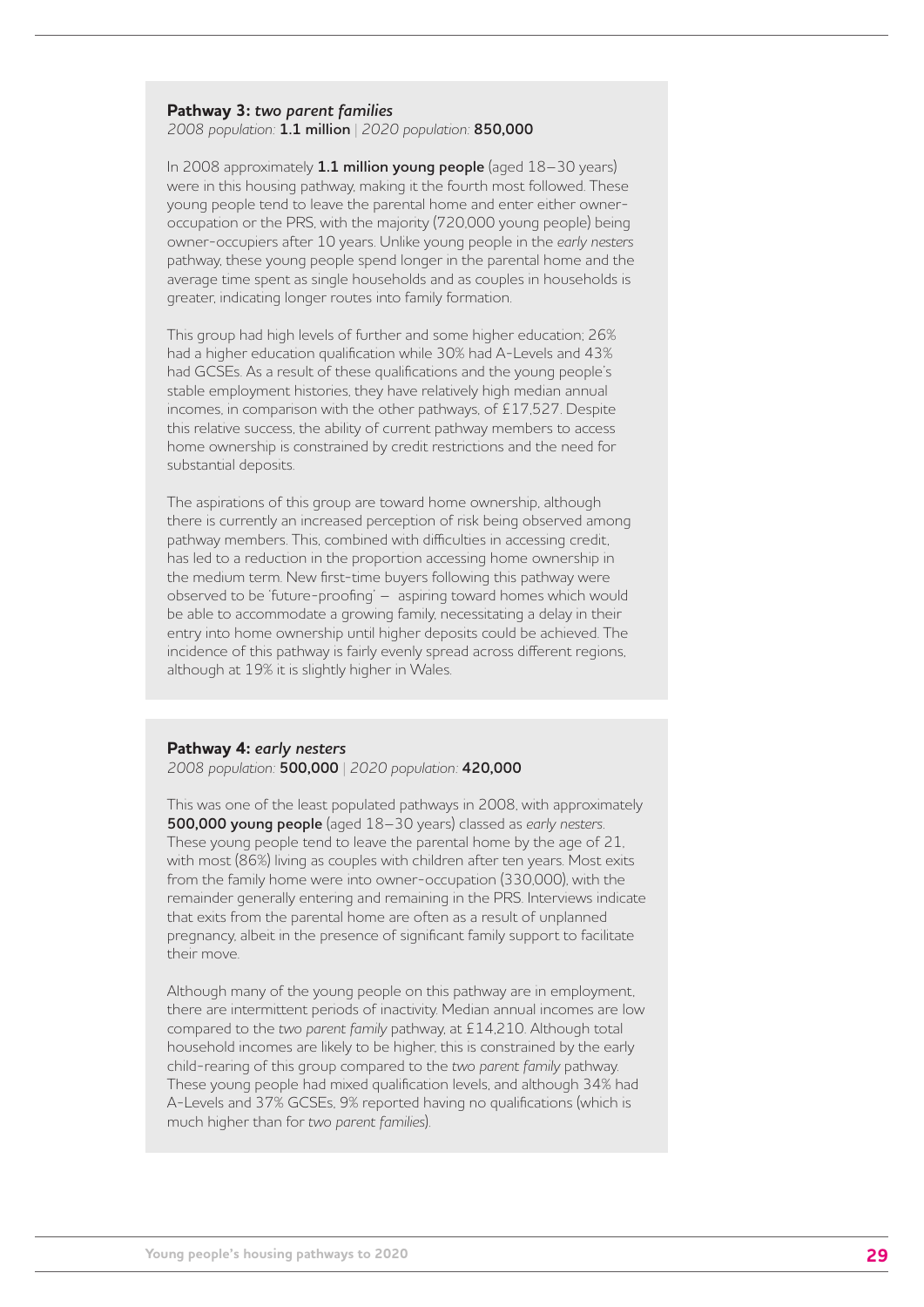#### **Pathway 4:** *continued*

Interviews with contemporary pathway members indicated that the young people saw home ownership as a stable family tenure; however, due to affordability constraints many were limited to the private sector for the time being.

London and southeast England had the lowest proportion following this pathway at only 5%, compared with 8% for Scotland and Wales. This may be attributable to higher house prices and limited affordable rental housing in this area, constraining this group of young people's unplanned exits despite having access to family support.

#### The scenarios facing homeowners in 2020

As a result of the very real prospect of continuing high deposits and a general squeeze on incomes, in 2020 the most significant impact on young aspiring homeowners will be limited access to home ownership. Trend based tenure projections suggest that the proportion of young people accessing home ownership will decline. Interviews with young people and key stakeholders across the UK, as well as secondary data analysis, suggest that there are likely to be three key consequences of reduced levels of home ownership: more young people will stay at home for longer, the role of parents will become even more significant in facilitating access to home ownership, and more young people will live in the PRS.

In 2020, it is anticipated that a proportion of young people who would typically have followed a pathway into home ownership (e.g. *two parent families*, *DINKOs* and *early nesters* pathways), will be forced to remain in the parental home for longer in order to save the capital required for a deposit. Young interviewees explained that living with parents for longer often resulted in 'shame' and a loss of privacy, but these negative consequences were outweighed by the economic benefits of a reduced rent. For these aspiring young homeowners the future loan-to-value rate for mortgages will play a key role in their ability to access home ownership.

While difficulties in raising the capital for a deposit persist, access to home ownership for young people in 2020 will be largely dependent upon the ability and willingness of parents to provide deposit finance. For the large number of young people who cannot accrue the necessary deposit and who seek independence from the parental home, the PRS will increasingly become the only option. Experiences of young people in the Private Rented Sector will vary, largely dependent on two factors: household income and household type.

A proportion of young people from all home ownership pathways, with significantly different incomes, will enter the PRS. Historically, and despite the post-recessionary increase in unemployment, graduates fare better in the labour market compared with their non-graduate peers (ONS, 2011). Those young people with higher education are more likely to have higher incomes that allow them to compete very effectively for properties in the PRS. Those young people educated to a lower level are more likely to face unemployment (ONS, 2011), will have lower income levels and may be more constrained in their choice of PRS accommodation. Notably, the proportion of young people not pursuing higher education is likely to increase in 2020 as a result of recent fee changes, thereby slightly reducing the proportion of young people who are competitive in the PRS.

Young people who follow an *early nester* pathway into home ownership have lower levels of education relative to all other home ownership pathways, and if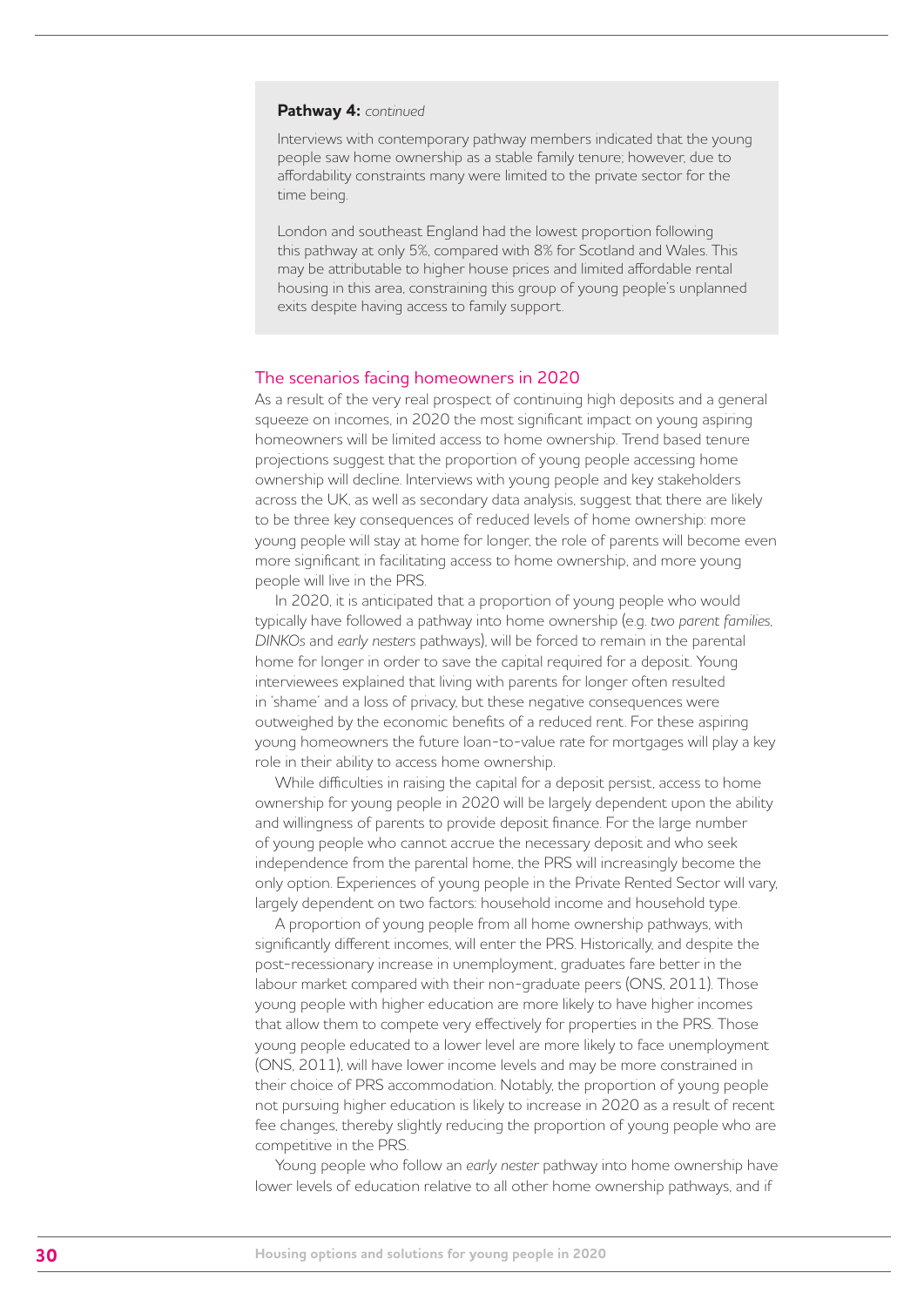fewer young people go to university because of changes to higher education fee structures, then more school and college leavers will be looking for jobs and competing with this group in the labour market. This rather negative outlook in terms of employment will mean that incomes remain relatively low compared with many other young people living in the PRS, therefore leaving them with a choice of only lower-end properties.

Young couples squeezed into the PRS will face the decision of having children therein, or postponing starting a family until they are able to enter home ownership. Interviews with young people in both the *two parent* pathway and the *early nester* pathway revealed that most young people would not put off having children, resulting in significantly different demands being placed on the PRS. However, young families did feel that the PRS was not ideal for them because they were 'at the whim of landlords' and could easily be moved on, affecting their ability to 'put down roots'.

### **Pathways tending to end in private renting**

One main pathway into private renting emerged from analysis of British Household Panel Survey data and in-depth interviews with young people from across the UK. In this *young professional renters* pathway, young people generally left the parental home and entered the Private Rented Sector, where they remained for some considerable time. These young people generally shared accommodation and most had attained qualifications higher than A-level standard. A more detailed description of this pathway into private renting is given below, along with an estimate of the population size in 2008 and 2020. The justification for a projected change in population size is given in the discussion of the 2020 scenario that follows this description. Notably, a significant minority of young people following the other pathways also became private renters, hence the total number of private renters in 2008 was significantly greater than the total number of *young professional renters*.

#### **Pathway 5:** *young professional renters* *2008 population:* **1.6 million** | *2020 population:* **2 million**

In 2008 approximately **1.6 million young people** (aged 18–30 years) were *young professional renters*, making it the second most popular pathway. Young people on this pathway tend to start off in their parent's owner-occupied home, with the majority leaving to move into the Private Rented Sector, where they stay for some considerable time. The initial move from the parental home is, in a large number of cases, to pursue higher education. The majority of these young people remain in the PRS (1 million), although roughly 15% enter into owner-occupation after ten years.

This pathway is distinct in that non-familial household formation is a significant part of these young people's lives, either as single-person households or through living in shared households. Interviews indicated that these young people, some of whom are not engaged in higher education, are mostly *choosing* to share, whereas young people in other pathways are often forced to share for affordability reasons. Return to the parental home is not as common as previously assumed for these 'student types', mostly due to them wanting to retain their independence.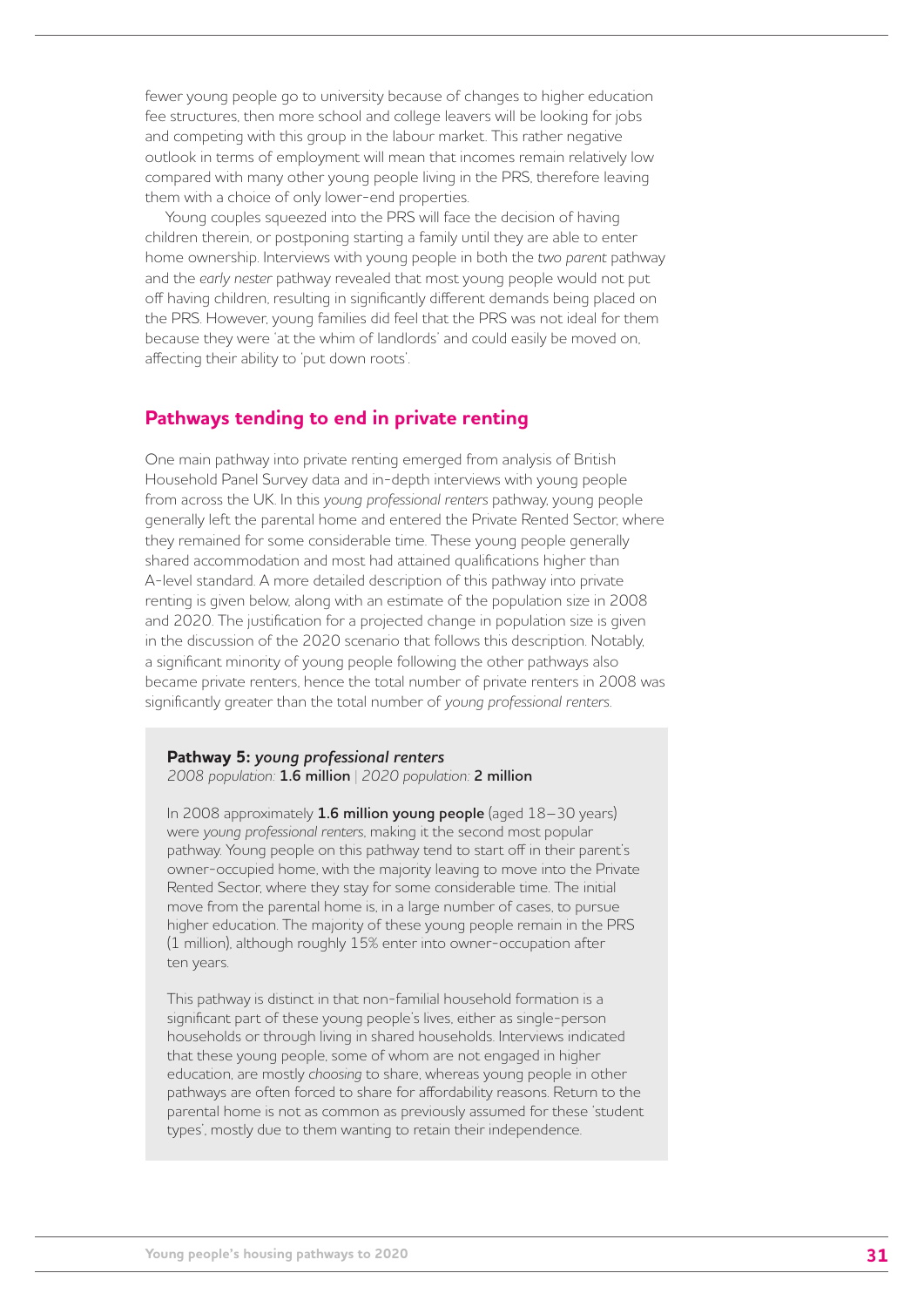#### **Pathway 5:** *continued*

Median annual incomes were the fourth highest across all of the pathways, at £15,571. Relatively high individual incomes may result from the higher academic qualifications of the young people in this group, with 68% having attained a higher education qualification. Those without higher education qualifications were also fairly well qualified, with 17% of the young people having A-Levels as their highest academic qualification.

The highest proportions of young people following this pathway were in Scotland (15%) and London and southeast England (16%). Notably, in Wales this figure is only 6%. Although the PRS in London and the southeast is comparatively large, in Scotland it only accounts for 9% of households. This implies that renters following this pathway may face particularly constrained choices in Scotland as demand for the PRS increases.

#### The scenario facing private renters in 2020

Young people following the *young professional renters* pathway will not face a remarkably different scenario in 2020. Traditionally they have remained in the PRS throughout their 20s, and this will continue to be the case in 2020. One difference in 2020 will be the anticipated reduction in the number of students following this pathway. Changes in higher education fee structures will result in fewer young people choosing to attend university, with more students attending local institutions and therefore remaining in the parental home during their studies.

Perhaps the most significant change for these young people in 2020 will be increased levels of competition for PRS accommodation from young people unable to access owner-occupation or social rented accommodation. However, *young professional renters* have relatively high incomes and will therefore be fairly well placed to compete for PRS properties. The ability of these young people to compete in the PRS is likely to be significantly affected by regional variations in the PRS market. For example, the relatively small size of the PRS in Scotland might mean that an influx of young people into this sector will increase competition, driving rental prices higher and limiting young people in this pathway to slightly lower-quality housing.

### **Pathways tending to end in social renting**

Three main pathways into social renting emerged from analysis of British Household Panel Survey data and in-depth interviews with young people across the UK. While fewer young people followed pathways into social renting than any other tenure, a significant number of young people were still accommodated in social rented accommodation by the time they were 30. The most frequently followed pathway into social housing was to wait *in the social queue*. Young people in this pathway tend to stay in the family home (which is social rented) until they are able to access their own social rented tenancy, mostly as individuals. A second pathway into social housing is the *lone parent* pathway, wherein young women leave the family home and enter social housing soon after or immediately before having a child. The third main pathway into social renting is followed by *social renting families*. These young people have very similar experiences to *lone parents*, the significant difference being that they form couples and enter their own social rented tenancy as they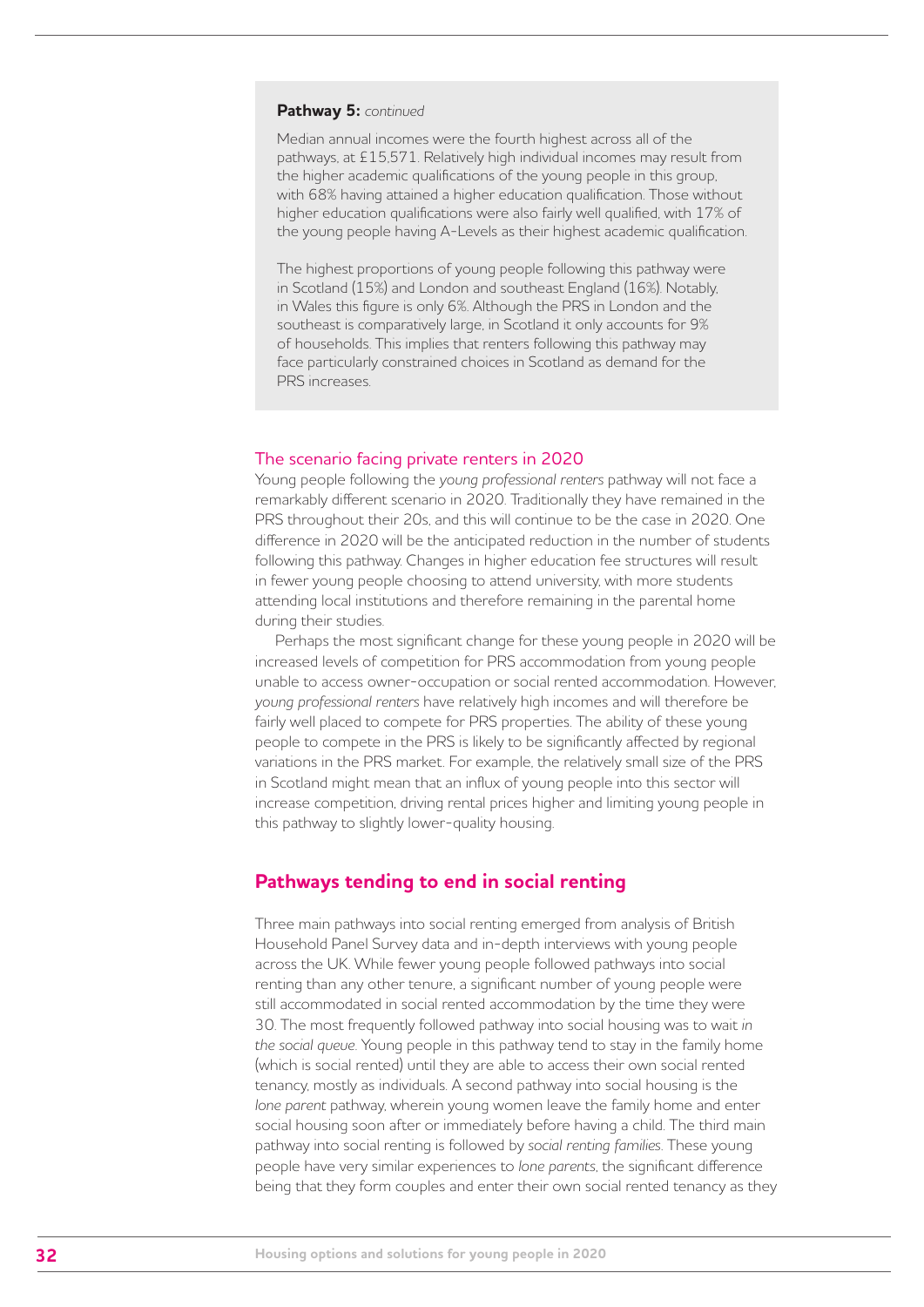start their families. Brief descriptions of each of these pathways into social renting are given below, along with estimates of their population sizes in 2008 and 2020. The justification for projected changes in population size is given in the discussion of the 2020 scenario that follows these descriptions. In addition to the three main pathways into social renting, it is important to recognise that a minority of young people following pathways dominated by other tenures also secured social rented accommodation or remained in the social rented parental home.

#### **Pathway 6:** *in the social queue*

*2008 population:* **1 million** | *2020 population:* **1.3 million**

In 2008 approximately **1 million young people** (aged 18–30 years) followed this housing pathway. Their parental home is in the social rented sector and just over half remain there over the ten-year period, while some leave and then return. In total, 640,000 young people following this pathway were in the parental social rented home in 2008. Those who do exit the parental home enter their own tenancies in the social rented sector (15%) or the Private Rented Sector (9%). Among these young people, there is slightly more couple- and family-formation after ten years when compared with the *stay at home to own* pathway.

Approximately 23% of these young people had A-Levels; a further 37% had only GCSEs, while 26% had no formal qualifications. These low levels of education translate to the lowest median income of any pathway within this analysis, at £8,768. Given these low incomes, periods spent in unemployment, and lower access to social and economic capital via their parents, accessing alternative, less affordable tenures will be difficult for the majority of this group. The proportion of young people in this pathway is higher in Scotland and Wales than in England.

#### **Pathway 7:** *lone parents*

*2008 population:* **680,000** | *2020 population:* **590,000**

In 2008 approximately **680,000 young people** (aged 18–30 years) followed this housing pathway. Almost all of the young people on this pathway are women (96%), making it the only clearly gendered pathway. These young women tend to leave the family home and enter social rented housing, often soon after or just before having a child. In 2008, 380,000 young people following this route were in social rented accommodation. The vast majority of these young people are not in couples. Some young people exit into the PRS (18%) and, in 2011, interviews with these young people revealed that much greater use is being made of the PRS. Interviews indicated that much of the movement within and between sectors is driven by patterns of relationship formation and breakdown that are often short-lived.

Economic inactivity was a prominent feature among this group of young people, although *early nesters* and *social renting families* had similarly high levels of inactivity. Educational attainment for this group is slightly higher than those *in the social queue*; 59% of lone parents have GCSEs compared to 37% percent of those *in the social queue*. This may lend this group its slightly higher median annual income of £13,065. However, given that these young women spend a large proportion of their time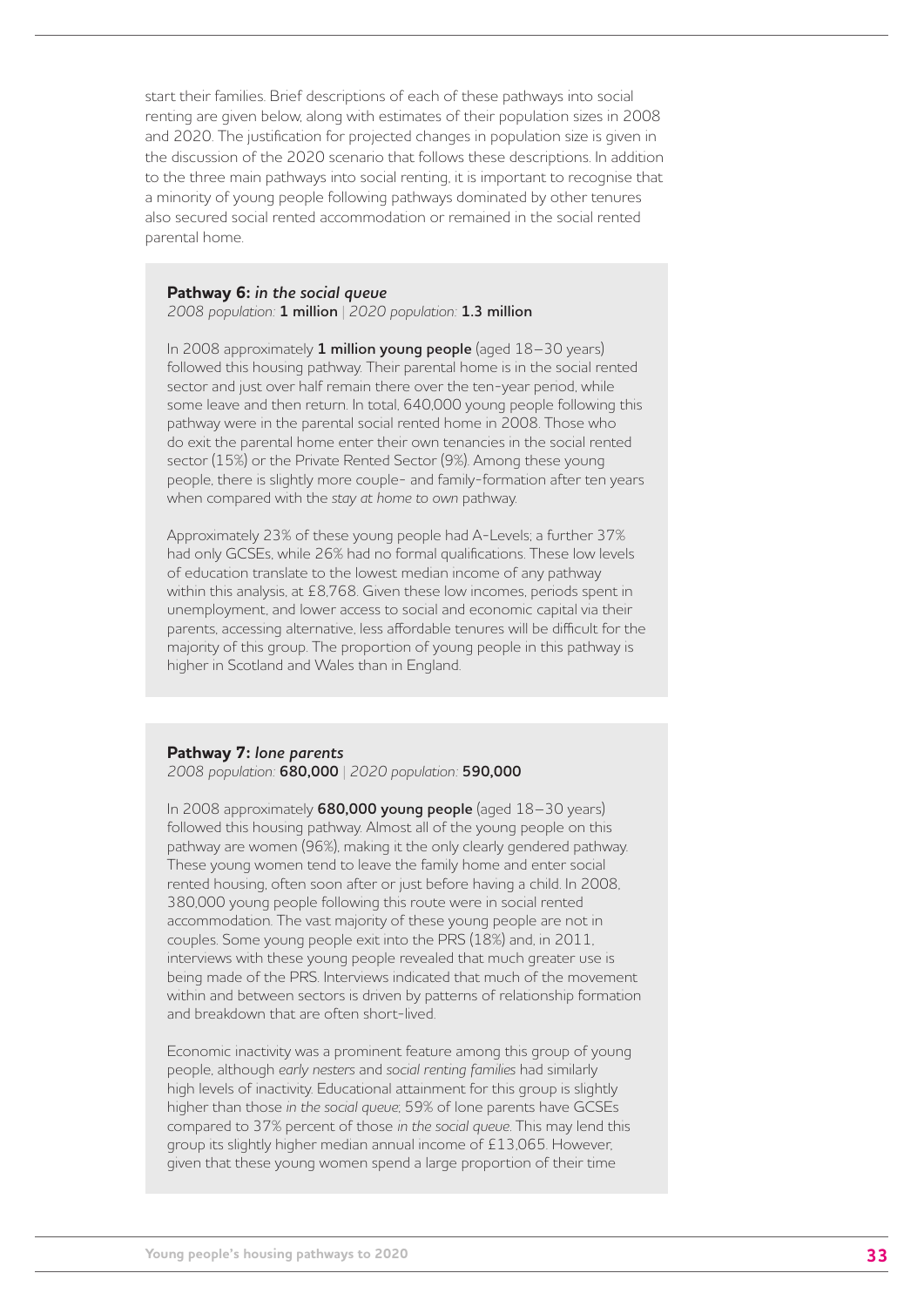#### **Pathway 7:** *continued*

as single-parent households with highly variable employment histories, their household incomes are relatively low, increasing their dependency on welfare benefits.

This group aspire to more stable tenures. However, due to the lack of social housing, some lone parents are forced to enter into the PRS. In order to gain access to social housing, some young people reported declaring themselves as homeless, and subsequently submitted to live in hostels and temporary accommodation until they were rehoused. Wales has the highest proportion of young people following this pathway: 9% compared with 6% for England and 5% for Scotland. Furthermore, London and southeast England have substantially lower levels of young people following this pathway, at 2%.

#### **Pathway 8:** *social renting families* *2008 population:* **440,000** | *2020 population:* **360,000**

In 2008 approximately **440,000 young people** (aged 18–30 years) were *social renting families*, making it one of the least followed pathways. These young people tend to leave the parental home and most (380,000) enter into their own social rented tenancy as they start their families. A minority (14%) will enter the Private Rented Sector. Many of these young people are married with children. Once these young people have entered a social rented tenancy there is little tenure movement. Accessing the social rented sector is difficult for young people in some regions of the UK, and consequently some young people have developed alternative access strategies. For example, some young interviewees reported declaring themselves as homeless, while others temporarily split with their partner in order to access social housing as a single parent.

This group has the lowest levels of education, with 36% stating they had no formal qualifications, although nearly half had GCSEs. In comparison to other pathways in the social rented sector, median annual incomes are relatively high, at approximately £14,424.

Given the different strategies developed by individuals to access the social rented sector it can be assumed that this is a preferential tenure for most of these young people. Some young people did, however, indicate a long-term preference towards owner-occupation in order to leave their children something after death. These young people also share aspirations to improve their living conditions, prompted by increasing demands on living space as families grow, leading some to want to rent privately; however, others consider this to be a less stable tenure.

Wales has the highest proportion of young people who follow this pathway (8%), while Scotland has 5% and England (including London and southeast England) has the lowest proportion at 4%.

#### The scenarios facing social renters in 2020

The primary challenge facing young people seeking to live in social rented housing in 2020 will be a heightened difficulty in gaining access to the sector. Annual levels of affordable housing need are not expected to decline (Semple, 2007; Bramley, *et al*., 2010; Holmans and Monk, 2010) and, as a result of cuts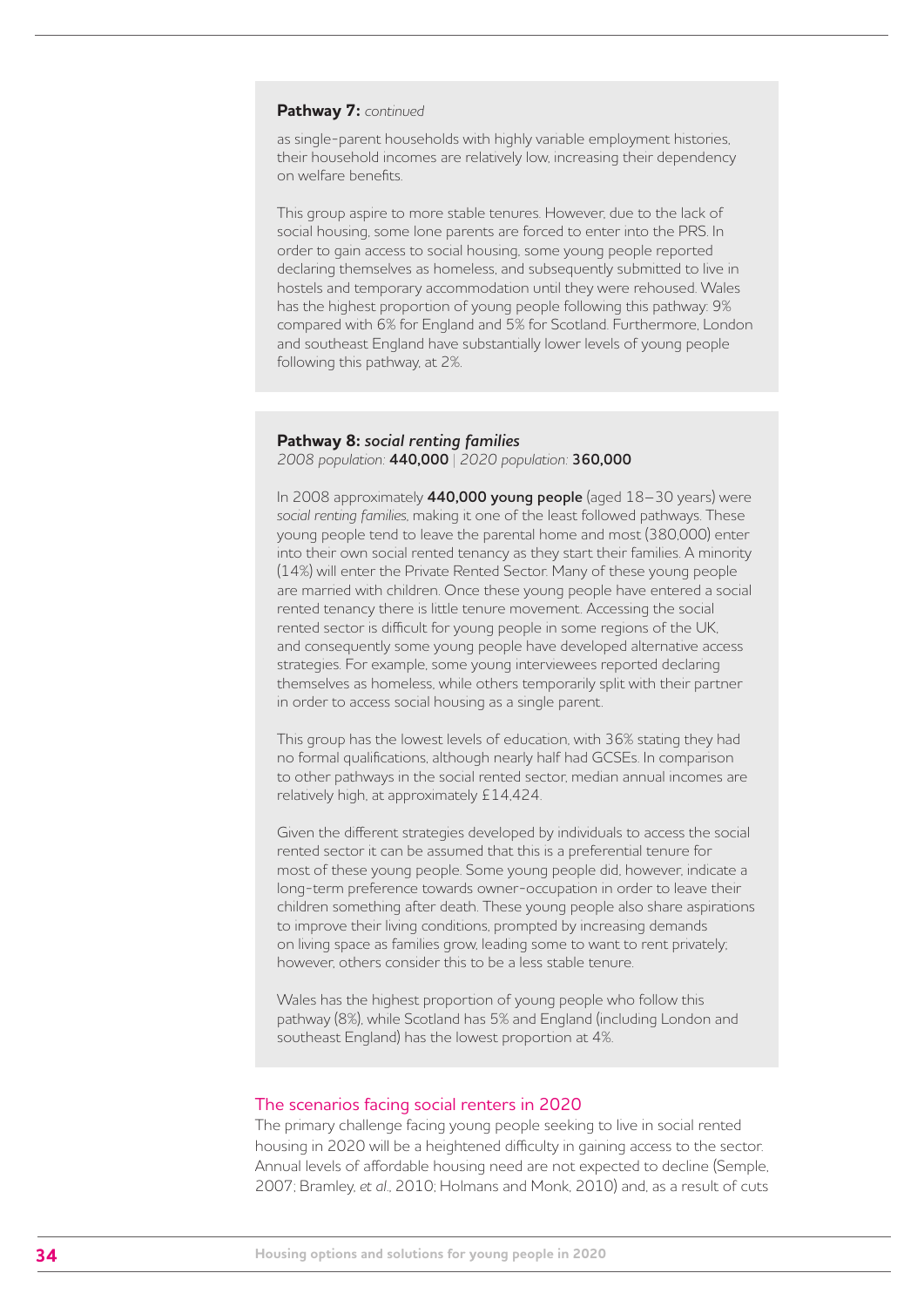in the capital budget for social housing, the proportion of social rented sector accommodation across the UK is expected to reduce. Moreover, some of the social housebuilding in England will be delivered at 80% of market rents, which will be largely inaccessible to these young people due to their relatively low incomes. The key message for 2020 is that competition for the limited supply of social housing will increase. There are likely to be three key implications of this scenario: more young people will stay at home for longer, more young people will live in the PRS, and some young people will pursue alternative routes into social rented accommodation.

A proportion of young people who would previously have secured their own social rented tenancy (e.g. *lone parents* or *social renting families*) are likely to be frustrated by the lack of affordable social housing and will be forced to remain in the parental home for longer. Despite this general trend, some young people may be forced to leave this tenure as a result of changes to non-dependent deductions for housing benefit payments (CIH, 2010). In some cases the exit may be unplanned, increasing the likelihood of the young people following more *chaotic* pathways. In addition to those who may be forced to leave, many others (e.g. *lone parents*, those *in the social queue*, *social renting families*) will also choose to enter the PRS, perhaps because of the length of time it may take to secure their own social rented tenancy.

Due to recent changes to the shared accommodation rate, many of the young people who enter the PRS are likely to move into shared living, and as a result of their lower incomes are likely to be forced into the lower end of the PRS. They are also likely to be affected by a reduction in LHA to cover only the lowest third of local rents, limiting their housing options (particularly in areas such as London and the southeast of England). An increasing number of young people are also likely to have to pay the shortfall between the levels of benefit and rent. Furthermore, if not adjusted, over time rental inflation will erode the choice of properties available to rent, with by far the most significant impact of this occurring in London. Hence, by 2020, these young people will have a much smaller choice of properties and locations across all sectors.

The final implication of a limited supply of social rented accommodation is expected to be an increase in the use of alternative mechanisms for accessing the sector. Young interviewees, many of whom were already witnessing these challenges, explained that they would declare themselves homeless in order to secure a social rented home. However, in England the homelessness duty can be discharged into the PRS, meaning that this will not necessarily result in a social housing tenancy.

## **A chaotic pathway**

In addition to the eight largely tenure-based housing pathways already discussed, in-depth interviews with young people revealed a ninth pathway that is not associated with a discrete final tenure. In this *chaotic* pathway young people are likely to have been homeless and will most probably have spent time in the Private Rented Sector *and* the social rented sector. This group of young people are likely to face difficulties retaining their tenancies. A brief description of this pathway is given below, along with estimates of the population size in 2008 and 2020. The full justification for the projected change in population size is given in the discussion of the 2020 scenario that follows this description.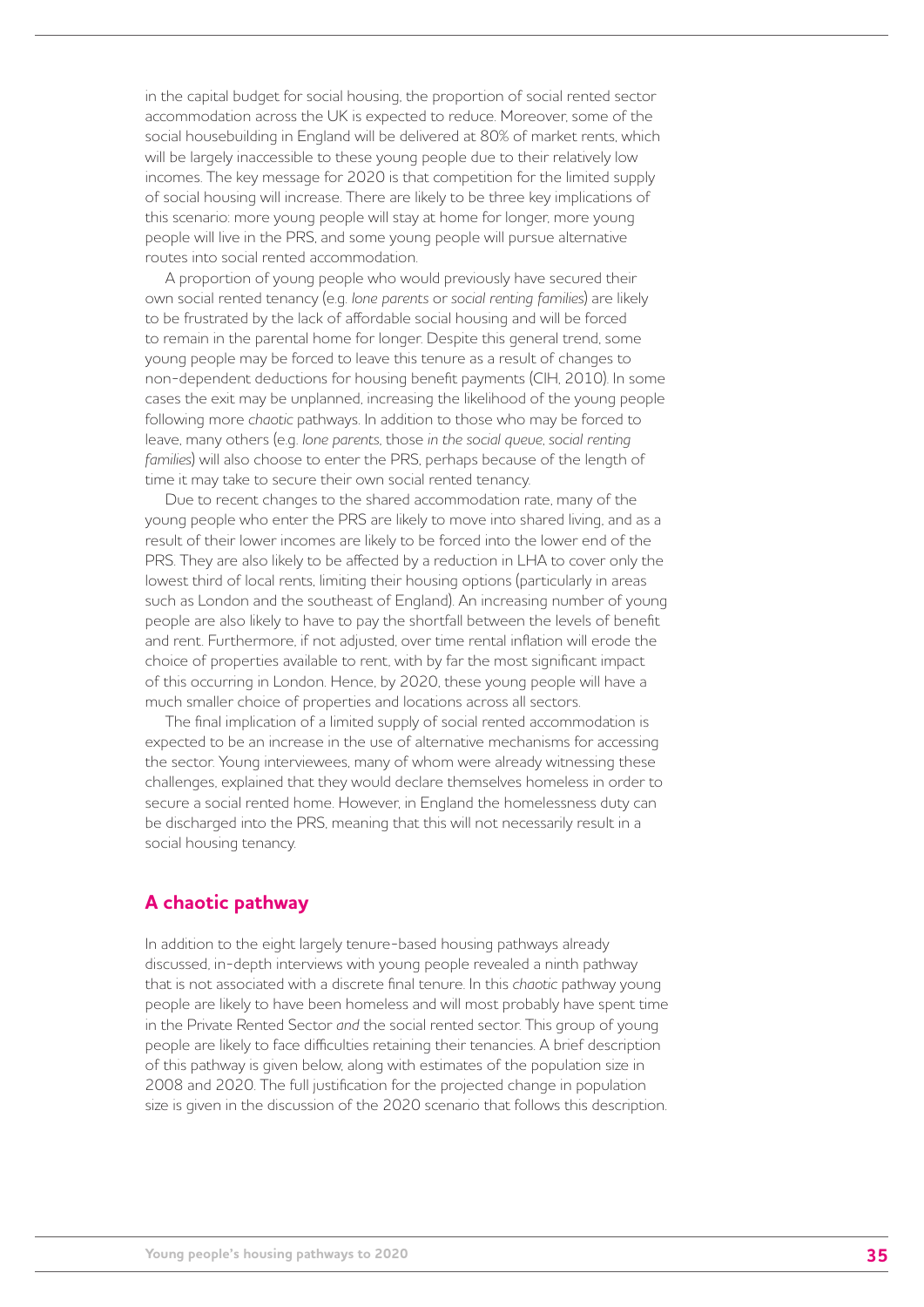#### **Pathway 9:** *chaotic* *2008 population:* **75,000** | *2020 population:* **81,000**

**75,000 young people** between the ages of 16 and 24 were estimated to have experienced homelessness in the UK across a 12-month period in 2006/07 (Quilgars, *et al*., 2008). The discussion below illustrates that, in the light of predicted changes, more young people are likely to enter this pathway by 2020. The nature of this pathway, which is characterised by frequent moves and periods of homelessness, means that data are not available from the British Household Panel Survey; however, interviews were conducted with 15 young people whose housing pathways would fit this model.

The housing pathways of these young people are marked by repeated entry and exit into the social rented sector and Private Rented Sector. Initial exits from the parental home are often into homelessness, most frequently caused by family conflict. Young people appear to exit homelessness into either the social or Private Rented sectors, with subsequent moves normally unplanned. These moves are prompted by affordability problems and antisocial behaviour, often associated with pre-existing alcohol, drug and/or mental health issues. Further episodes of homelessness among this group are sometimes hidden, with young people 'sofa-surfing' with friends or extended family. Young people in this pathway have low levels of education, and are predominantly unemployed. Employment is viewed as a key step toward a more stable pathway.

Young people in this pathway aspired to stability, with many believing that this is best achieved through housing in social rented accommodation. Some young people are prepared to enter into the Private Rented Sector if they find employment; however, this sector is viewed as a mobile tenure and the young people are reluctant to move around further.

### The scenario facing *chaotic* households in 2020

It is anticipated that more young people, such as those who are required to leave the family home due to non-dependent deduction changes and those who face considerable shortfalls between LHA and rent payments, will follow this pathway in 2020. One of the key challenges young people in the chaotic pathway will face is that causes of youth homelessness, such as family relationship breakdown, are likely to persist – and even worsen – with less public funding being allocated to prevention and support.

Young people in the *chaotic* pathway are also increasingly likely to be accommodated in Private Rented Sector accommodation. This scenario will emerge because access to the social rented sector is likely to worsen over the next decade, while local authorities in England – and potentially elsewhere in the UK – will allow the homeless duty to be discharged into the Private Rented Sector. Furthermore, these young people are likely to be restricted to the lowest echelons of Private Rented Sector accommodation because their incomes are low and changes to welfare benefit entitlements may well leave them with a shortfall between LHA and rent costs.

The final challenge that will face these young people in 2020 is increased difficulty maintaining their tenancies, as Supporting People funding has recently been reduced. Furthermore, in England and Scotland the funding is no longer ring-fenced, which means that budgets for housing-related support will be significantly lower. Consequently, it is expected that fewer young people will exit this pathway, with a greater proportion of tenancies failing.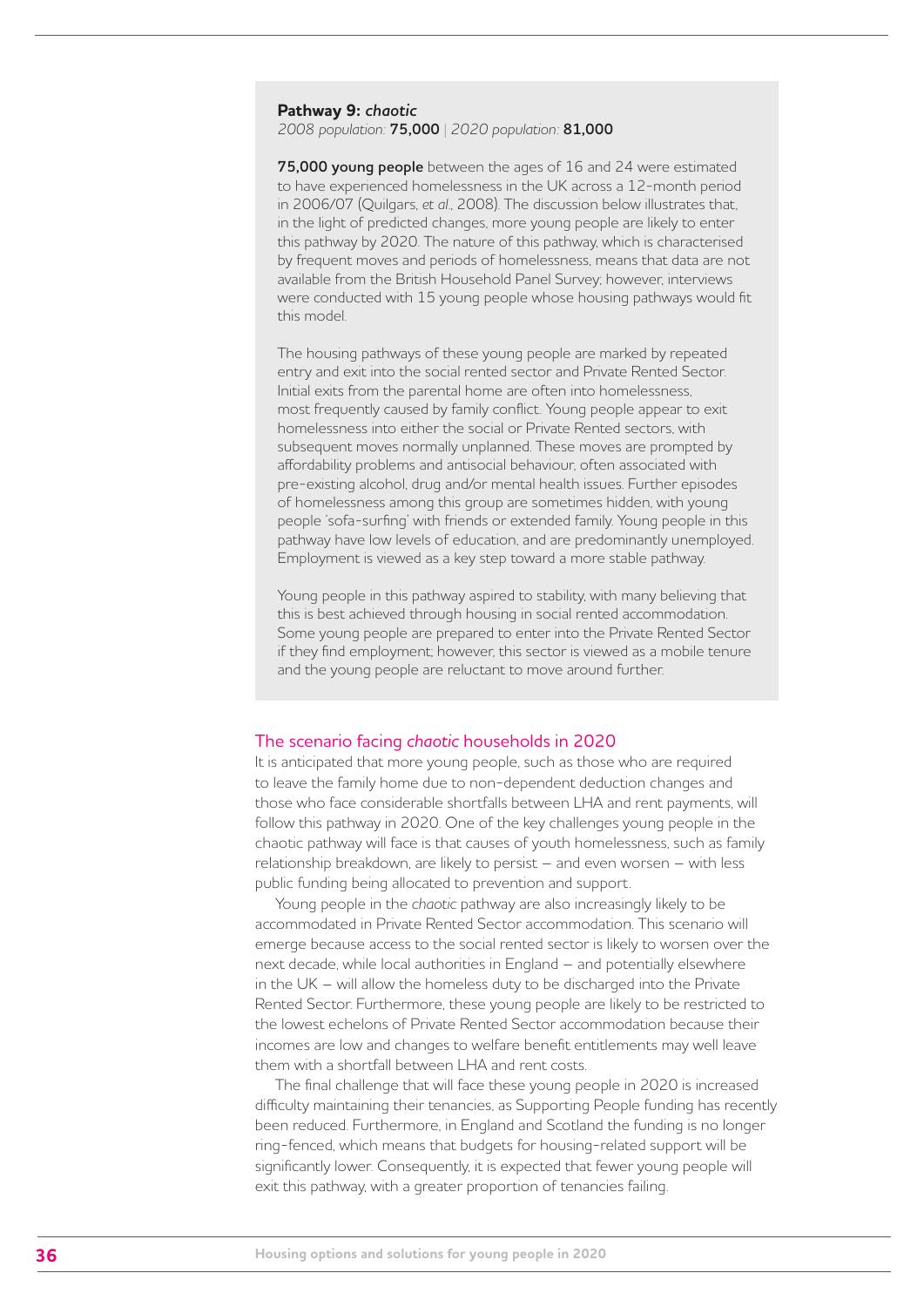## **YOUNG PEOPLE (AGED 18–30) AND THEIR HOUSING SCENARIOS**

**THE NINE PATHUJAYS** 

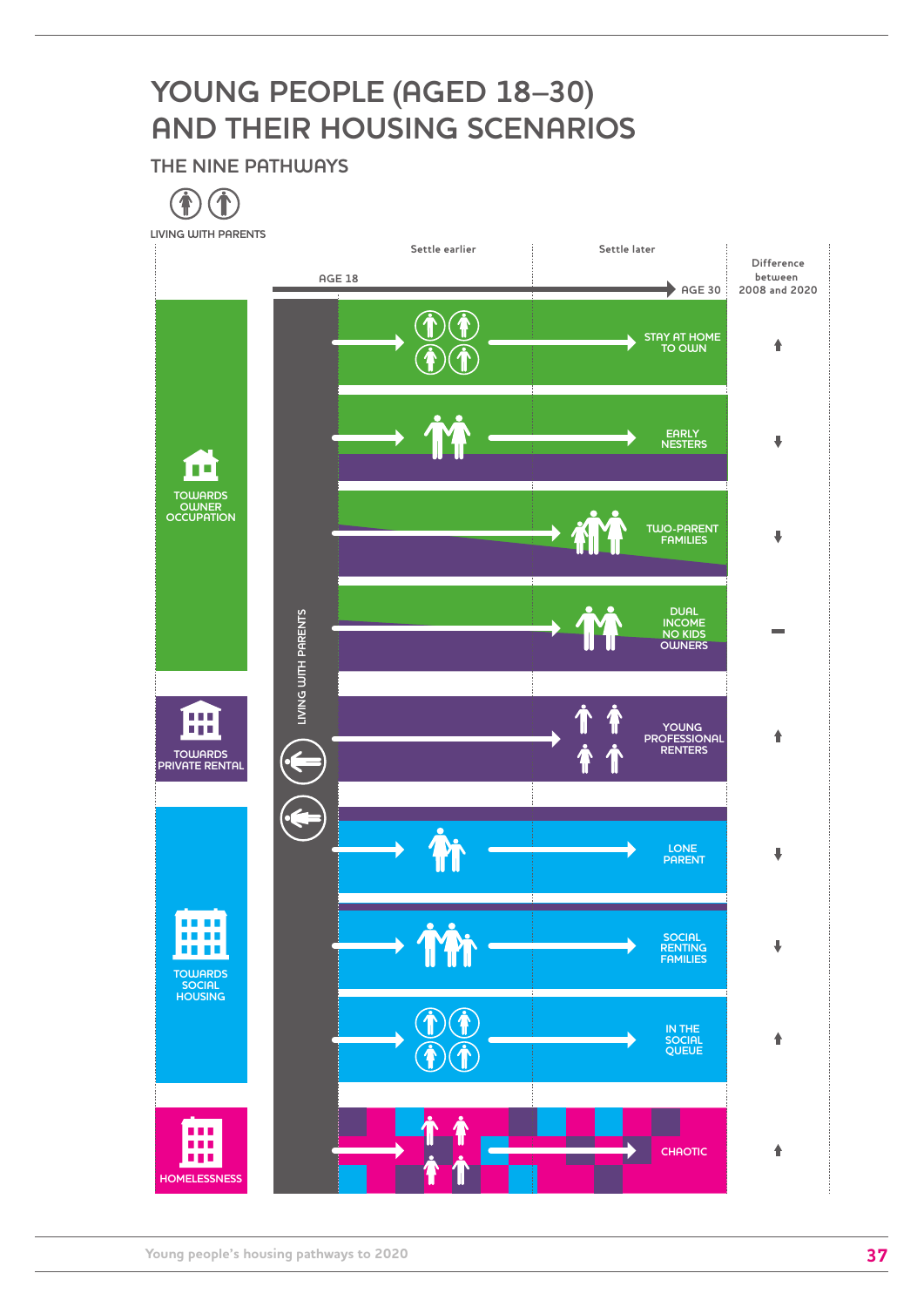## **4 THE HOUSING MARKET IN 2020: KEY CHALLENGES FACING YOUNG PEOPLE**

Reflecting on the projected changes across all of the youth housing pathways enables a detailed picture to be developed for the youth housing market in 2020.

For each of the major tenures, we describe the nature of likely housing demand from young people. Then, drawing on discussions with key stakeholders and young people, the emergent policy challenges are discussed.

### **Owner Occupation**

The previous chapter concluded that all four main groups of young people who took pathways into home ownership in 2008 (*DINKOs*, *stay at home to owners*, *two parent families* and *early nesters*) will face significant difficulties in accessing such tenure in 2020. By contrast, it was predicted that more young people will remain in parental owner-occupied accommodation. Using trend-based projections of tenure change we are able to predict the scale of reduction in owner-occupation among young people, and we can quantify the increase in the number of young people living in the parental owner-occupied home. Full details on this methodology can be found in Appendix I.

We predict that the total number of young people owning their own properties in 2020 will be 1.3 million, which represents a *decrease of approximately 1.1 million* when compared with 2008. Conversely, we predict that the number of young people living with parents in owner-occupied accommodation will be 3.7 million, which equates to an *increase of approximately 550,000* when compared to 2008.

#### The key policy challenges

Despite the anticipated decline in levels of owner-occupation among young people, when interviewed they generally still aspired to home ownership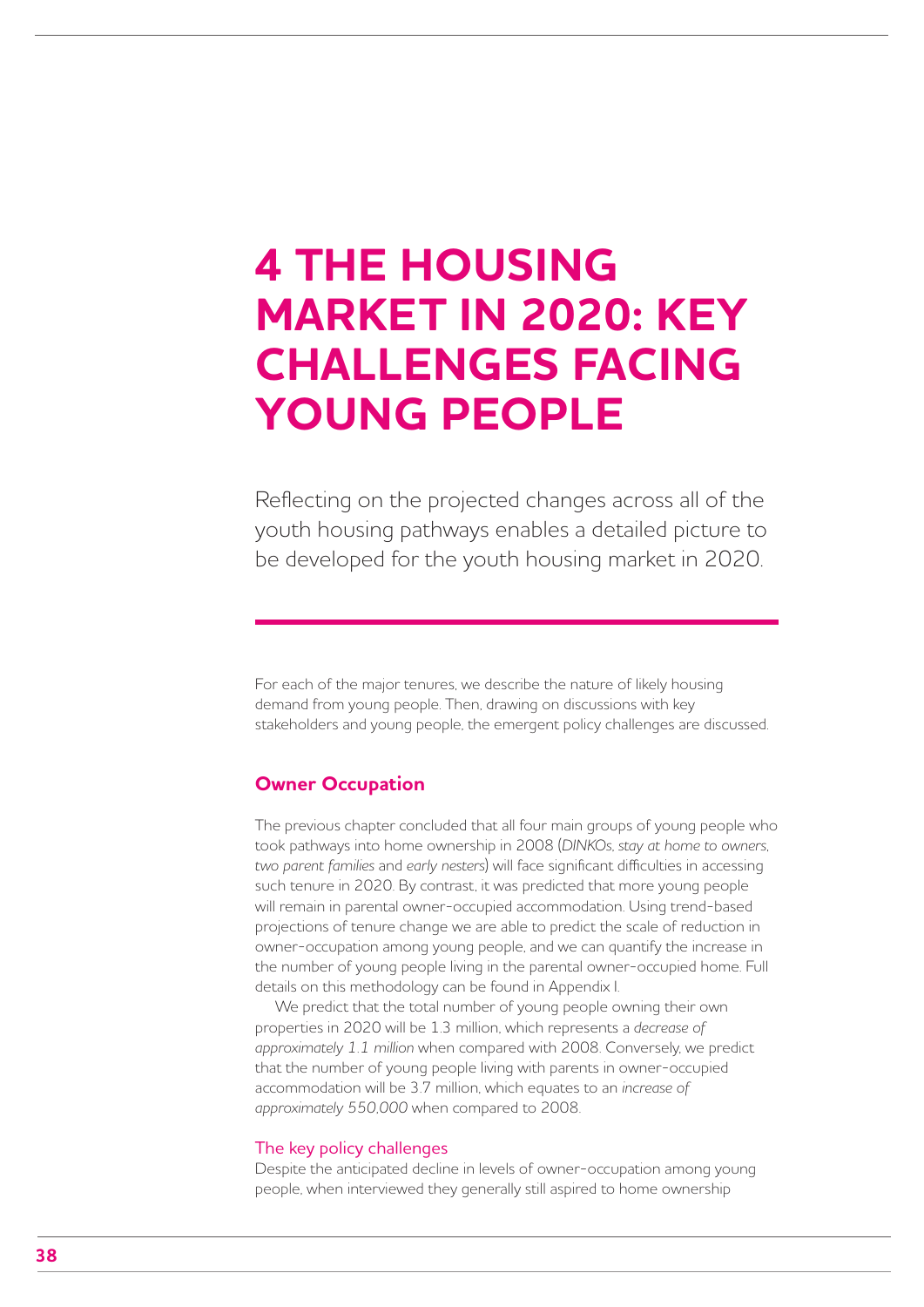in the long term. In the first instance, policy makers must consider whether interventions should be developed to meet these aspirations. If there is no intervention to improve access to owner-occupation, many more young people will enter and remain in the PRS throughout their twenties and into their thirties. While this is perhaps unproblematic in itself, these young people are likely to be competing for PRS properties against young people on lower incomes who cannot access social housing. This could lead to many lowerincome households facing exclusion from the housing market altogether. Consequently, policy makers might seek to improve access to owneroccupation in order to ensure suitable levels of movement out of the PRS, thereby freeing up accommodation for households on lower incomes.

Analysis of the different experiences of young people revealed that families who cannot access owner-occupation will be particularly challenged if they must enter the Private Rented Sector. Families were concerned that they needed stability for their children and yet would have little control over the termination of any PRS tenancy. This raises the particular policy challenge of ensuring families have access to suitable and secure accommodation, which might mean intervening in the PRS, but might also mean targeting home ownership interventions at families. Any such interventions would need to be nuanced, as there is a considerable spectrum of incomes among young families.

## **Private rented sector**

Our analysis of changes in young people's housing pathways into 2020 has indicated that one of the most prominent challenges faced by the future housing market will be an increased and varied demand on the Private Rented Sector by young people. Using trend-based projections of tenure change we are able to predict the scale and nature of this increase in demand.

We predict that the total number of young people living in their own PRS tenancies in 2020 will be 3.7 million, an increase of approximately 1.3 million young people when compared with 2008. It is likely that a three-tier model of demand will emerge based upon the median incomes of the young households<sup>1</sup>

#### **First tier**

Will consist of young households with median incomes of more than £28,000. In 2020, approximately 1.55–2.26 million young people will populate this tier of the PRS consisting of:

- **•**  840,000 *young professional renters* who are sharing (up 300,000 from 2008)
- **•**  710,000 *DINKOs* (up 250,000 from 2008)
- **•**  From 0 to 380,000 *two parent families* (potentially up 130,000 from 2008)
- **•**  From 0 to 240,000 *early nesters* (potentially up 80,000 from 2008)
- **•**  From 0 to 90,000 *social renting families* (potentially up 30,000 from 2008)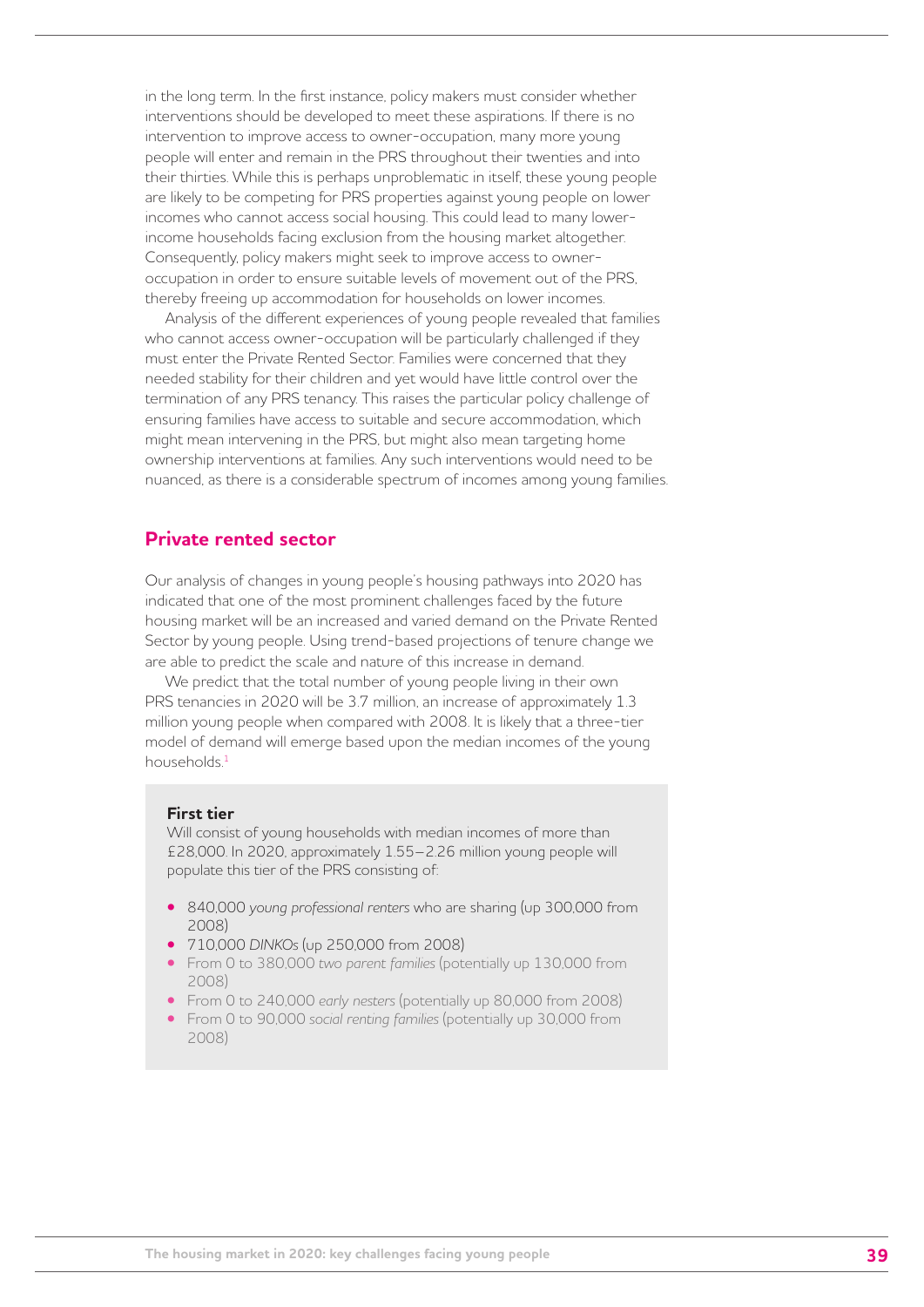#### **Second tier**

Will consist of young households with median incomes of £14,000– £19,000. In 2020, approximately 1.05–1.76 million young people will populate this tier of the PRS consisting of:

- **•**  720,000 *young professional renters* living alone (up 260,000 from 2008)
- **•**  330,000 *stay at home to owners* (up 120,000 from 2008)
- **•**  From 0 to 380,000 *two parent families* (potentially up 130,000 from 2008)
- **•**  From 0 to 240,000 *early nesters* (potentially up 80,000 from 2008)
- **•**  From 0 to 90,000 *social renting families* (potentially up 30,000 from 2008)

#### **Third tier**

Will consist of young households with median incomes of £13,000 or less. In 2020 approximately 400,000 young people will populate this tier of the PRS consisting of:

- **•**  190,000 *lone parents* (up 70,000 from 2008)
- 140,000 young people in the social queue (up 50,000 from 2008)
- **•**  Up to 81,000 *chaotic* young people

In addition to those young people living independently in the PRS, we predict that the total number of young people living with their parents in the PRS will be 400,000, *an increase of approximately 170,000 young people*. Adding this to the increase in demand for independent PRS accommodation, the total increase in all young people living in the PRS will be approximately 1.5 million.

#### The key policy challenges

Stakeholders and young people both initially commented that, while greater demand for PRS accommodation will create many challenges, the Private Rented Sector also offers key benefits, such as the flexibility to move at relatively short notice and enabling young people to live in more desirable locations. Beyond these positive attributes of the PRS, three key challenges emerge as a result of increased pressure on the sector: the accommodation of families in a stable environment; meeting the needs of vulnerable and lowincome young people; and leadership on the nature of the offer in the Private Rented Sector.

One of the key emerging challenges is the increase in the number of young families entering the Private Rented Sector in all tiers. Many of the young families interviewed felt that the PRS is not well suited to the needs of families. They claimed that uncertainty about tenancy length made it difficult to put down roots, and that while longer tenancies might be available they are rarely offered. Despite these challenges, young families were quite clear that being 'trapped' in the PRS would not delay them having children. The policy challenge will be to ensure that, where young families are living in the PRS, they are able to secure greater stability – perhaps through longer tenancies and greater certainty about rent prices.

The third tier of young people in the PRS is largely made up of very vulnerable young people as new entrants. Many of the young people interviewed raised concerns about landlords not accepting young people who are in receipt of housing benefit; they were also very worried about the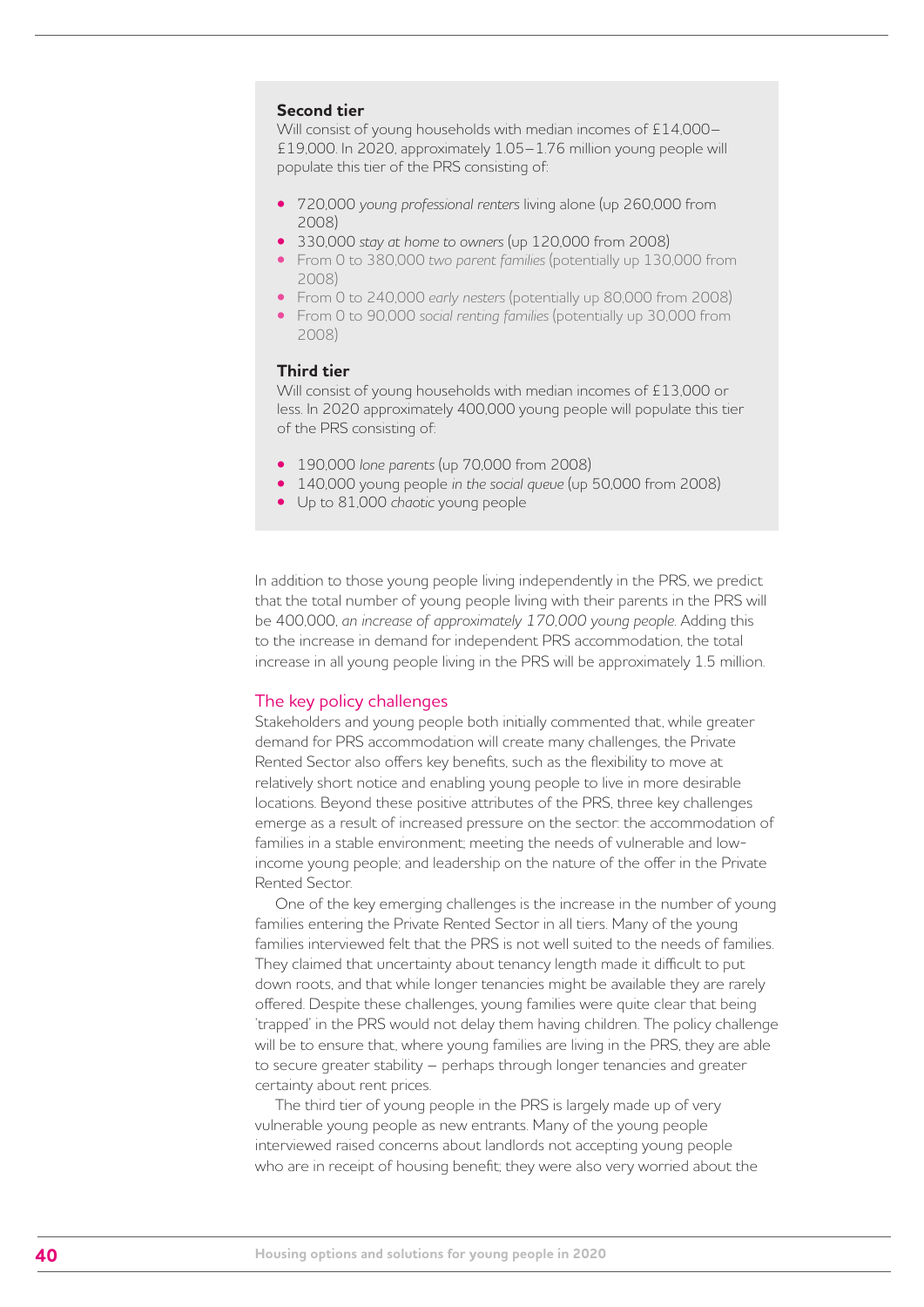freedom landlords have to increase rents, making accommodation unaffordable. Many of these young people are subject to the restrictions of the shared accommodation rate, yet they demonstrated relatively little demand for shared forms of accommodation, a finding that contradicts Westminster government policy. Stakeholders commented that vulnerable young people will require more support in the PRS, and that greater effort may need to be made to facilitate access to suitable PRS accommodation. While these are clearly challenges, there is also evidence from stakeholders that some vulnerable young people may benefit from accessing PRS accommodation, which offers greater flexibility relative to the social rented sector.

In light of the significant increase and diversity in the demand placed on the PRS, stakeholders were concerned about the lack of political guidance and support for the sector, and the lack of a clear institutional framework. Stakeholders and young people also felt that the rights and responsibilities of both tenants and landlords were unclear, and that, while landlords had a clear route to regain their property from a problem tenant, young people were less clear about mechanisms of redress in cases where, for example, a landlord had retained their bond. The challenge for policy makers will be to achieve a balance between the regulation of the PRS and the need to ensure supply is not affected.

## **Social rented sector**

Our analysis of changes in young people's housing pathways into 2020 has indicated that, despite continued demand for social rented accommodation, the proportion of young people accommodated in the social rented sector is likely to decline. Using trend-based projections of tenure change, we are able to quantify this reduction. We predict that the total number of young people living in their own social rented tenancies in 2020 will be 780,000, which represents a *decrease of approximately 360,000* when compared with 2008. Conversely we predict that the number of young people living with parents in social rented accommodation will be 870,000, which equates to an *increase of approximately 170,000* from 2008.

#### The key policy challenges

Policy makers will be tasked with determining appropriate responses to the reduction in the number of young people entering social rented accommodation. Policy makers will need to consider whether more social housing should be delivered to meet the needs of young people who have, until 2008, taken pathways into social rented accommodation. Or should policies promote the use, and intervene in the nature, of the PRS?

Families constitute one group of young people who will be pushed into the PRS due to difficulties accessing social rented accommodation, and, just as for those families squeezed out of home ownership, the PRS does not currently provide the stability that most families seek. Interventions must either improve access to social rented accommodation or improve the stability offered by the PRS.

Individual young people with very low incomes (those *in the social queue*) will also have to find accommodation in the Private Rented Sector, where they will be very weak competitors and find themselves restricted to the lowest tier. These young people demonstrated relatively little demand to live in shared forms of accommodation, a finding that contradicts Westminster government policy on the shared accommodation rate. The challenge will be for policy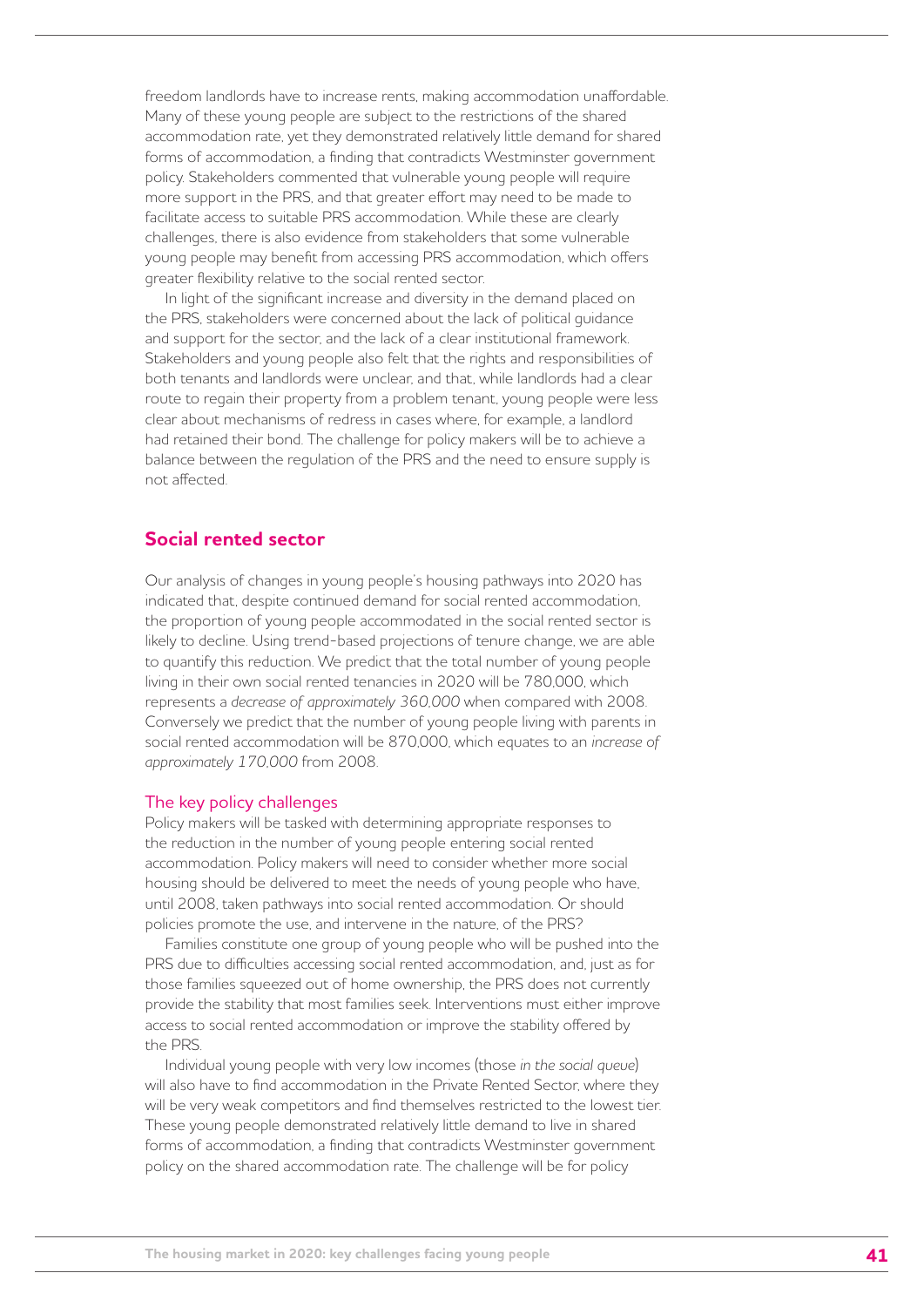makers to either influence the aspirations and expectations of these lowincome young people, or to intervene to ensure that they are able to access social rented accommodation.

*Chaotic* young people and *lone parents*, who are likely to have high support needs, will face difficulties accessing social rented accommodation. While most vulnerable young people preferred the security that social rented accommodation could offer, they felt that there was not enough choice in relation to its location. Therefore, the challenge is not simply to provide more social housing, but to provide it in a range of locations. Equally, greater stability could be offered in the PRS, making it a more attractive offer to these vulnerable young people.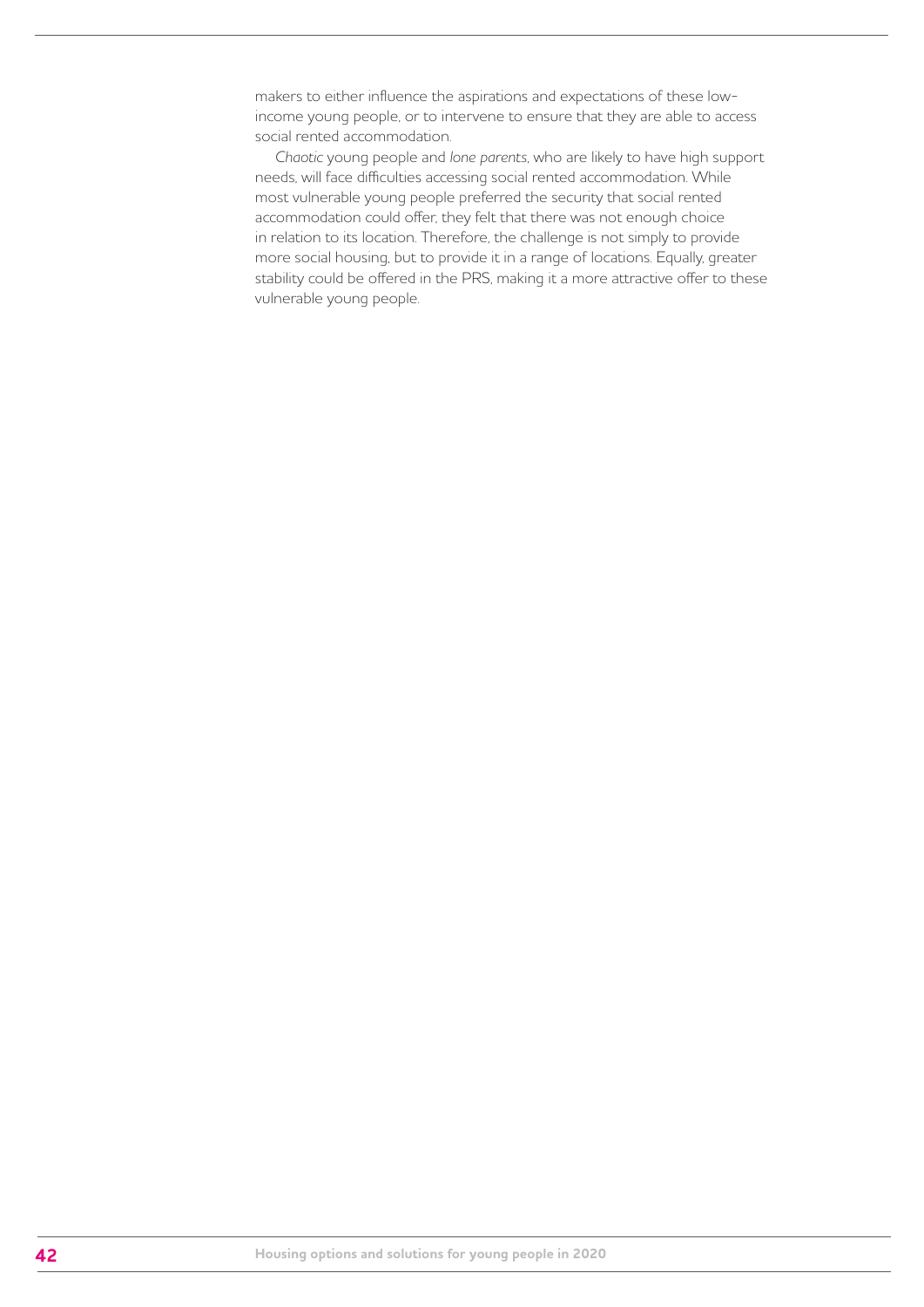## **5 RESPONDING TO THE HOUSING CHALLENGES FACING YOUNG PEOPLE**

Key stakeholders and young people from across the UK took part in discussion groups in order to identify possible responses to the challenging circumstances young people are likely to face in 2020. This chapter presents and develops their proposed responses.

The key message to emerge from stakeholders was that the nature of the challenges facing young people will require fundamental changes to the UK housing system. Stakeholders argued that young people were particularly vulnerable in a badly functioning housing system due to their lack of resources and/or opportunity.

This chapter discusses the direction such reform might take in order to rectify the failings of the UK housing system. The push of an additional 1.5 million young people toward the Private Rented Sector created an overwhelming focus on improving private renting, although stakeholders also recognised the crucial importance of increasing housing supply.

## **The UK housing system and home ownership**

Our findings clearly underline the links between a long-running shortage of new housing supply and affordability. This shortage of housing supply affects both house prices and private sector rents. This reflects the findings of earlier studies that the UK model of home ownership is under strain and is driving intergenerational inequality (Stephens, 2011). Stakeholders recognised that specific initiatives to enable young people to access home ownership could exacerbate the affordability problems they were created to address. For example, shared equity schemes were largely dismissed by both stakeholders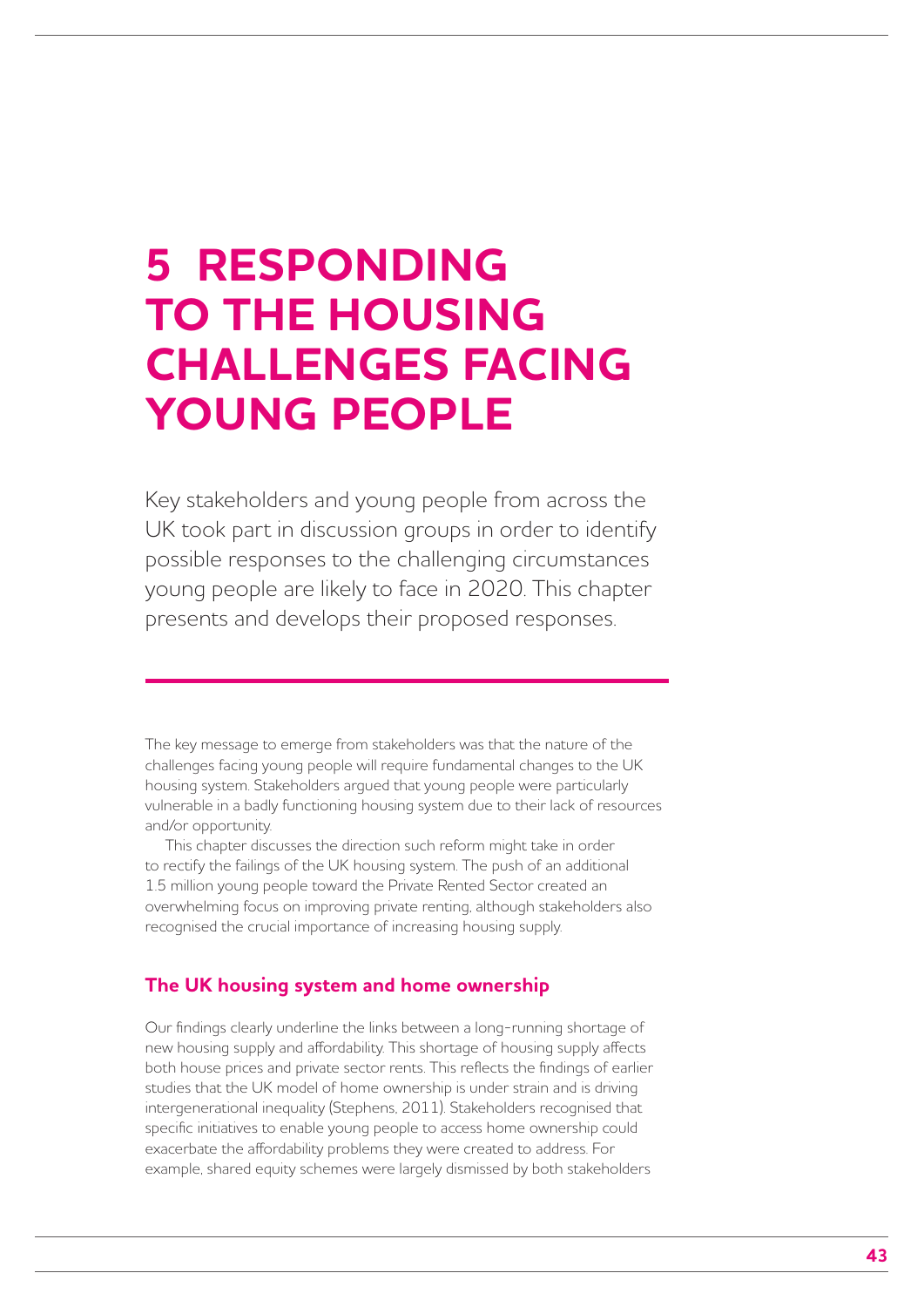and young people as undesirable, complicated, often expensive and likely to inflate house prices. The same was said to be true of interventions designed to loosen up the availability of mortgage finance by, for example, increasing loanto-value ratios of mortgages. While such policies may help some young people in the short term, without a sustained increase in housing supply they will only increase problems of affordability in the long term.

In addressing the problem of high house prices and access to home ownership, stakeholders focused on issues such as capturing the uplift in land values from residential planning permission and small-scale solutions such as community land trusts. Small-scale interventions (e.g. community land trusts) are promoted in Welsh government policy, and there are also examples of successes in Scotland and some rural parts of England. However, Hull, *et al*. (2011) argue that such approaches to delivering new homes are time-consuming and unlikely to be of a scale sufficient to tackle the housing shortage. It is sobering to note that a far higher rate of housing supply is needed just to maintain current levels of housing affordability (as measured by the ratio of incomes to house prices) (Stephens, 2011). Stephens (2011) also notes that even if supply were maintained at the pre-recession average of 150,000 new units per year, affordability would still deteriorate.

The consequences of failing to improve housing supply by 2020 go far beyond the frustrations of a group of aspiring young homeowners. There will be vast competition for PRS housing that leaves many lower-income and vulnerable households marginalised in the Private Rented Sector. Moreover, young families with a need for stable housing will be living in the PRS, where they face uncertainty about the stability of their tenancies. This overwhelming pressure on the Private Rented Sector led stakeholders to focus their suggestions for reform predominantly on that sector.

### **Improving the rented housing offer: the Private Rented Sector**

For many young people, the PRS offers key benefits and opportunities that are not so apparent in other tenures. The flexibility of short-term tenancies allows for mobility, and the dispersed location of much of the stock provides access to more desirable locations than might be possible with other tenures. Nevertheless, the sector was viewed by some young people as having problems. These included the lack of affordability, particularly if trying to save for a deposit as well as paying rent. Young people also identified problems of stock availability and condition. The sector was considered by some younger people to be unsuitable for families with young children, where the short-term nature of many tenancies created insecurity over issues such as schooling and the expense of frequent moves.

#### A new deal for the PRS

A key message from stakeholders was that there is a need for strong political leadership in order to create the momentum for change within the sector. By 2020, the sector must be able to suitably house more diverse ranges of groups, particularly more young families and more economically/socially marginalised young people. In the first instance, stakeholders felt that this should be underpinned by a change in the way that the sector is viewed both by politicians and by young people themselves. A clearer focus on the value of the sector for young people is important in order to counter general perceptions of this tenure as a last resort, or an inferior option for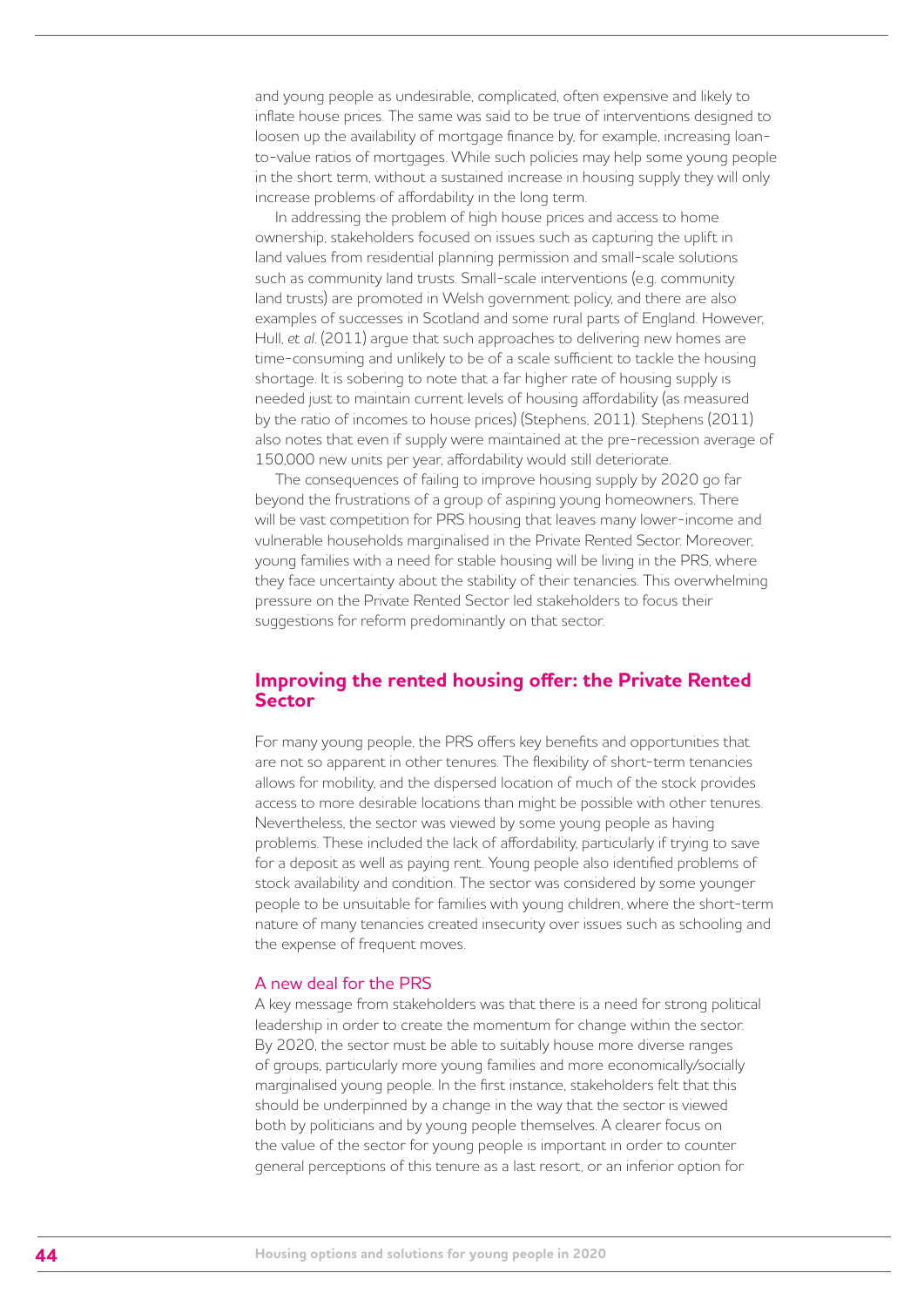those who cannot afford owner-occupation. In part this could be achieved by incorporating earlier education about the housing system and housing choices into formal and informal educational settings (Kelly, 2010; Terry, 2011).

There was a strong view from young people and stakeholders that the sector was 'not working' and needed a clear direction of change. The reforms suggested by stakeholders were largely driven by the increasing need for the Private Rented Sector to house young families, lower-income households and more vulnerable households. They recognised the different needs of mobile *young professional renters*, for whom the sector offered the desired flexibility, as well as the greater stability required by young families and vulnerable households who will increasingly be pushed towards private renting for longer periods of time. Problems with the Private Rented Sector were felt to be particularly acute in rural areas and parts of the country with a limited PRS stock.

The two most pressing issues raised by stakeholders were: creating sufficient supply to meet demand, and achieving a stable PRS market. These issues are inherently linked, raising questions around the function the Private Rented Sector plays in the wider market and who it is intended to house.

#### Creating sufficient supply

Two key mechanisms were identified as having the potential to increase the supply of PRS housing: institutional (or private) investment and tax advantages. These must both be seen in the wider context of a UK private rental sector that is dominated by individual landlords with (generally) small property holdings (Ball, 2010; Oxley, *et al*., 2010). Some stakeholders argued that increasing demand for the PRS would attract private investment in the development of properties for rent rather than purchase (Alakeson, 2011). There are already examples of this taking place in England and Northern Ireland, while pilot schemes are being monitored as part of the English housing strategy (CLG, 2011a). It was recognised that some developers have recently become 'accidental landlords' as a result of difficulties in selling properties. Buildingto-rent may become more common in the years up to 2020, and could be encouraged by planning authorities working collaboratively with developers and lenders. In particular, this form of supply might focus on meeting the needs of families entering the Private Rented Sector. However, some commentators have suggested that the inter-relationship between housing tenures means that such gains could easily dissipate with easier access to home ownership, for example (Scanlon and Whitehead, 2011). A cautionary note on the role of institutional investors also emerges from key studies of the PRS (Oxley, *et al*., 2010; Rugg and Rhodes, 2008). It is argued that the right conditions can attract some institutional investment, but even in countries where such investment is substantial, more than 60 per cent of the stock is likely to be owned by individual investors (Oxley, *et al*. 2010). And there is no guarantee that institutional investment alone would improve other issues within the Private Rented Sector, such as security of tenure, management or quality. Hence, individual investors must also be incentivised to bring forward PRS supply.

The most prominent mechanism for incentivising individuals to bring forward private rented accommodation appears to be the introduction of a taxation advantage. For example, Oxley, *et al*., (2010) describe how individual investors in many countries with larger Private Rented Sectors are permitted to use losses from rental income to reduce the tax on another income. The Westminster government has recently introduced changes to Stamp Duty Land Tax to help investment in private rented accommodation across the UK.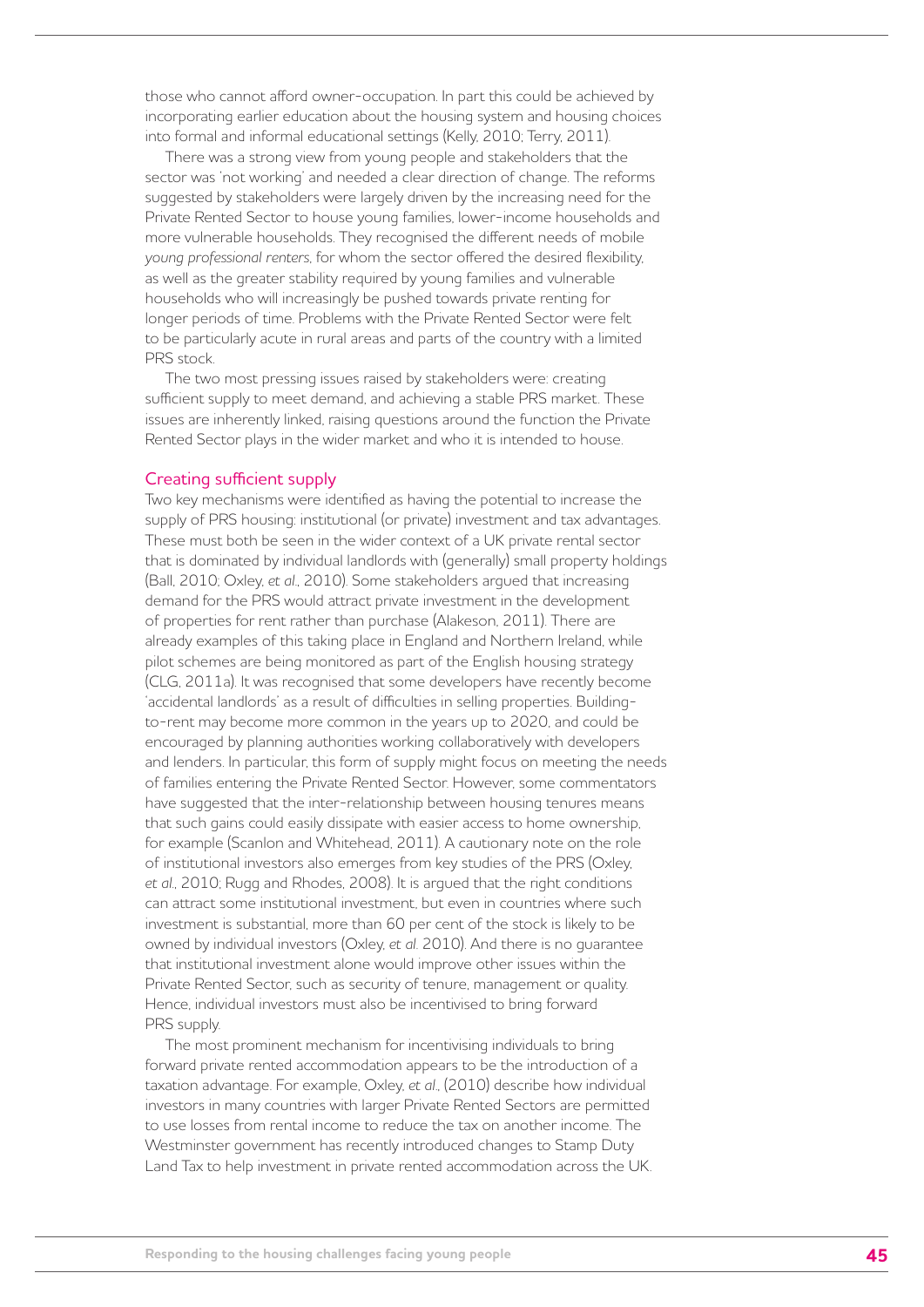While these changes favour those investors who purchase multiple properties rather than necessarily supporting individuals, it provides an indication of the willingness of the Westminster government to intervene through tax systems.

There may be tradeoffs between attracting increased investment from institutional investors and private landlords. The impact of policies to promote increased investment in the PRS need to be considered across the whole of the housing system. This is particularly pertinent in relation to the extent to which new Private Rented Sector supply might crowd out increased supply in other housing tenures, such as homes for sale or social rented housing (Oxley and Haffner, 2011). It is also pertinent in relation to the quality and stability of the Private Rented Sector, and to those it houses. Within the context of increasing demand for private rented housing, whether by choice or by circumstance, evidence suggests that the Private Rented Sector is not inherently unsuitable for vulnerable households (Scanlon and Whitehead, 2011). Rather it is the extent of government support and the nature of incentives and regulation that determine how well it works for such groups.

#### Improving stability in the PRS

As already noted, the increased supply of new housing is important to improving housing affordability in the long term. However, new supply alone does not improve the marginal position of many young people within the housing market; nor does it automatically improve the security of tenure experienced by tenants. Many young people were significantly worried about the control a landlord has in determining when a tenancy will end. While the Rugg and Rhodes (2008) review of the PRS concluded that the existing tenancy framework is largely fit for purpose, it was written in a very different context to that of the projected housing market in 2020. The significant increase in the number of families expected to be in the sector in 2020 led many stakeholders in this study to question whether this conclusion is still valid. They generally believe that security of tenure must be addressed in order to more effectively meet the needs of families. The perceptions of private landlords do not appear to have changed radically; representatives of the sector interviewed as part of this study continue to support the current tenancy framework. However, this appears to be largely based on isolated debates surrounding the existing legal framework on security of tenure, rather than taking into account how an alternative structure of landlord incentives, together with checks and balances around tenants' interests, might function.

The complexity of the legal structure surrounding the PRS meant that stakeholders felt that government intervention either favoured the interests of the landlord or the tenant – not both. As such, both stakeholders and young people felt that relationships between landlords and tenants were generally confrontational. Existing mechanisms aimed at improving the quality of management (such as landlord registration or accreditation schemes) were seen by many landlords as a burden that did not offer them any advantages. While there are also good examples of individual schemes working to increase access and promote positive relationships between landlords and tenants in the PRS (Terry 2011; Crisis 2011a), stakeholders suggested that more fundamental reforms were needed to address the scale of the challenge.<sup>2</sup>

There was a view that government policy on the PRS was paralysed by the fear that any intervention, particularly around security of tenure, would reduce the supply of dwellings. However, international evidence points to countries such as Germany and France, which have large Private Rented Sectors despite strong security of tenure for tenants and a degree of rent control (Oxley, *et al*., 2010). It is crucial to note, however, that these countries also tend to have clear tax advantages for private landlords (Oxley, *et al*., 2010; Scanlon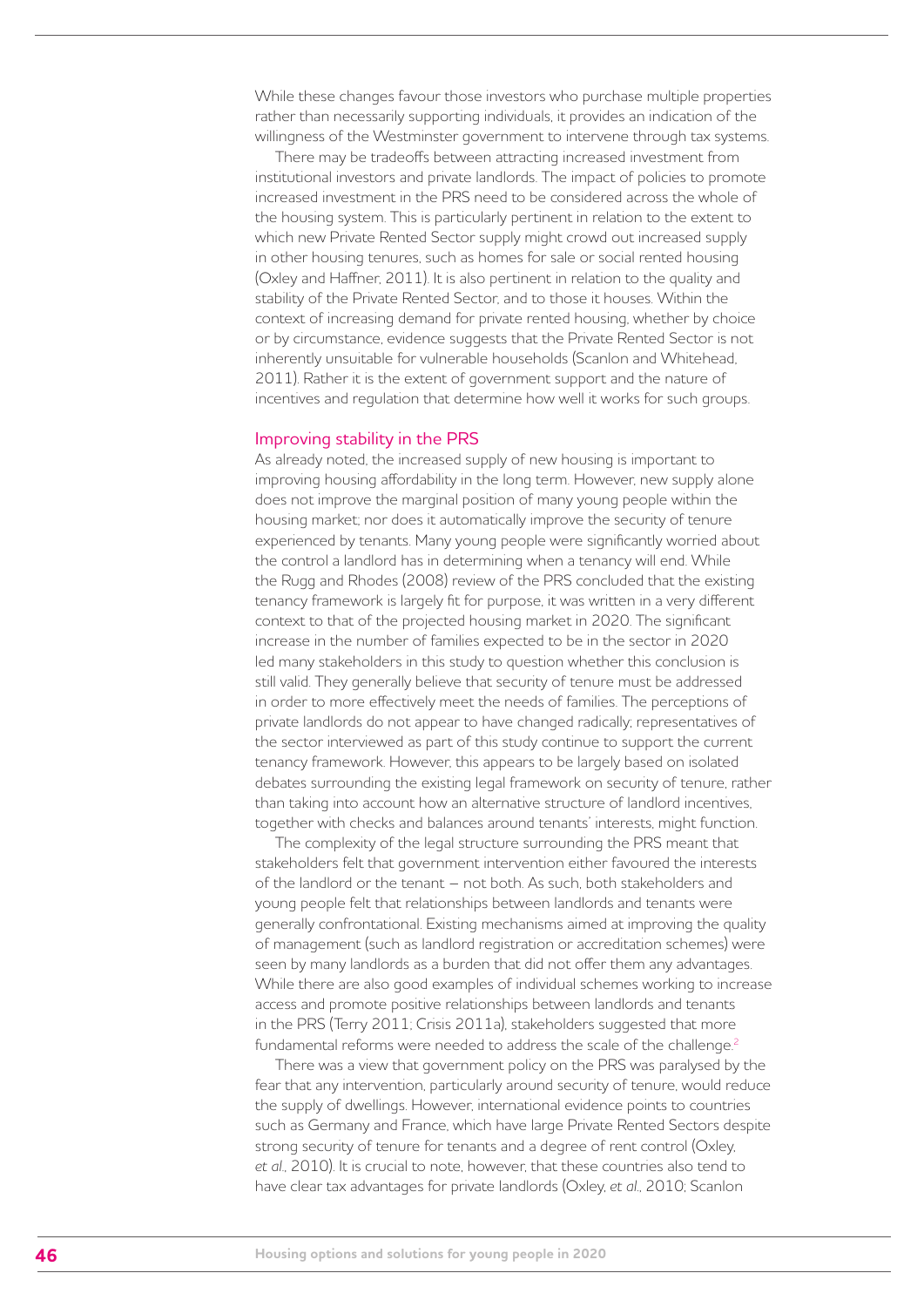and Whitehead, 2011). As such, Oxley, e*t al*. (2010) argue that there is the potential for governments to trade incentives and constraints, not only to increase the supply of private rented housing, but also the conditions on which it is offered to tenants. This can include issues of who accesses the tenure (i.e. lower-income or vulnerable households), rent levels and security of tenure. It may be that such an approach would make best use of existing housing tenure structures in England and Wales, where the ability to offer longer-term tenures (e.g. assured tenancies) is available but rarely used. Tax incentives as a means to improve stability may also overcome, to some extent, the hurdle of buyto-let lenders being unwilling to support longer-term tenancies within their mortgage terms.

Whichever road to reform is adopted, it is clear that governments need to encourage closer working relationships between representatives of landlords and tenants, with a view to designing interventions that are supported by all sides. In 2020, many more households with a need for increased stability will be seeking accommodation in the PRS. It is the needs of these households and the requirements of landlords that policy makers must now consider more fully.

### **Social rented sector**

The decreasing proportion of young people accessing the social rented sector in 2020 generated few clear proposals for reform, although the message from stakeholders and young people was clear: low-income and vulnerable young people (*lone parents*, young people *in the social queue*, some *social renting families* and *chaotic* young people) should have the option of accessing social rented accommodation. Stakeholders unsurprisingly asserted that to meet this need more social housing must be built, and yet concerns were raised that contemporary policies affecting the sector – such as 'affordable rents' and the right-to-buy in England – may reduce provision further, and will at best result in no additional homes. An examination of housing policies across the UK suggests that Westminster is focusing its use of the social rented sector on those most in need, but at the same time introducing policies that will reduce levels of social housing stock. By contrast, the Scottish and Welsh governments and the Northern Ireland executive are committed to increasing the number of affordable houses, including social rented properties, but those in greatest need are less explicitly prioritised for housing.

In addition to the very general call for more social housing development, stakeholders focused on creating a more diverse portfolio of social lettings. Stakeholders were in support of making greater use of the PRS for vulnerable people, particularly as it often covers areas where social landlords do not have properties. Hence, there was overwhelming support from stakeholders for the considerable expansion of social lettings within the Private Rented Sector, i.e. where an agency facilitates access to the Private Rented Sector by acting as a broker between the landlord and tenant. Numerous examples were given of registered social landlords successfully managing private rented stock through local lettings agencies and other local arrangements for the benefit of vulnerable young people (Crisis, 2011a; Terry, 2011). Stakeholders generally agreed that in an open market, the Private Rented Sector is unlikely to meet the needs of vulnerable young people effectively. This was perceived to be particularly pertinent at a time when there is increased demand on the sector and housing benefit reforms are likely to be detrimental to the buying power of vulnerable groups. As such, there may also be scope for social landlords to consider offering more shared properties at rents comparable to local housing rates. This could widen access and provide an improved accommodation and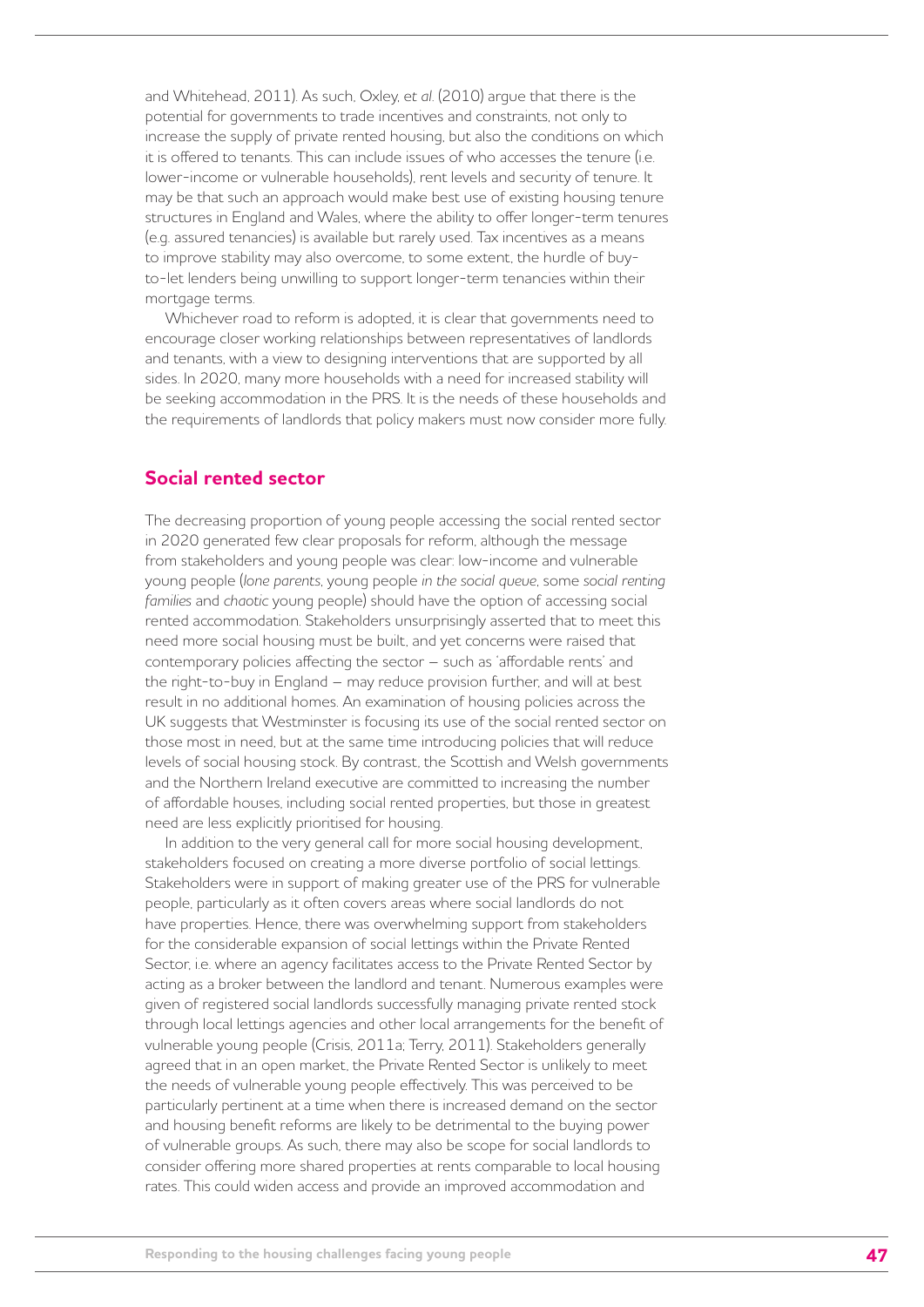management offer to young people in areas where shared accommodation in the Private Rented Sector is scarce or of poor quality.

There was a consensus among stakeholders that the social rented sector should focus on the needs of vulnerable young people. When combined with proposed improvements to the PRS, it was felt that vulnerable young people would be able to exercise greater housing choices.

### **Vulnerable young people**

The policy responses discussed above will impact on all young people, but there was much concern among stakeholders about the circumstances facing vulnerable young people, such as those following a *chaotic* pathway. In the discussions with young people, there was concern about their future prospects. Lack of employment opportunities, cutting back of support services, benefit reductions and increasing debt because of student loans have all led some young people to worry about their ability to cope. Homelessness among young people is already starting to rise, and the resources available to state and voluntary agencies to deal with the issue have declined due to cuts in public expenditure. Added to this is the lack of a new supply of housing across all sectors.

At the stakeholder interviews there was discussion of increasing use of the Private Rented Sector for vulnerable young people, but there was also an awareness that changes in the local housing allowance, increased competition from other young people, and the lack of support services meant that there was a real risk of many young people not having their needs met. Homelessness policies in England, Scotland and Wales are increasingly diverse, as the responses of each government differ according to circumstance. In Scotland, for example, homeless young people are far less likely to enter the PRS than in England. There was also discussion around the models for helping young homeless people. The shortage of appropriate accommodation will mean that the options facing homelessness agencies will be reduced. Many stakeholders feared a return to unsatisfactory bed and breakfast or hostel accommodation for homeless young people at a time when they would be trying to break away from this and find suitable mainstream accommodation. Once again, the challenges will differ across the UK, with Scottish local authorities already accommodating far more homeless people in temporary accommodation than those in England and Wales.

One of the most prominent impacts on vulnerable young people will be the changes to Housing Benefit payments, reducing payments to young people under 35 to a rate commensurate with a single room in shared accommodation. In response, stakeholders strongly advocated a greater provision of shared accommodation. It was suggested that landlords should make more innovative use of their existing stock, creating very small-scale – perhaps only two-bedroom – shared accommodation options. These stakeholder responses run contrary to the preferences of young people, who mostly felt shared accommodation was undesirable, even if welfare benefit changes made it necessary. The key message from young people was to remove the shared accommodation rate rule and give young people the same access to accommodation as adults. However, in the absence of such major policy reform, stakeholders recognised the need to make the private and social rented sectors work better for vulnerable young people. Given the marginal economic position of vulnerable young people, schemes that enable a proportion of social rents to be used as savings might also offer benefits.3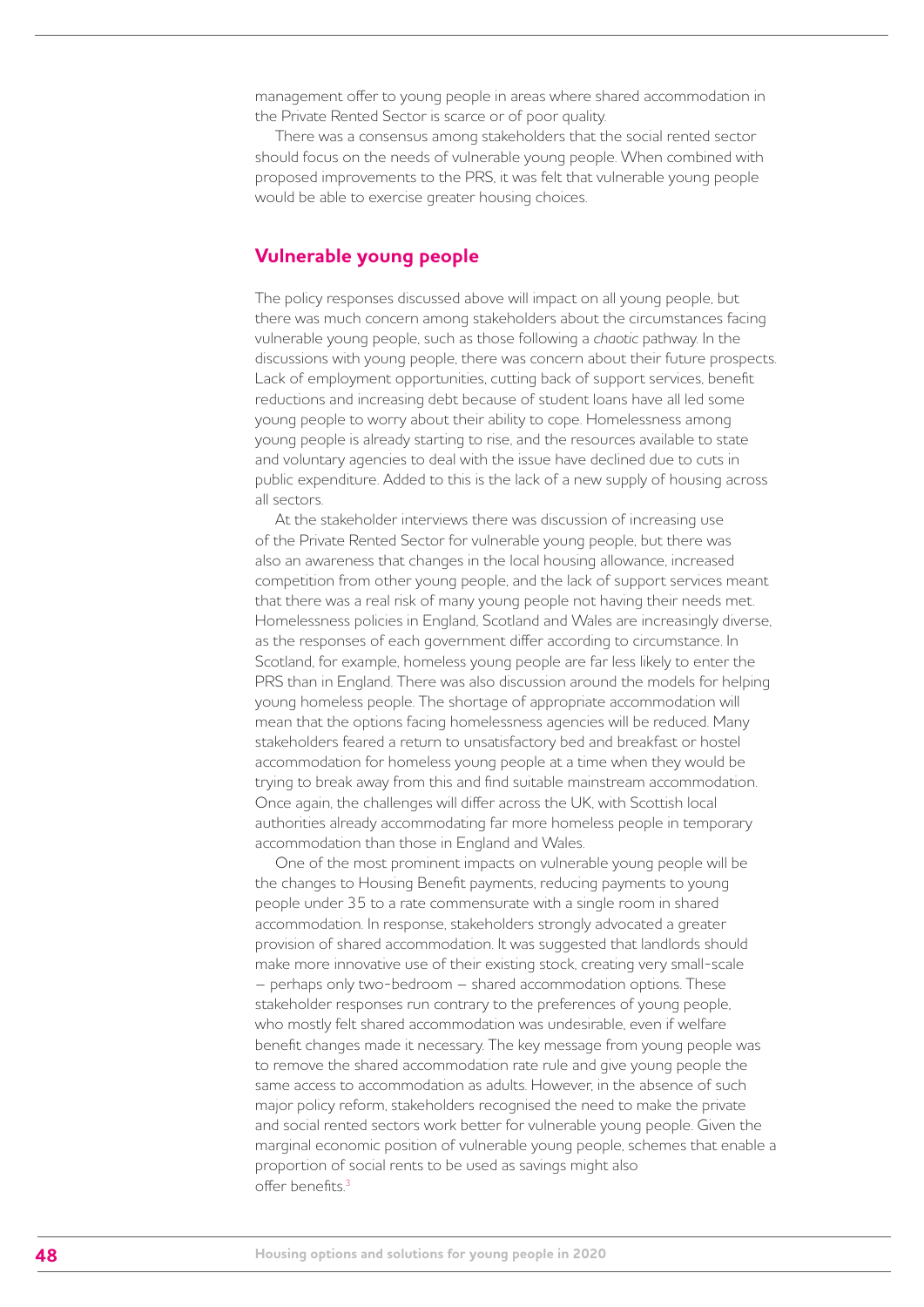Responding to the housing challenges facing young people in 2020 requires fundamental interventions in the UK housing system. This includes responses that will tackle the shortage of housing across all tenures, our high housing costs and related problems of affordability. Policy must particularly focus on the Private Rented Sector.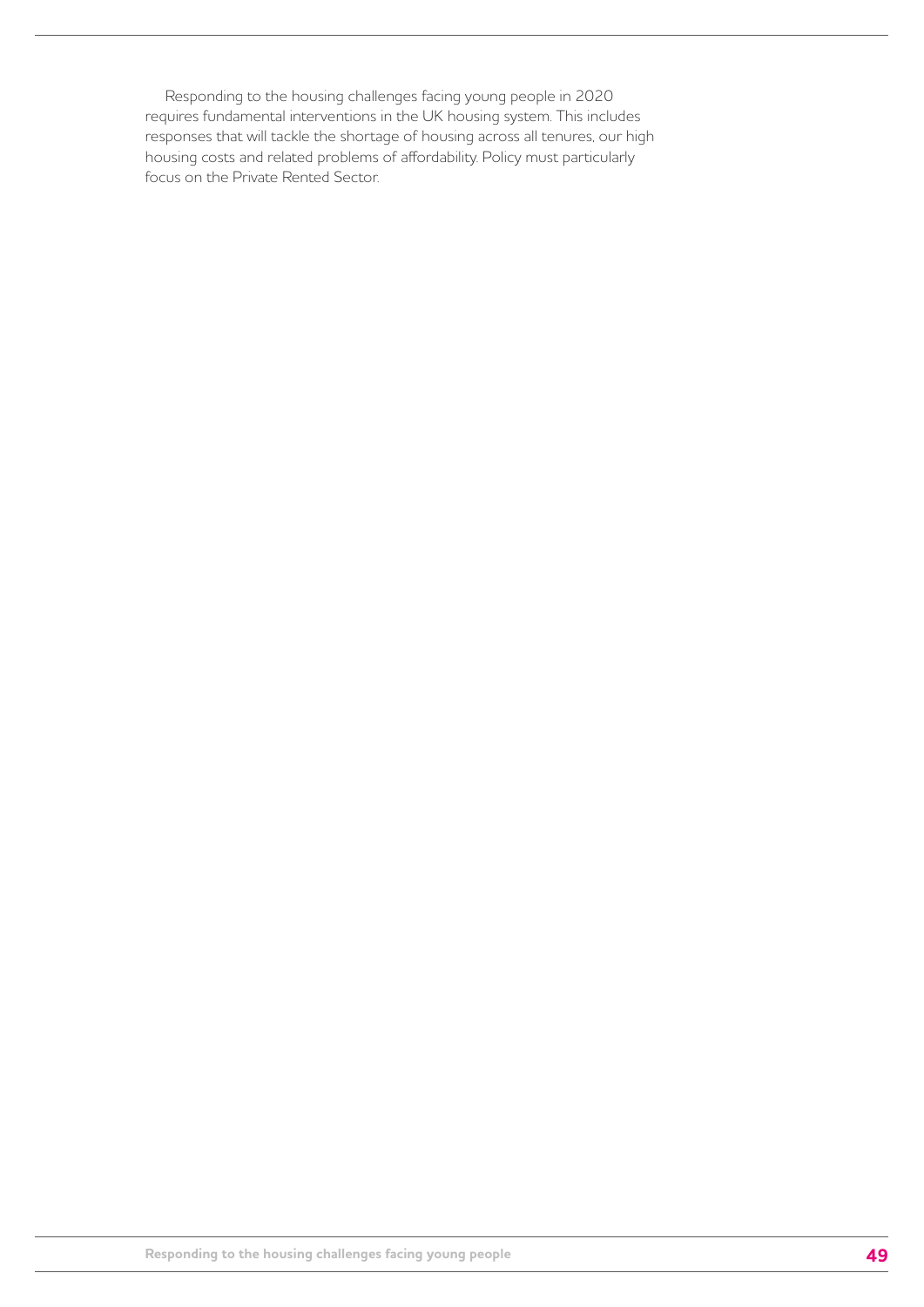# **6 CONCLUSIONS**

This new analysis of British Household Panel Survey data, as well as interviews with young people and key stakeholders across the UK, shows that Rugg (2010) was indeed accurate in her belief that young people's housing experiences have changed as a result of the economic and social conditions in the UK.

## **Young people's housing pathways to 2020: challenging times**

Young people's experiences are already significantly different to those described by Ford, *et al*. (2002) at the turn of the century. Furthermore, our projections show that experiences are likely to change even more as we approach 2020.

It is anticipated that the total number of young people owning their own properties in 2020 will be 1.3 million, which represents a **decrease of approximately 1.1 million** when compared with 2008. Conversely, we predict that the number of young people living with parents in owneroccupied accommodation will be 3.7 million, which equates to an **increase of approximately 550,000** when compared with 2008.

It is predicted that the total number of young people living in their own Private Rented Sector (PRS) tenancies in 2020 will be 3.7 million, an **increase of approximately 1.3 million** when compared with 2008. It is likely that a three-tier model of demand will emerge based upon the median incomes of the young households. In addition to those young people living independently in the PRS, we predict the total number of young people living with their parents in the PRS will be 400,000, an **increase of approximately 170,000** when compared with 2008.

The total number of young people living in their own social rented tenancies in 2020 is predicted to be 780,000, which represents a **decrease of approximately 360,000** when compared with 2008. Conversely we predict that the number of young people living with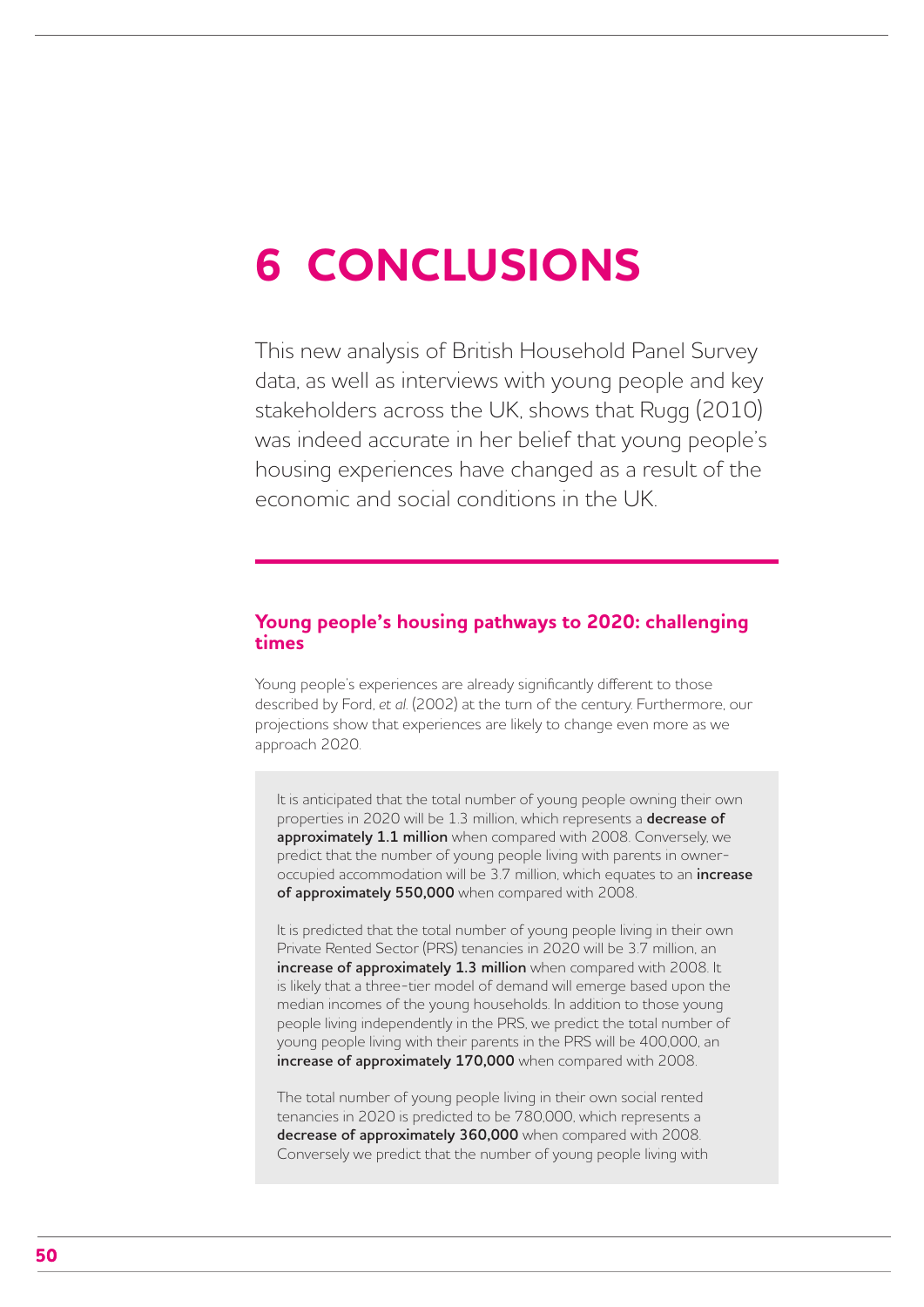parents in social rented accommodation will be 870,000, which equates to an **increase of approximately 170,000** from 2008.

The number of young people aged 18–24 following a *chaotic* housing pathway, which includes homelessness, **will increase from 75,000 in 2008 to 81,000 in 2020**.

#### Home ownership

In 2008, young people generally entered home ownership by following one of four pathways. Most (2.9 million young people) remained in the family home throughout their twenties and into their early thirties in order to save the capital to pay the deposit on a mortgage (the *stay at home to owners*). Approximately 560,000 young people left the parental home and entered shared accommodation in the PRS before forming a couple and entering owner-occupation (*dual income, no kids owners*). The two remaining pathways into home ownership involved family formation before the age of 30. The key difference between these two family formation pathways is that the 330,000 *early nesters* generally left the family home and formed a family far earlier than the 720,000 *two parent families*. A proportion of other pathways followed by young people also ended in home ownership (810,000 young people), or the owner-occupied parental home (250,000 young people).

Each of these groups of aspiring young homeowners will face the very real prospect of continuing high deposits and a general squeeze on incomes, resulting in limited access to home ownership. As a result, more young people will stay at home for longer and parents will play an increasingly important role in facilitating access to owner-occupation. For the very many young people who choose not to remain at home, they will enter and remain in the Private Rented Sector into their early 30s. Higher-income households will be relatively free to choose their PRS accommodation, while those earning less will be restricted to the lower echelons of the sector. Notably, more young families will be forced to live in the PRS, and these families felt that the sector was not ideal because of the lack of security and stability it offers.

#### Private renting

In 2008 one main pathway into private renting emerged. Approximately 1 million *young professional renters* left the parental home and entered the Private Rented Sector, where they remained for some considerable time. These young people shared accommodation and most had attained qualifications higher than A-level standard. Notably, a significant minority of young people following pathways dominated by other tenures also became private renters (1.4 million young people), hence the total number of private renters in 2008 was much greater than the total number of *young professional renters*.

Young people will continue to follow the *young professional renters* pathway in 2020, and their circumstances will remain relatively unchanged. One difference in 2020 will be an anticipated reduction in the number of students living in the PRS, but the most significant change for these young people is likely to be increased levels of competition for PRS accommodation. Young people unable to access home ownership (*stay at home to owners*, *DINKOs*, *early nesters*, *two parent families*) will newly enter and spend longer in the PRS, and there will also be increased competition from households unable to secure accommodation in the social rented sector (young people *in the social queue*, *lone parents*, and *social renting families*). There will also be an increase in demand from young people following a *chaotic* housing pathway.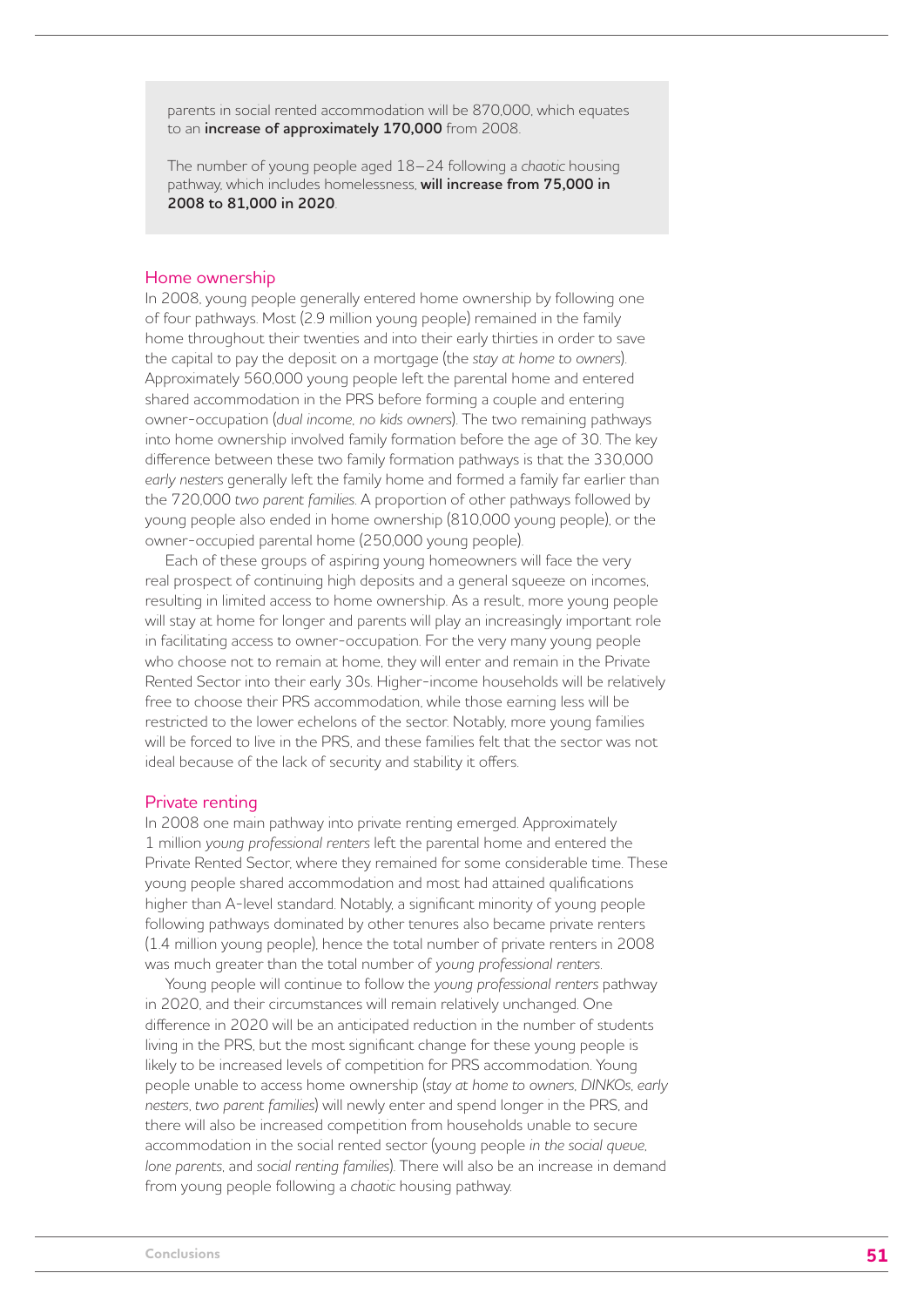#### Social renting

In 2008, young people followed three main pathways into social renting. The most frequently followed pathway was to wait *in the social queue* (640,000 young people). These young people tend to stay in the family home until they are at least 30, at which point they are able to access their own social rented tenancy, mostly as individuals. A second pathway into social housing was the *lone parent* pathway, whereby 380,000 young women left the family home and entered social housing soon after or immediately before having a child. A third pathway into social renting was followed by 380,000 young people as *social renting families*. These families have very similar experiences to *lone parents*, but the significant difference is that they form couples and enter their own social rented tenancy as they start their families. Finally, a proportion of other pathways followed by young people also ended in social renting (380,000), or the social rented parental home (60,000).

The key message for young people about social rented housing in 2020 is that competition for the already limited supply will worsen. Consequently, more young people will stay at home for longer, while others will be forced to live in the PRS, often in lower-end accommodation as a result of their relatively low incomes. The final implication of a limited supply of social rented accommodation is an expected increase in the number of young people who would deliberately become homeless in order to secure a social rented home.

#### *Chaotic* housing pathway

In addition to the eight tenure-based housing pathways, a ninth pathway existed in 2008 that was not associated with any particular outcome. In this *chaotic* pathway (followed by 75,000 16–24 year olds), young people are likely to have been homeless at some point, and will most probably have spent time in the Private Rented Sector *and* the social rented sector. While predictions are more challenging for this group given the scarcity of data, we predict that approximately 81,000 18–24 year olds will follow this pathway in 2020 and, like many other young people, they are increasingly likely to be accommodated in the Private Rented Sector, where they will only be able to afford lower-end accommodation. These vulnerable young people will face difficulties maintaining their tenancies as a result of a reduction in funding for housing-related support services.

### **Responding to the housing challenges facing young people**

The key message to emerge from stakeholders and young people alike was that the challenges facing young people in 2020 will require fundamental changes to the UK housing system. Stakeholders argued that young people were particularly vulnerable in a badly functioning housing system due to their lack of resources and/or opportunity.

#### The UK housing system and home ownership

This study's findings reinforce our knowledge that the shortage of new housing supply in the UK results in high house prices and high private-sector rents (Stephens, 2011). Stakeholders and young people alike recognised that specific initiatives to enable young people to access home ownership (such as shared equity schemes) could exacerbate the affordability problems they were created to address. While such policies may help some young people in the short term, without a sustained increase in housing supply they will only increase problems of affordability in the long term.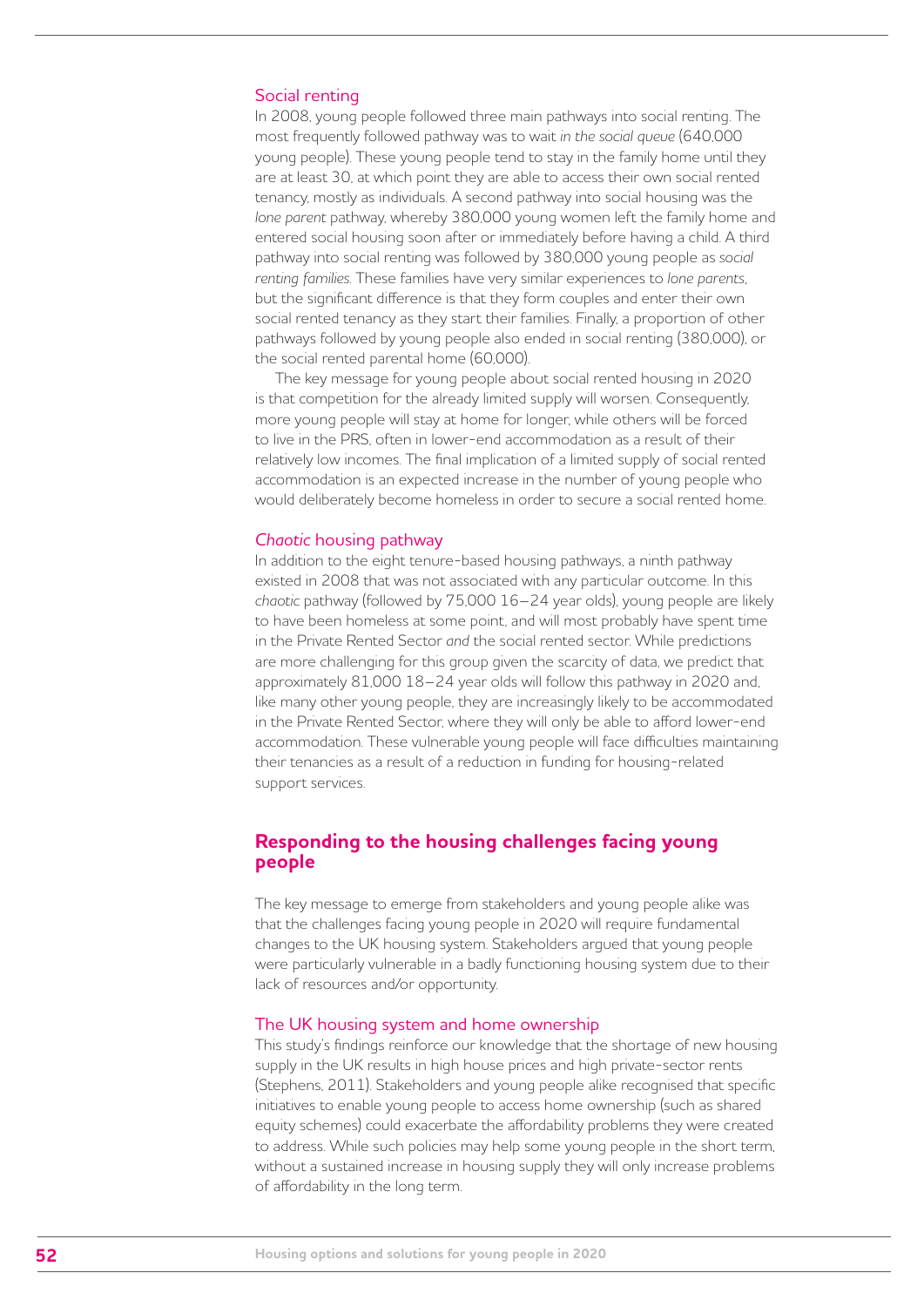In addressing the problem of high house prices and access to home ownership, stakeholders focused on issues such as capturing the uplift in land values from residential planning permission and small-scale solutions such as community land trusts. However, Hull, *et al*. (2011) argue that small-scale approaches to delivering new homes such as these are time-consuming and unlikely to be sufficient to tackle the housing shortage. A far higher rate of housing supply is needed even to maintain current levels of housing affordability (Stephens, 2011).

The consequences of failing to improve housing supply by 2020 go far beyond the frustrations of a group of aspiring young homeowners. There will be huge competition for PRS housing, leaving many lower-income and vulnerable households marginalised in the Private Rented Sector. Moreover, many more young families with a need for stable housing will be living in the PRS. This pressure on the Private Rented Sector led stakeholders to focus their suggestions for reform predominantly on that sector.

#### Improving the rented housing offer: the Private Rented Sector

For many young people, the PRS offers key benefits and opportunities that are not so apparent in other tenures, such as the flexibility of short-term tenancies and access to particular locations. Nevertheless, the sector was viewed by some young people as having problems of affordability, availability and quality. There is a clear case for reform of the sector.

#### *A new deal for the PRS*

A key message from stakeholders was the need for strong political leadership to create the momentum for change within the sector. In the first instance, stakeholders felt that there needed to be a change in the way the sector is viewed by politicians and by young people themselves. In part, this could be achieved by incorporating earlier housing education into formal and informal educational settings (Kelly, 2010; Terry, 2011). The two most pressing issues raised by stakeholders were creating sufficient supply and achieving a stable PRS market.

#### *Creating sufficient supply*

Two key mechanisms were identified as having the potential to increase the supply of PRS housing: institutional (or private) investment and tax advantages. Some stakeholders argued that increasing demand for the PRS would attract private investment in the development of properties for rent, and that there are already examples of this taking place in England and Northern Ireland (CLG, 2011a). Building-to-rent may become more common in the years up to 2020 and could be encouraged by planning authorities working collaboratively with developers and lenders. In particular, this form of supply could focus on meeting the needs of families entering the Private Rented Sector. However, a cautionary note on the role of institutional investors also emerges from key studies of the PRS (Oxley, *et al*., 2010; Rugg and Rhodes, 2008). It is argued that the right conditions can attract some institutional investment, but even in countries with substantial institutional involvement, more than 60 per cent of the stock is likely to be owned by individual investors (Oxley, *et al*., 2010). Hence individual investors must also be incentivised to bring forward PRS supply.

The most prominent mechanism for incentivising individuals to bring forward private rented accommodation appears to be the introduction of taxation advantages. The Westminster government has recently introduced changes to Stamp Duty Land Tax to boost investment in private rented accommodation across the UK. While these changes favour those investors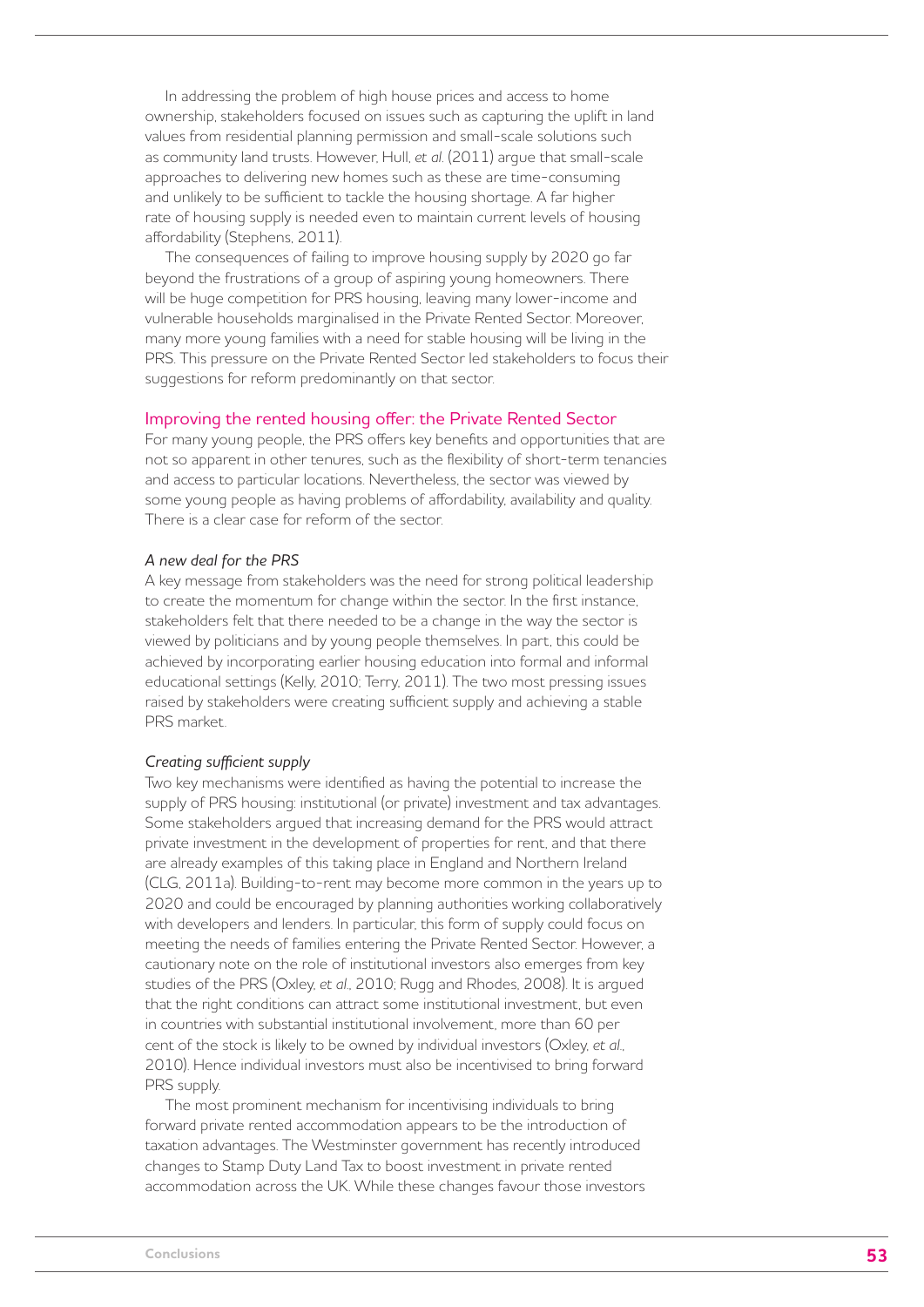who purchase multiple properties rather than necessarily supporting individuals. it provides an indication of the willingness of the Westminster government to intervene through the tax system.

There may be tradeoffs between attracting increased investment from institutional investors and private landlords. The impacts of policies to promote increased investment in the PRS need to be considered across the whole of the housing system. This is particularly pertinent in relation to the extent to which new Private Rented Sector supply might crowd out increased supply in other housing tenures, such as homes for sale or social rented housing (Oxley, *et al*., 2011).

#### *Improving stability in the PRS*

New housing supply alone does not improve the marginal position of many young people within the housing market; nor does it automatically improve the security of tenure experienced by tenants. While the Rugg and Rhodes (2008) review of the PRS concluded that the existing tenancy framework is largely fit for purpose, it was written in a very different context to that of the projected housing market in 2020. The significant increase expected in the number of families accommodated in the sector in 2020 led many stakeholders in this study to question whether their conclusion is still valid. The perceptions of private landlords do not appear to have changed radically; representatives of the sector interviewed as part of this study continue to support the current tenancy framework. However, this appears to be largely based on debates surrounding the existing legal framework, rather than taking into account how an alternative structure of landlord incentives, together with checks and balances around tenants' interests, might function.

Stakeholders and young people alike felt that relationships between landlords and tenants were generally confrontational. Existing mechanisms aimed at improving the quality of management (such as landlord registration or accreditation schemes) were seen by many landlords as a burden that did not offer them any advantages. While there *are* good examples of individual schemes working to increase access and promote positive relationships between landlords and tenants in the PRS (Terry 2011; Crisis 2011a), stakeholders suggested that more fundamental reforms were needed.

There was a view that government policy on the PRS was paralysed by the fear that any intervention would reduce the supply of dwellings. Oxley, *et al*. (2010) argue that there is the potential for governments to trade incentives and constraints, not only to increase the supply of private rented housing, but also the conditions on which it is offered to tenants. These can include issues of who accesses the tenure (i.e. lower-income or vulnerable households), rent levels and security of tenure. It may be that such an approach would make best use of existing UK housing tenure structures, where the ability to offer longer-term tenures (such as assured tenancies) is available but rarely used. Tax incentives as a means to improve stability may also overcome, to some extent, the hurdle of buy-to-let lenders being unwilling to support longer-term tenancies within their mortgage terms.

Whichever road to reform is adopted, it is clear that governments need to encourage closer working relationships between representatives of landlords *and* tenants with a view to designing interventions that are supported on both sides. In 2020, many more households with a need for stable conditions will be tenured in the PRS. It is the needs of these households and the requirements of landlords that policy makers must now consider more fully.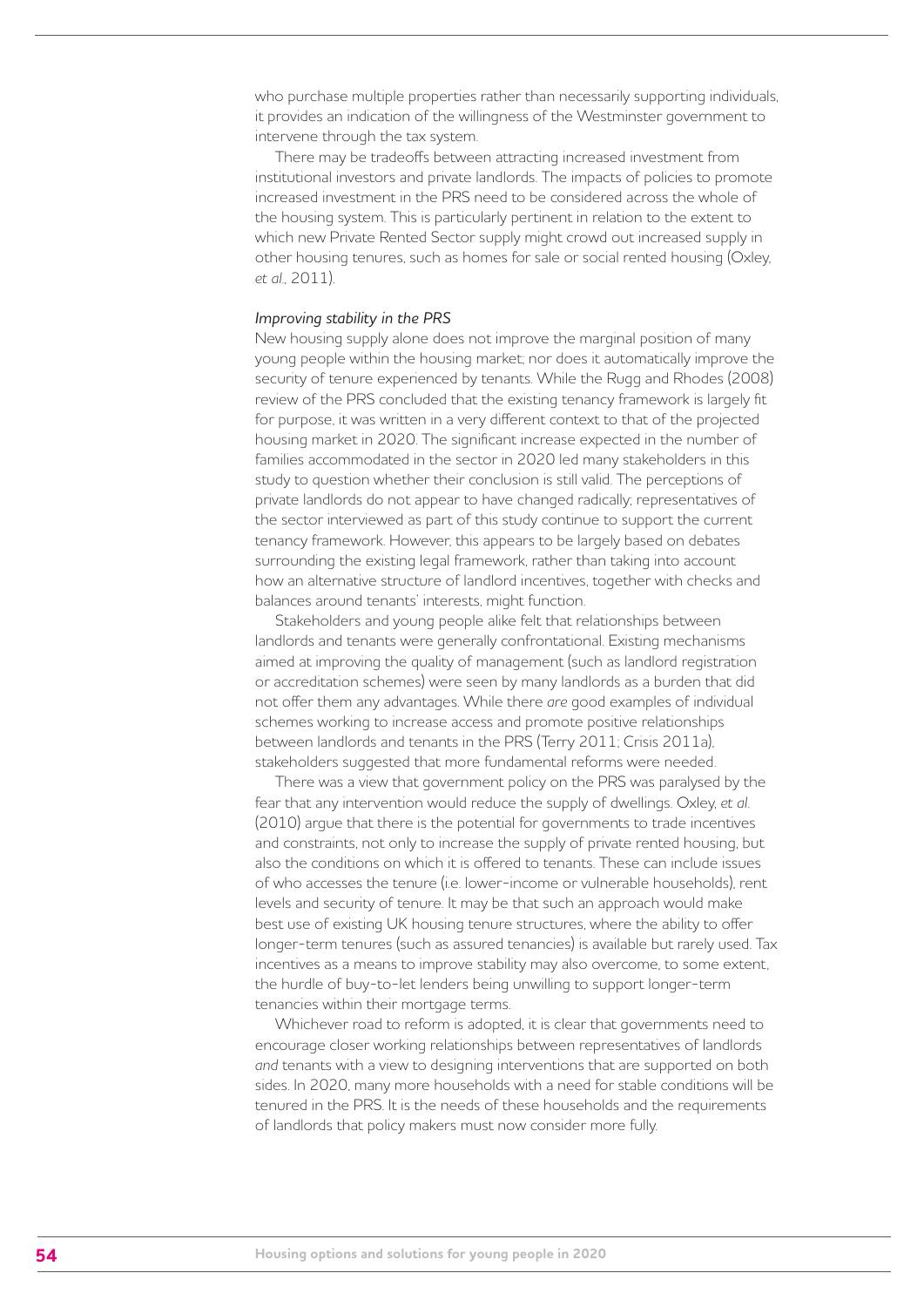#### Social rented sector

The decreasing proportion of young people accessing the social rented sector in 2020 generated few clear proposals for reform, although the message from stakeholders and young people was clear: low income and vulnerable young people (*lone parents*, young people *in the social queue*, some *social renting families* and *chaotic* young people) should have the option of accessing social rented accommodation. Stakeholders unsurprisingly asserted that to meet this need more social housing must be built, and yet concerns were raised that contemporary policies affecting the sector (such as 'affordable rents' and the right-to-buy in England) may reduce provision further and will at best result in no additional homes.

In addition to the very general call for more social housing development, stakeholders were in support of making greater use of the PRS for vulnerable young people, particularly as it often covers areas in which social landlords do not have properties. Hence there was overwhelming support from stakeholders for the considerable expansion of social lettings within the Private Rented Sector, i.e. where an agency facilitates access to the Private Rented Sector by acting as a broker between the landlord and tenant. Stakeholders generally agreed that, in an open market, the Private Rented Sector is unlikely to meet the needs of vulnerable young people effectively. As such, there may also be scope for social landlords to consider offering more shared properties at rents comparable to local housing rates.

There was a consensus among stakeholders that the social rented sector should focus on the needs of vulnerable young people. When combined with proposed improvements to the PRS, it was felt that this would enable vulnerable young people to exercise greater housing choices.

#### Vulnerable young people

The policy responses discussed above will impact on all young people, but there was much concern among stakeholders about the circumstances facing vulnerable young people (such as those following a *chaotic* pathway). Homelessness among young people is already starting to rise, and the resources available to state and voluntary agencies to deal with the issue have declined due to cuts in public expenditure. Added to this is the lack of a new supply of housing across all sectors.

At the stakeholder interviews there was discussion of increasing use of the Private Rented Sector for vulnerable young people, but there was also an awareness that changes in the local housing allowance, increased competition from other young people, and the lack of support services meant that there was a real risk of many young people not having their needs met. Many stakeholders feared a return to unsatisfactory bed and breakfast or hostel accommodation for homeless young people at a time when they would be trying to break away from this. The challenges will differ across the UK, with increasingly diverse homelessness policies being adopted. Scottish local authorities already accommodate far more homeless people in temporary accommodation than those in England or Wales.

One of the most prominent impacts on vulnerable young people will be the changes to Housing Benefit payments, reducing payments to young people under 35 to be commensurate with the rate of a single room in shared accommodation. In response, stakeholders strongly advocated a greater provision of shared accommodation. It was suggested that landlords should make more innovative use of their existing stock, creating very smallscale – perhaps only two-bedroom – shared accommodation options. These stakeholder responses run contrary to the preferences of young people, who mostly felt that shared accommodation was undesirable. The key message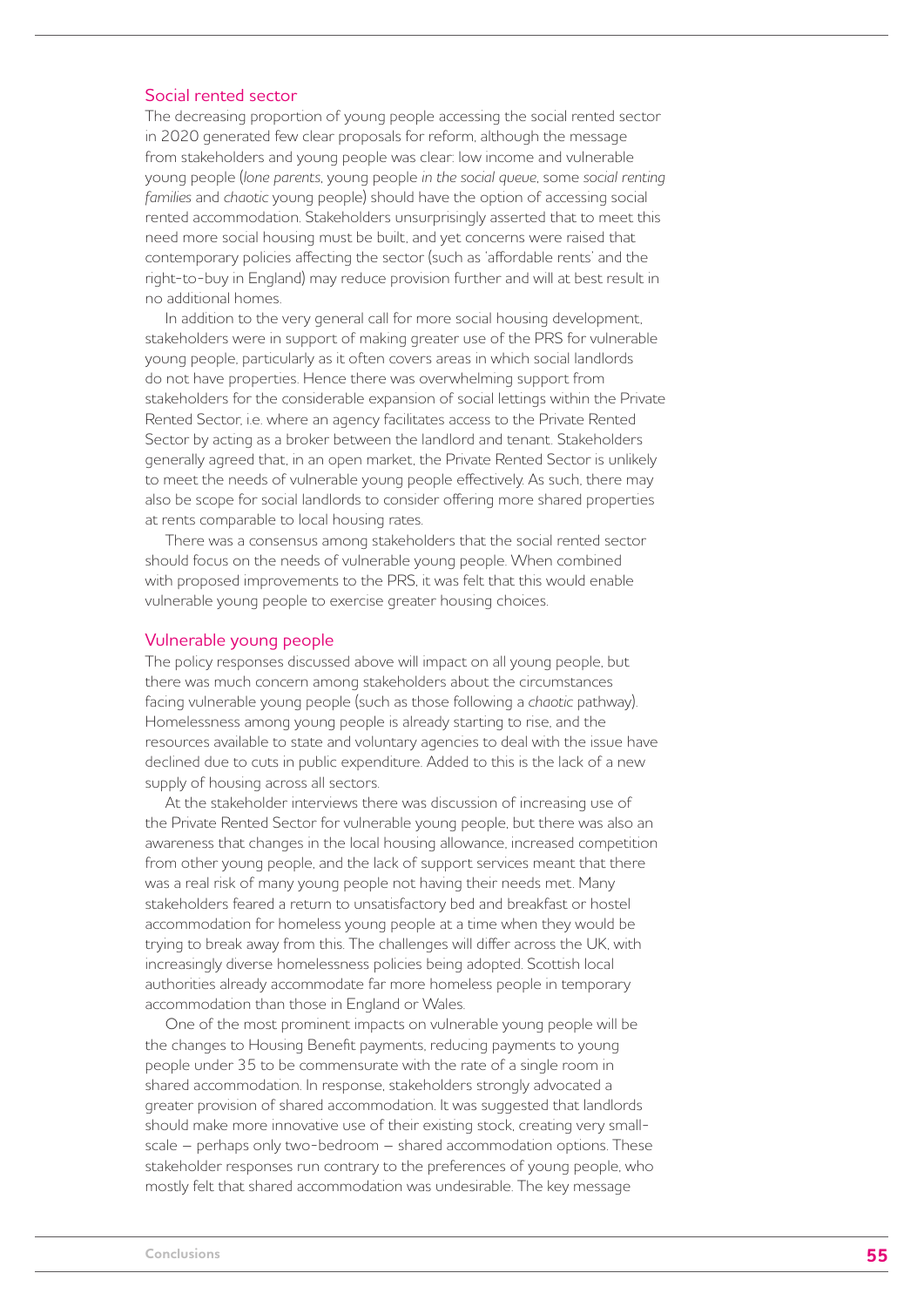from young people was to remove the shared accommodation rate rule and give young people the same access to accommodation as adults. However, in the absence of such major policy reform stakeholders recognised the need to make the private and social rented sectors work better for vulnerable young people.

In 2020 young people will be further marginalised within a badly functioning housing system. Some young people will be particularly vulnerable because of their lack of resources or opportunity. This study has found that responses to the housing challenges facing young people in 2020 will require fundamental interventions in the UK housing system. These must include tackling the shortage of housing across all tenures, our high housing costs and related problems of affordability.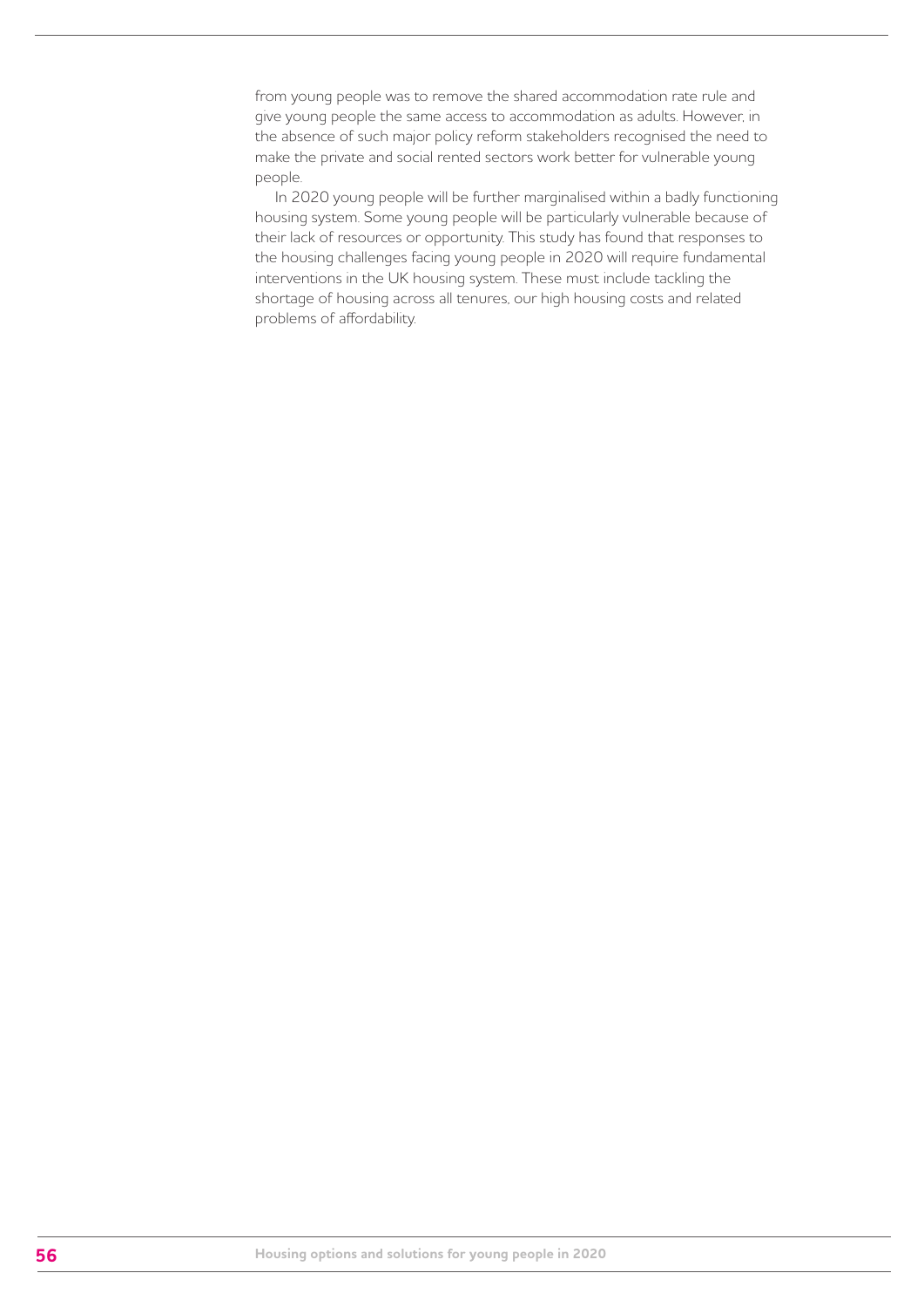## **NOTES**

- 1 Income data in the British Household Panel Survey relates to individuals, hence we cannot determine whether a household consisting of a couple will have two incomes or a single income. In order to account for this, we present total household numbers in the first two tiers as a range. In the first tier, the highest figure assumes all *two parent*, *early nester* and *social renting* young people have two incomes. In the second tier, the highest figure assumes all *two parent*, *early nester* and *social renting* young people have only one income. Importantly, the total number of young people living in PRS accommodation, independent of their parents, does not exceed 3.7 million. Therefore, if all young couples were to have two incomes, the maximum number of young people in the first tier range and the minimum number of young people of the middle tier range would be met. There is no range in the third tier, as all households are single-person households.
- 2 See Crisis' Private Rented Sector toolkit, available at: http://www.privaterentedsector.org.uk/ toolkit.asp [accessed 3 May 2012]
- 3 See, for example, the St Basils Starter Home Initiative cited in Terry (2011, p.51)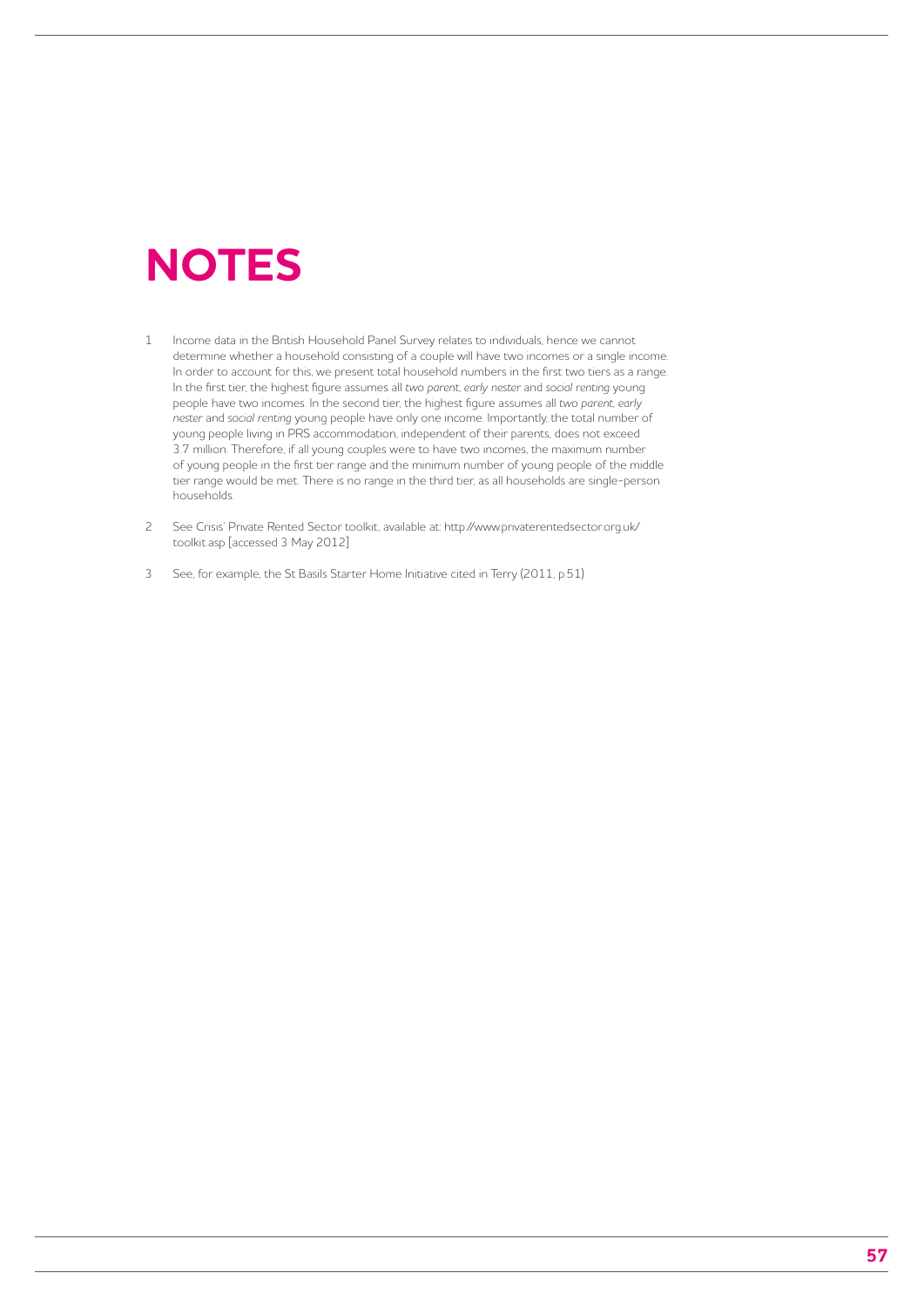## **REFERENCES**

- Alakeson, V. (2011) *Making a rented house a home: housing solutions for 'generation rent'*. London: Resolution Foundation.
- Andrew, M. (2010) 'The changing route to owner-occupation: the impact of student debt'. *Housing Studies*, Vol. 25, No. 1, pp. 39–62.
- Ball, M. (2010) *The UK private rented sector as a source of affordable accommodatio*n. York: Joseph Rowntree Foundation.
- Bramley, G., Pawson, H., White, M., Watkins, D. and Pleace, N. (2010) *Estimating housing need*. London: Communities and Local Government.
- Chartered Institute of Housing (2007) *Who lives in affordable housing?* Coventry: CIH.
- Chartered Institute of Housing (2010) *Briefing paper on the impacts of changes to housing benefit and local housing allowance in the budget*. Coventry: CIH.
- Clapham, D., Buckley, K., Mackie, P., Orford, S. and Thomas, I. (2010) *Young people and housing: identifying key drivers for change*. York: Joseph Rowntree Foundation.
- CLG (2011a) *Laying the foundations: a housing strategy for England*. London: CLG.
- CLG (2011b) Live Table 507. Available at: http://www.communities.gov.uk/housing/housingresearch/ housingstatistics/housingstatisticsby/housingmarket/livetables/ [accessed 3 May 2012].
- CLG (2011c) Live Table 770. Available at: http://www.communities.gov.uk/housing/housingresearch/ housingstatistics/housingstatisticsby/homelessnessstatistics/livetables/ [accessed 3 May 2012].
- CLG (2012) Live Table 517. Available at: http://www.communities.gov.uk/housing/housingresearch/ housingstatistics/housingstatisticsby/housingmarket/livetables/ [accessed 3 May 2012].
- Council of Mortgage Lenders (2010) 'CML market forecast update'. *CML News*, Issue 15, 12 August 2010.
- Crisis (2011a) *Local lettings agencies: a guide to good practice*. London: Crisis.
- Crisis (2011b) *Crisis policy briefing: changes to the shared room rate in housing benefit*. London: Crisis.
- Department for Business, Innovation and Skills (2010) *The impact of higher education finance on university participation in the UK*. BIS Research Paper No. 11. London: BIS.
- Department for Work and Pensions (2010) *Impacts of housing benefit proposals: changes to the local housing allowance to be introduced in 2011–12*. London: DWP.
- Fenton, A. (2010) *How will changes to local housing allowance affect low-income tenants in private rented housing?* Cambridge: CCHPR.
- Ferrari, E. and Rae, A. (2011) *Local housing market volatility*. York: Joseph Rowntree Foundation.
- Finn, B. (2011) 'Attract students early or miss out on talent, graduate recruiters told'. http://www. recruitment-international.co.uk/news/attract-students-early-or-miss-out-on-talent-graduaterecruiters-told-14746.htm [accessed 29 May 2012].
- Ford, J., Rugg, J. and Burrows, R. (2002) 'Conceptualising the contemporary role of housing in the transition to adult life in England'. *Urban Studies*, Vol. 39, No. 13, pp. 2455–67.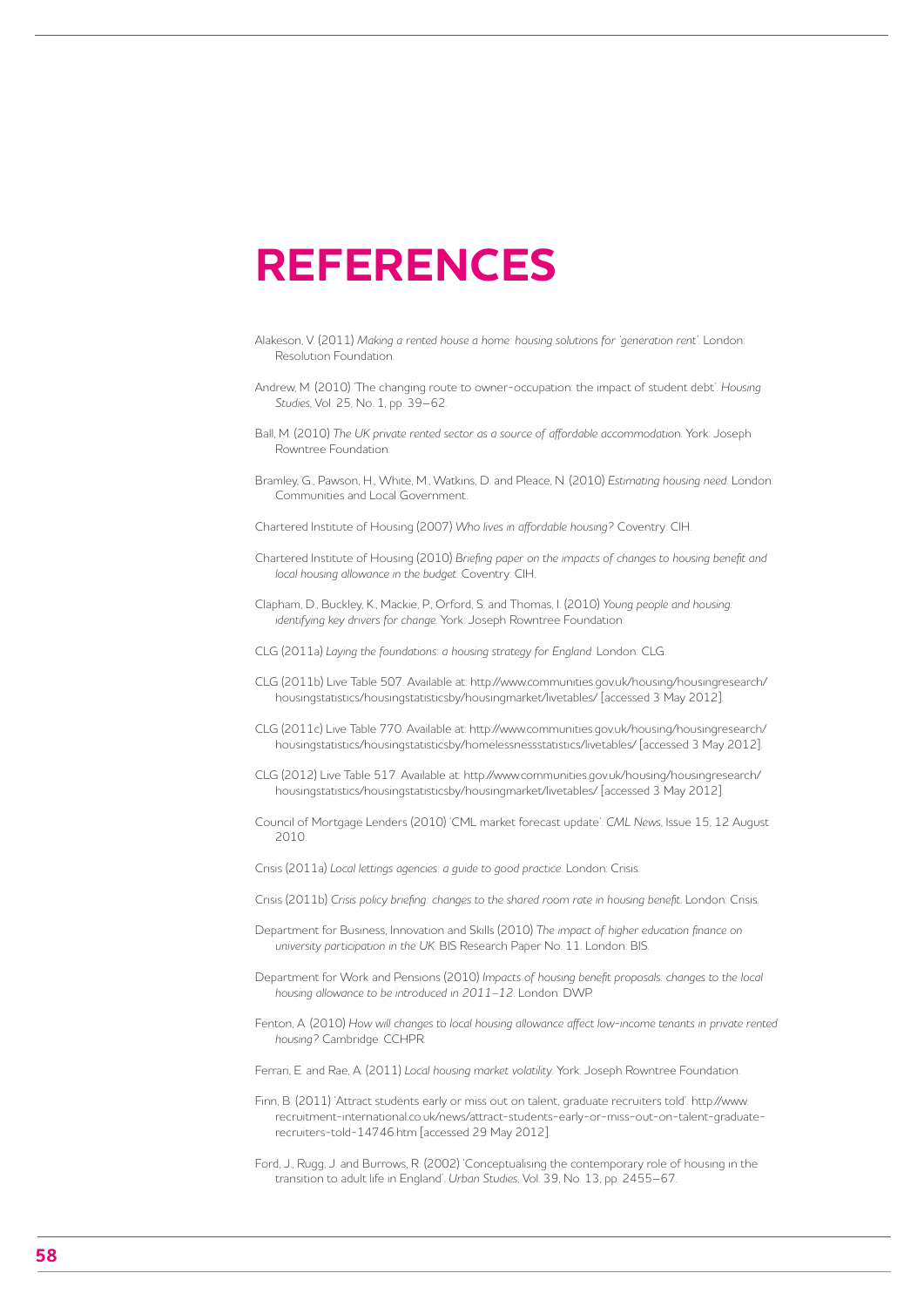- Gabadinho, A., Ritschard, G., Müller, N.S. and Studer, M. (2011) 'Analyzing and visualizing state sequences in R with TraMineR'. *Journal of Statistical Software*, Vol. 40, No. 4, pp. 1–37.
- Heywood, A. (2011) *The end of the affair: implications of declining home ownership*. London: The Smith Institute.
- Holmans, A. and Monk, S. (2010) *Housing need and demand in Wales 2006–2026*. Cardiff: Welsh Government.
- Homeless Link (2011) *Survey of needs and provision 2011: services for homeless single people and couples in England*. London: Homeless Link.
- Hull, A., Cooke, G. and Dolphin, T. (2011) *Build now or pay later? Funding new housing supply*. London: Institute for Public Policy Research.
- Inside Housing (2011) 'Scale of Supporting People cuts uncovered'. Available at: http:// www.insidehousing.co.uk/news/care-and-support/scale-of-supporting-people-cutsuncovered/6513408.article [accessed 3 May 2012].
- Kelly, K. (2010) *A young person's charter on housing*. York: Joseph Rowntree Foundation.
- Kelly, K. and Stirling, T. (2011) *Welsh housing policy: where next?* York: Joseph Rowntree Foundation.
- Mackie, P. and Hoffman, S. (2011) *Homelessness legislation in Wales: stakeholder perspectives on potential improvements*. Cardiff: Welsh Government.
- Müller, N.S., Sapin, M., Gauthier, J., Orita, A. and Wider, E.D. (2011) 'Pluralized life courses? An exploration of the life trajectories of individuals with psychiatric disorders'. *International Journal of Social Psychiatry*, Vol. 58, No. 3, pp. 266–77.
- National Housing Federation (2010) 'Cuts to area-based grants could have dire effect on vulnerable people warns Federation'. NHF media release, 11 June 2010.
- National Housing and Planning Advice Unit (2010) *Housing affordability: a fuller picture*. Fareham: **NHPAU**
- OBR (2010) *Budget 2010: the economy & public finances supplementary material*. Available at: http:// budgetresponsibility.independent.gov.uk/wordpress/docs/junebudget\_supplementary\_material.pdf [accessed 3 May 2012].
- ONS (2011) *Graduates in the labour market 2011*. Available at: http://www.ons.gov.uk/ons/ dcp171776\_234888.pdf [accessed 3 May 2012].
- ONS (2012) *Labour market statistics, April 2012*. Available at: http://www.ons.gov.uk/ons/ dcp171778\_260957.pdf [accessed 11 May 2012].
- Oxford Economics (2011) *Housing market analysis: July 2011*. Oxford: Oxford Economics.
- Oxley, M., Lishman, R., Brown, T., Haffner, M. and Hoekstra, J. (2010) *Promoting investment in private rented housing supply: international policy comparisons*. London: Communities and Local Government.
- Oxley, M. and Haffner, M. (2011) *Housing taxation and subsidies: international comparisons and the options for reform*. York: Joseph Rowntree Foundation.
- Pattison, B., Diacon, D. and Vine, J. (2010) *Tenure trends in the UK housing system: will the private rented sector continue to grow?* Leicestershire: Building and Social Housing Foundation.
- Pawson, H. and Wilcox, S. (2011) *UK Housing Review Briefing Paper*. Coventry: Chartered Institute of Housing.
- Pollock, G. (2007) 'Holistic trajectories: a study of combined employment, housing and family careers by using multiple-sequence analysis'. *Journal of the Royal Statistical Society*, 170(1), pp. 167–183.
- PricewaterhouseCoopers (2011) *UK Economic Outlook: March 2011*. Available with registration at: http://www.pwc.co.uk/pdf/premium/ukeo-mar2011-complete.pdf [accessed 21 June 2011].

Rugg, J. (2010) *Young people and housing: a new policy agenda*. York: Joseph Rowntree Foundation.

Rugg, J. and Rhodes, D. (2008) *The private rented sector: its contribution and potential*. York: Centre for Housing Policy.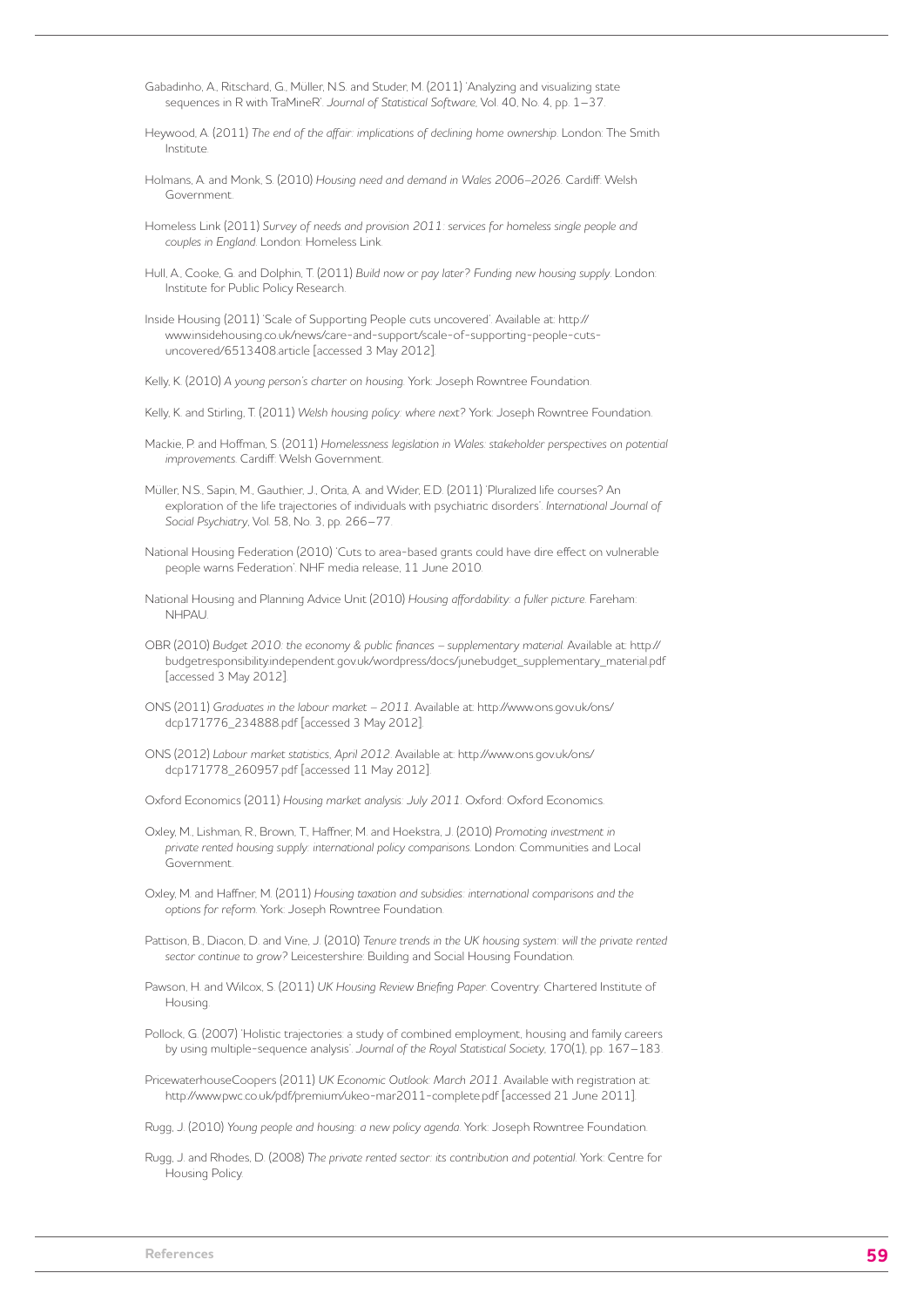- Scanlon, K. and Whitehead, C. (2011) 'Conclusions' in Scanlon, K. and Kochan, B. (eds) *Towards a sustainable private rented sector: the lessons from other countries*. London: LSE.
- Scottish Government (2011) *Homes fit for the 21st century: The Scottish Government's strategy and action plan for housing in the next decade: 2011–2020*. Available at: http://www.scotland.gov.uk/ Resource/Doc/340696/0112970.pdf [accessed 3 May 2012].
- Semple, J. (2007) *Review into affordable housing in Northern Ireland*. Belfast: Department for Social Development.
- Stephens, M. (2011) Tackling housing market volatility in the UK, York: Joseph Rowntree Foundation.
- Stephens, M. and Williams, P. (2008) 'Future challenges for housing'. *Housing and Communities Analysis Expert Panel Papers*. York: Centre for Housing Policy.
- Taylor, E. (2011) *Public attitudes to housing in England: report based on the results from the British social attitudes survey*. London: CLG.
- Taylor, R. (2008) 'Worsening affordability and the buy-to-let mortgage sector' in Bill, P., Hackett, P. and Glossop, C. (eds) *The future of the private rented sector*. London: The Smith Institute.
- Terry, R. (2011) *Improving housing outcomes for young people: practical ideas*. York: Joseph Rowntree Foundation.
- Thornhill, J. (2010) *Allocating social housing: opportunities and challenges*. Coventry: CIH.
- Welsh Government (2010) *Improving lives and communities: homes in Wales*. Available at: http:// wales.gov.uk/topics/housingandcommunity/housing/strategy/publications/strategydoc/?lang=en [accessed 3 May 2012].
- Welsh Government (2011) *Meeting the housing challenge: building a consensus for action*. Available at: http://wales.gov.uk/consultations/housingcommunity/housingchallenge/?lang=en [accessed 3 May 2012].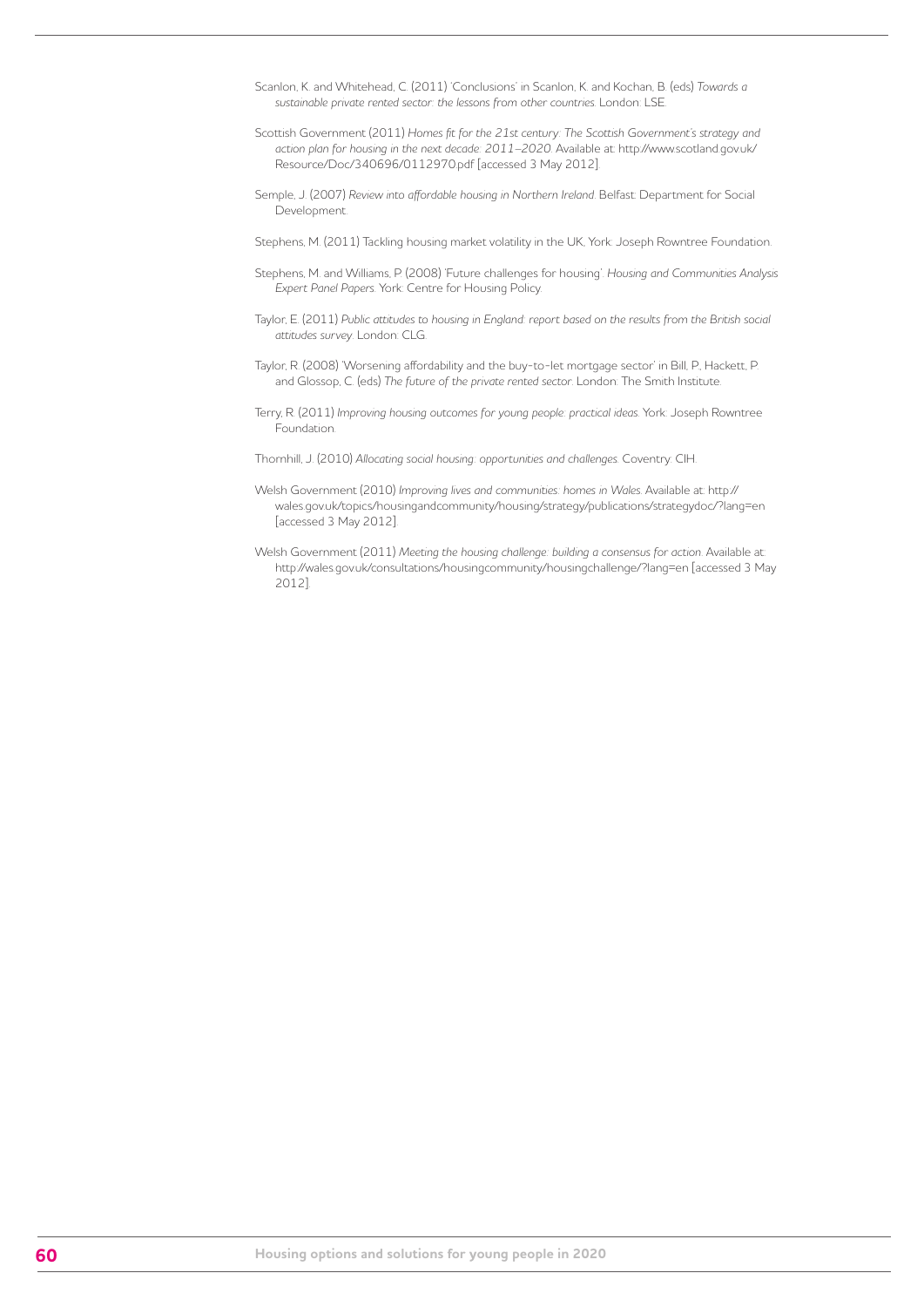## **APPENDIX I: TECHNICAL METHODOLOGY**

### **Constructing housing pathways**

This study used British Household Panel Survey (BHPS) data from 1999– 2000 (Wave 9) to 2008–2009 (Wave 18). Wave 9 was chosen as the starting point, as this was when the Welsh and Scottish boosts were introduced and it also would provide a ten-year data period for the construction of housing pathways. It also meant that Northern Ireland was too small to be included in the BHPS analysis, as their boost was not introduced until 2001. The sample was limited to people aged 16–21 in 1999–2000, so that sample members would remain within the age range of study (16–30 years old) across the tenyear period. Sequences of tenure, household type, marital status and economic activity were created for each individual by combining an individual's responses in these areas over the ten years. Because sequence analysis was used, only cases with non-missing data were included as there was no suitable method for imputing missing data across the four variables (Gabadinho, *et al*., 2011). This reduced the final sample size from 1,518 cases of 16–21 year olds in the 1999–2000 wave to 458 cases.

Comparisons of the 1,518 cases of 16–21 year olds in the BHPS in 1999–2000 wave with the final sample of 458 cases indicated that the 'starting point' for the two populations was not significantly different with respect to the variables used in the analysis. There was a slightly lower percentage of private renters in the final sample (4 percentage points), although this was to be expected given the higher turnover/mobility in this sector, making it difficult to trace respondents and thus increasing the likelihood that they would drop out of the BHPS. By contrast, there were proportionally more people in owner-occupation (7 percentage points). There were slightly fewer unemployed respondents (3 percentage points) in the final sample and slightly more respondents in employment (4 percentage points). Regionally the only major differences were in Wales and Scotland, which had slightly lower percentages (by only 2–3 percentage points) in the final sample. There were no noticeable differences in the marital status of respondents between the two samples.

Sequence analysis and cluster analysis were conducted to assign individuals to pathways based on how statistically similar they were to one another,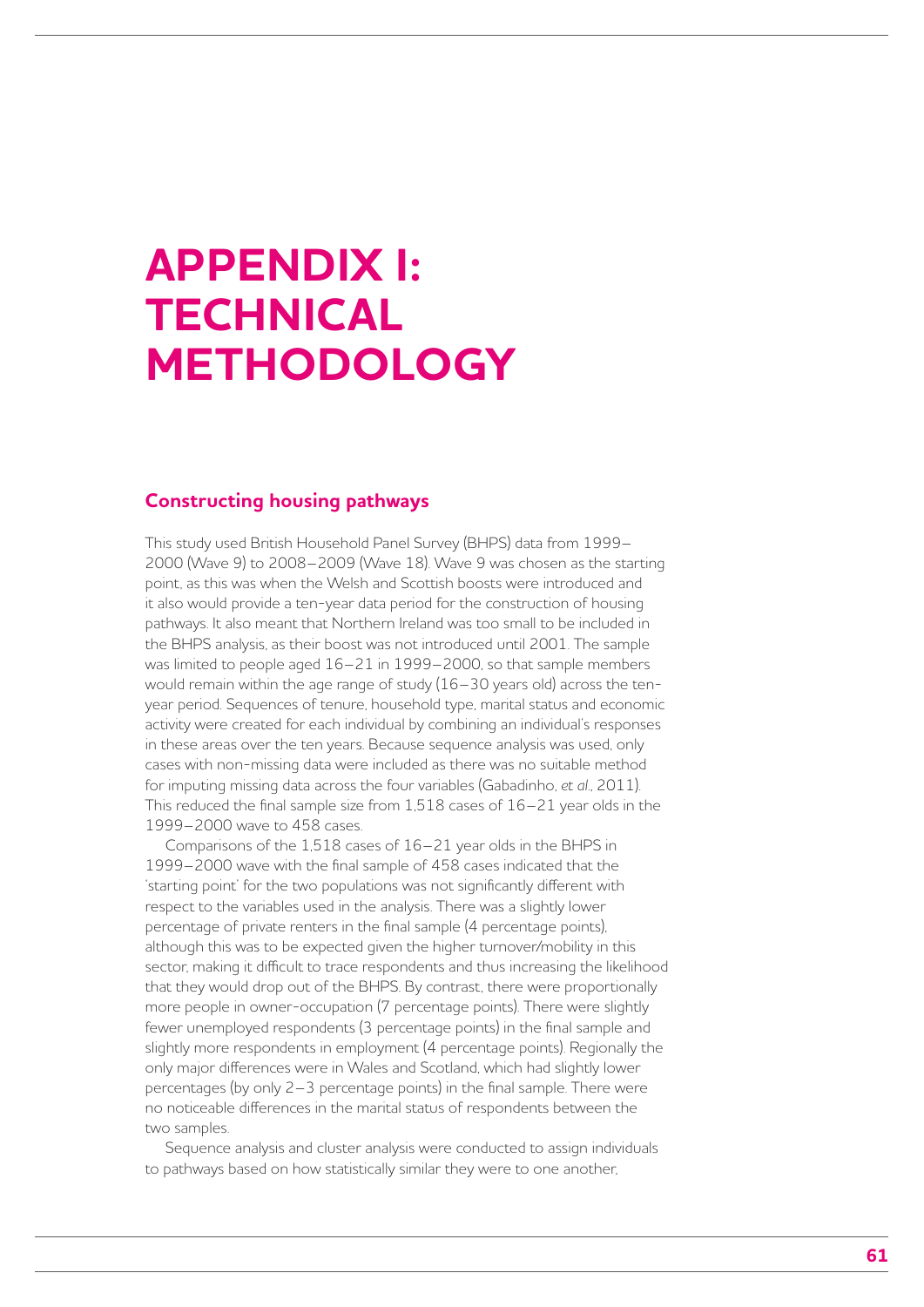taking into account transitions within the four aspects of these young people's lives simultaneously (Pollock, 2007). As these techniques do not use statistical significance tests, the sample size (458) was not problematic in terms of creating the pathway typologies (see Muller, *et al*., 2011, using similar techniques with a sample of 86 individuals). Sequence analysis calculated the 'distance' between each sequence and all others, thereby providing a numerical indication of how similar or dissimilar the sequences are. In this current study, a simple Hamming method (Gabadinho, *et al*., 2011) was used with the 'distance' being an indication of in how many places the sequences differed.

These distances were then used in a hierarchical Ward's cluster analysis to create homogenous groups of cases (clusters/pathways), thereby identifying groups of young people with similar transitions (Gabadinho, *et al*., 2011). When using this type of analysis, the number of pathways that can be assigned has to be chosen by the researcher. This was done inductively using both the quantitative and qualitative data. The sequence/cluster analysis presented a tree diagram of potential pathway configurations, and the qualitative interviews with young people were used to help determine the number of pathways that best captured the information in the tree diagram. Nine pathways were emerging from thematic analysis of the interviews, and visualisation of the four variables in each of the potential pathway configurations indicated that an eight-pathway configuration best mapped onto this thematic analysis. The ninth pathway identified in the qualitative research was a homelessness one, and this was not present in the tree diagram due to the nature of the BHPS. Being a panel survey, it would be difficult to trace a respondent if they had become homeless during the ten-year period and therefore it is likely that they would have dropped out of the survey. They would have then been omitted from the analysis, even if they had subsequently re-entered the BHPS in a later Wave. Bar some discrepancies caused by period and cohort effects, and the particularities of the current housing market, the descriptive sequence analysis of the eight pathways from the BHPS matched closely to the qualitative descriptions. These discrepancies are accounted for in the descriptive write-up.

A review of the literature indicated that the free and open-source statistics package 'R' (http://www.r-project.org) was the most appropriate software for this analysis. It contains the software package 'TraMineR' (http://mephisto.unige. ch/traminer), which is specifically designed for the analysis and visualisation of sequence data, and R also provides functions to undertake the cluster analysis. Descriptive statistics were carried out in SPSS once cluster membership had been assigned to individuals. BHPS data were not weighted during the sequence analysis and in order to maintain continuity, weighting was omitted when calculating the descriptive statistics.

### **Tenure projections**

The tenure projections for 2020 were calculated by taking a breakdown of tenure for 18–30 year olds from the Labour Force Survey (1997 to 2008), which matched the tenure breakdowns in the BHPS. This included owneroccupation, social rented sector and Private Rented Sector, and these were distinguished between whether the young person was occupying the tenure independently or with their parents. A linear trend was then derived by regression analysis on the data between 1997 and 2008, and this projected forward to 2020. This analysis was limited to 18–30 year olds, as the inclusion of younger age groups would have over-inflated the percentage in the parental home.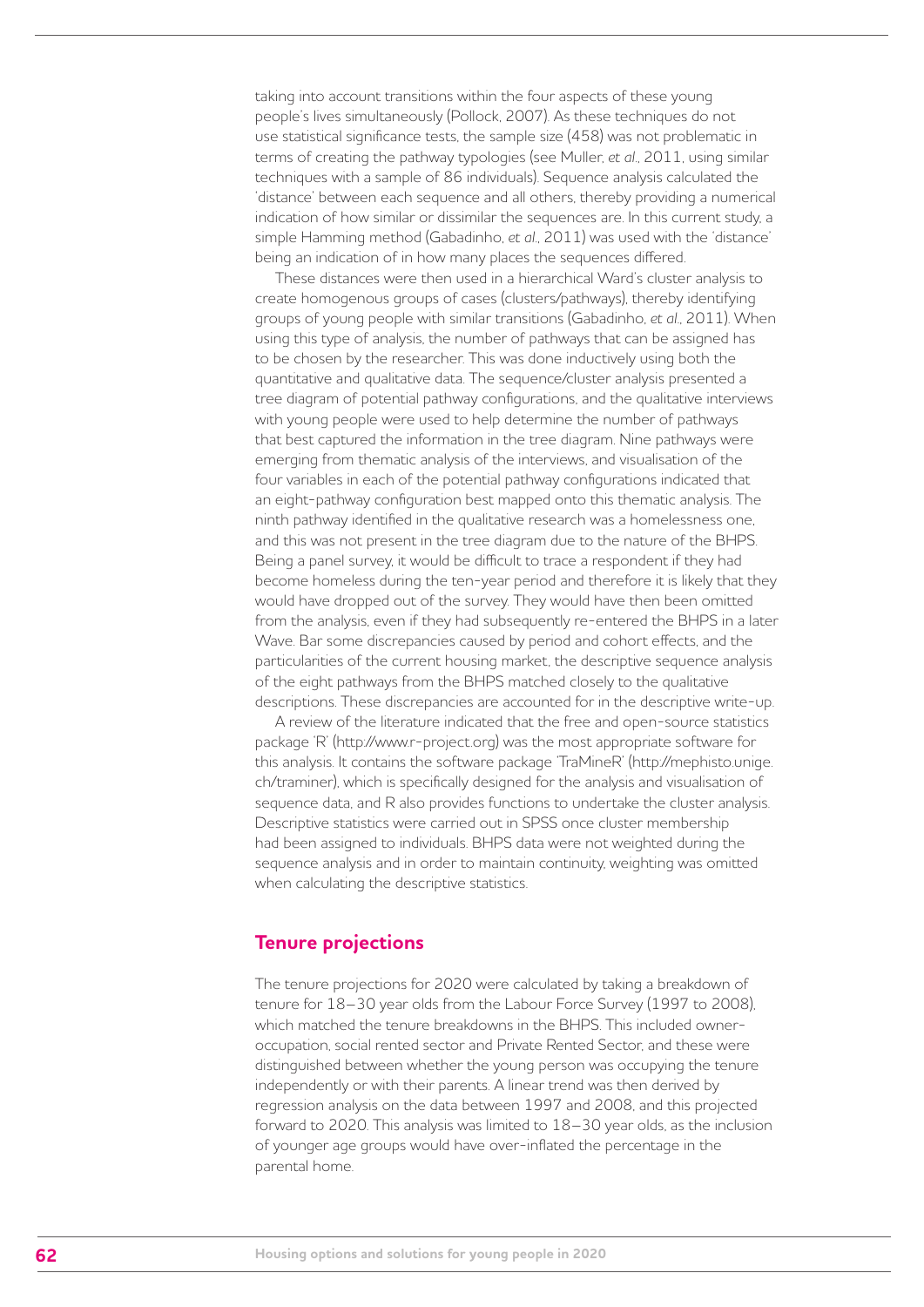## **Population estimates**

Population estimates for each of the clusters were based on aggregated weighted data. The proportion of tenure types in each cluster (excluding the homeless cluster) was calculated using the cases in the 2008–2009 BHPS Wave. Similar tenure breakdowns were obtained from the weighted Labour Force Survey (LFS) for 2008, for 18–30 year olds. The LFS breakdowns were then used to weight the pathways by tenure breakdown so that the overall tenure breakdown for the final sample in 2008–2009 matched the nationally representative percentages. A similar method was used in the calculation of the 2020 populations, only using the projected tenure breakdowns for 2020. The ONS mid-year population estimates for 18–30 year olds, both for 2008 and 2020, were then divided by the re-weighted percentages for the cluster by tenure breakdowns to estimate the numbers of young people per tenure in each cluster for 2008 and 2020.

## **Homelessness estimates**

Estimates of homeless young people were based on numbers of all statutory homeless households (acceptances, non-priority need and intentional) in England between 1998 and 2010 (CLG, 2011c). The estimated number of homeless young people in 2006–2007 (75,000) was used to calculate the proportion of homeless young people from the CLG figures and the percentage point change was calculated across consecutive years from 2006– 2007 to 2010–2011. Projections of estimated numbers of homeless young people were then calculated using a percentage increase that diminished by 2 per cent each year until 2019–2020 starting from the 2009–2010 to 2010–2011 percentage point change of 15 per cent. This saw a projected increase of estimated homeless young people from 46,500 in 2010–2011 to 81,000 in 2019–2020.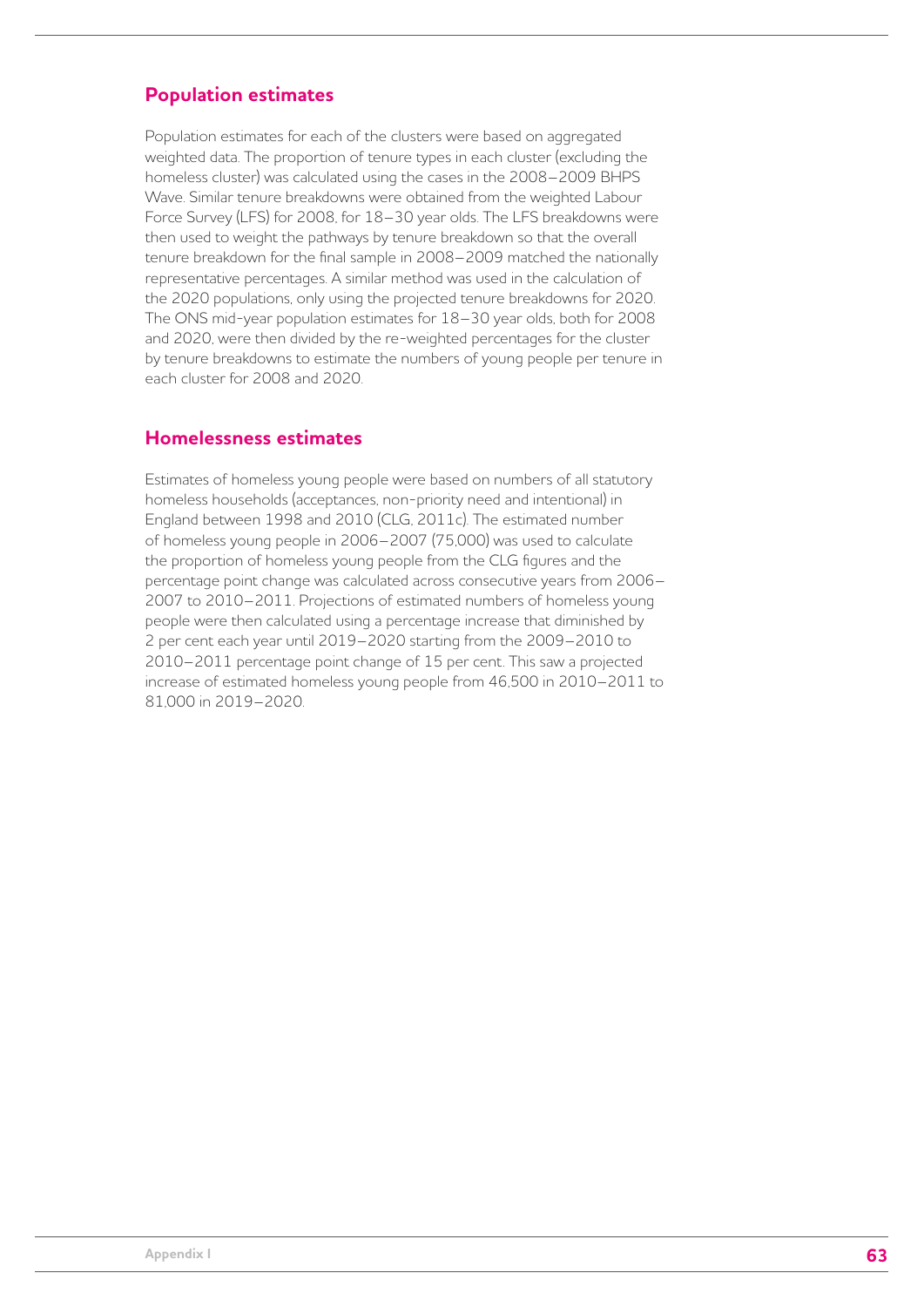# **APPENDIX II: DATA SOURCES**

Bank of England (2010) *Trends in lending, June 2010*. Available at: http://www. bankofengland.co.uk/publications/Documents/other/monetary/trendsjune10. pdf [accessed 3 May 2012].

Chartered Institute of Housing (2009) *Young people move away from homeownership*. Available at: http://www.cih.org/news/view.php?id=1070 [accessed 8 September 2010].

Chartered Institute of Housing (2010) *Budget 2010: briefing for members*. Coventry: CIH.

Communities and Local Government (2010) Live Tables. Available at: http:// www.communities.gov.uk/housing/housingresearch/housingstatistics/livetables [accessed 3 May 2012].

Council of Mortgage Lenders (2009) 'First time buyers: are they really getting older?'. *CML News*, Issue No. 15, 4 August 2009. Available at: http://www.cml. org.uk/cml/publications/newsandviews/45/152 [accessed 3 May 2012].

Council of Mortgage Lenders (2010a) 'Affordability and first time buyers'. *Housing Finance*, Issue 1.

Department of Work and Pensions (2010a) *Housing benefit and council tax benefit*. Available at: http://campaigns.dwp.gov.uk/asd/index.php?page=hbctb [accessed 3 May 2012].

Members' Research Services (2009) *In figures: housing research paper*. Cardiff: National Assembly for Wales.

Natcen, British Social Attitudes Survey, 1999–2008 (computer file). Colchester: UK Data Archive [distributor], latest deposit March 2010.

NISRA, Continuous Household Survey 2008–2009 (computer file). Colchester: UK Data Archive [distributor], October 2009.

Northern Ireland Government (2009) *Northern Ireland housing statistics 2008/09*. Available at: http://www.dsdni.gov.uk/index/stats\_and\_research/ stats-publications/stats-housing-publications/housing\_stats/housing\_ statistics 2008-09.htm [accessed 3 May 2012].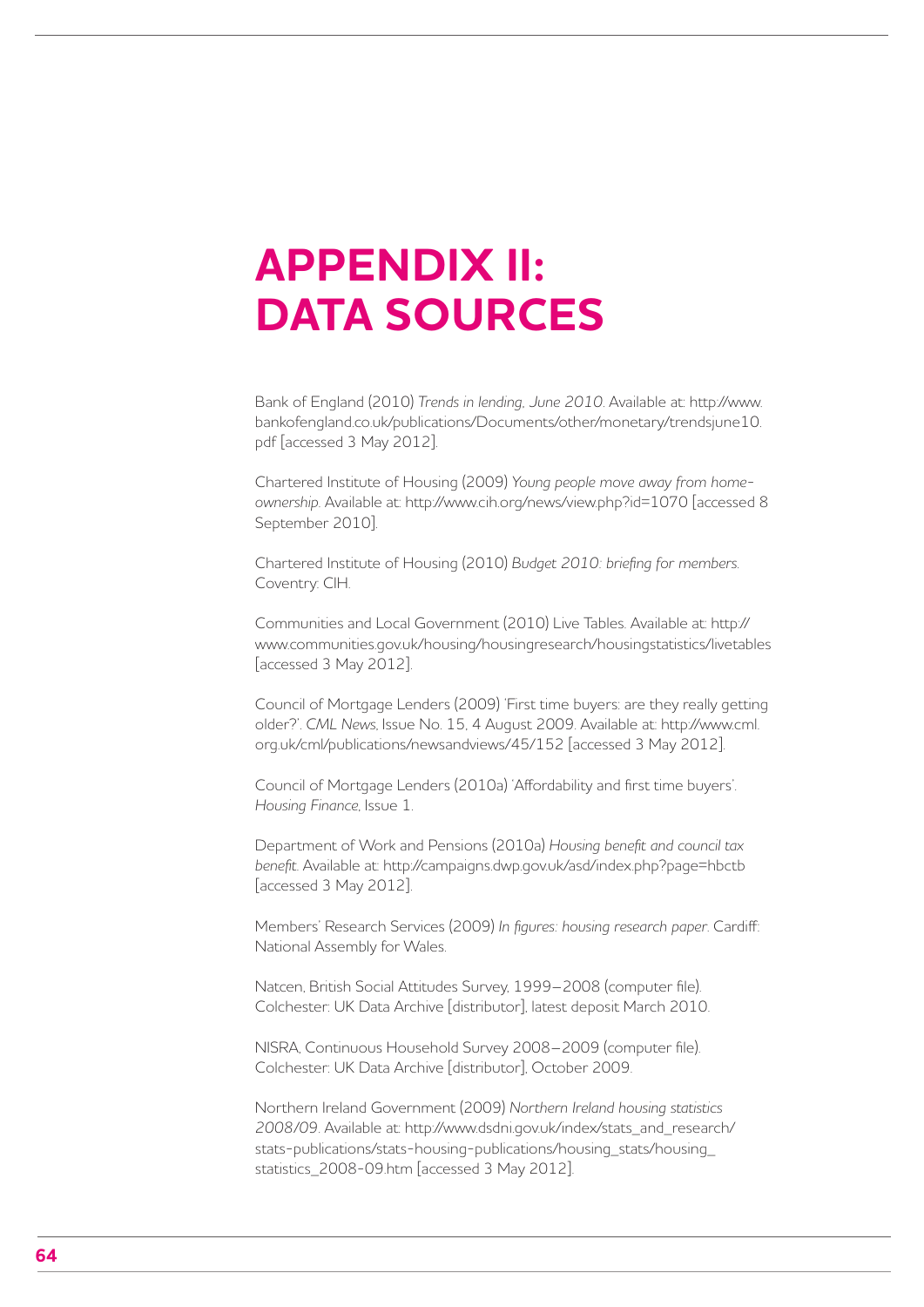ONS (2009) *Social Trends 39*. Basingstoke: Palgrave Macmillan.

ONS (2010) *Social Trends 40*. Basingstoke: Palgrave Macmillan.

ONS, Quarterly Labour Force Survey, 1999–2010 (computer file). Colchester: UK Data Archive [distributor], latest deposit June 2010.

Scottish Government, Scottish Household Survey 2007–2008 (computer file). Colchester: UK Data Archive [distributor], June 2010.

Scottish Government (2010) *Housing statistics for Scotland – AHIP summary*. http://www.scotland.gov.uk/Topics/Statistics/Browse/Housing-Regeneration/ HSfS/NB-AHIP [accessed 7 October 2010].

Scottish Government (2010) H*ousing statistics for Scotland – housing lists*. http:// www.scotland.gov.uk/Topics/Statistics/Browse/Housing-Regeneration/HSfS/ HousingLists [accessed 7 October 2010].

The Poverty Site (2010) *UK*: 'Young adult unemployment'. Available at: http:// www.poverty.org.uk/35/index.shtml [accessed 3 May 2012].

Welsh Assembly Government, Living in Wales 2008 (computer file). Colchester: UK Data Archive [distributor], January 2010.

Welsh Assembly Government (2010) *StatsWales*. http://www.statswales.wales. gov.uk/TableViewer/tableView.aspx?ReportId=14463 [accessed 7 October 2010].

Wilcox, S. (2009) *UK housing review 2009/10*. Available at: http://www.york. ac.uk/res/ukhr/ukhr0910/compendium.htm [accessed 3 May 2012].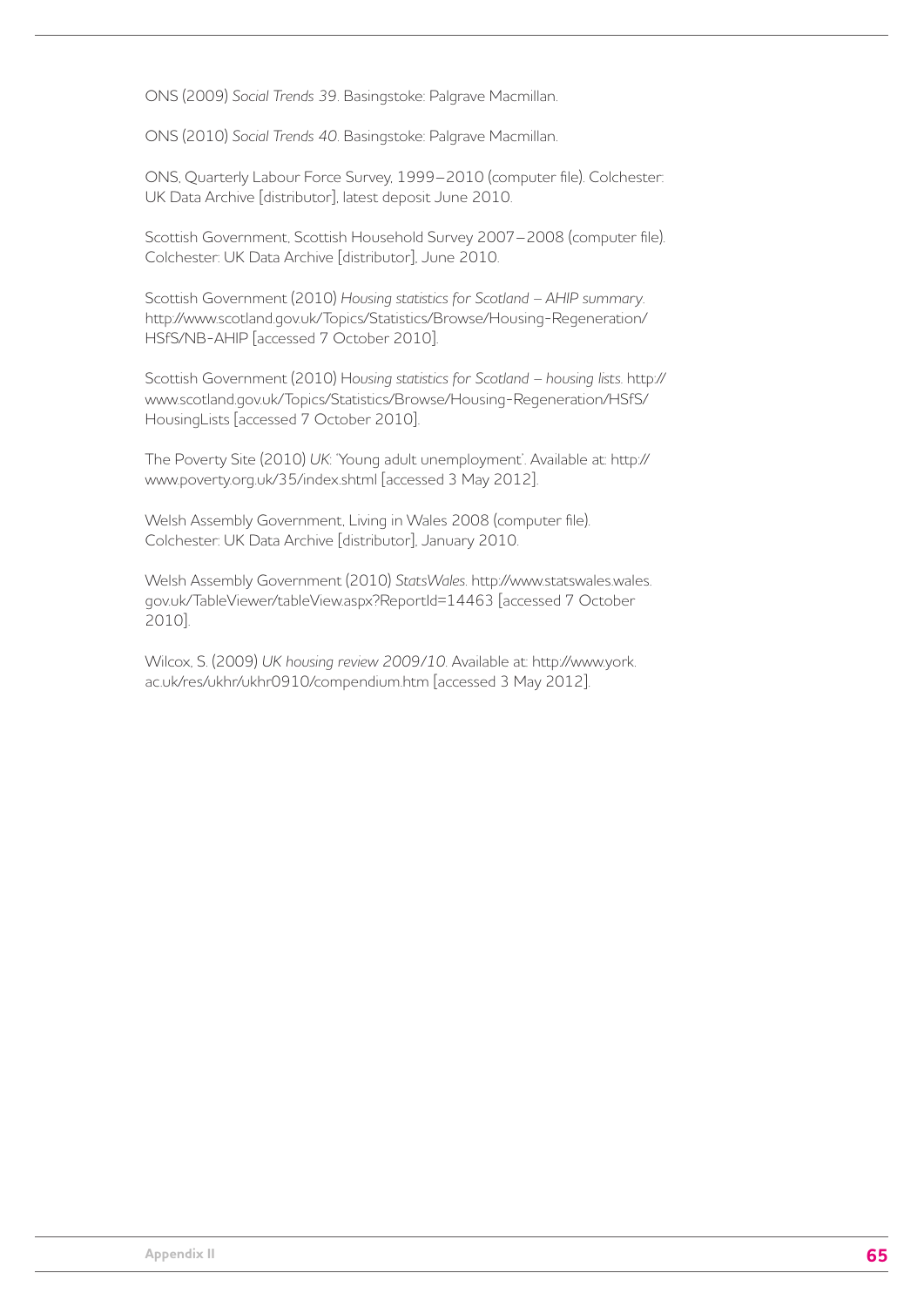**YOUNG PEOPLE AND THEIR HOUSING APPENDIX III:<br>YOUNG PEOPLE AND THEIR HOUSING**<br>SCENARIOS: 2008-2020 **SCENARIOS: 2008–2020 APPENDIX III:** 

| Housing pathway                         |                     | 2008                                                                                                                                                                                                                                                                                                                                                                                                                                | 2020                                                                                                                                                                                                                                                                                                                                                                                                                                                           |
|-----------------------------------------|---------------------|-------------------------------------------------------------------------------------------------------------------------------------------------------------------------------------------------------------------------------------------------------------------------------------------------------------------------------------------------------------------------------------------------------------------------------------|----------------------------------------------------------------------------------------------------------------------------------------------------------------------------------------------------------------------------------------------------------------------------------------------------------------------------------------------------------------------------------------------------------------------------------------------------------------|
| Stay at home to own Population estimate |                     | 3.7 million                                                                                                                                                                                                                                                                                                                                                                                                                         | 4 million                                                                                                                                                                                                                                                                                                                                                                                                                                                      |
|                                         | Description         | • These young people tend to remain in the owner-occupied<br>age 30, then generally exit into owner-<br>30% have qualifications higher than A-level standard; 28%<br>A-levels; 34% GCSEs; 7% no qualifications.<br>20% in couples by age 30 (no children).<br>Median income of £18,739.<br>parental home until<br>occupation.                                                                                                       | pathway will remain in the parental home until later. Some will exit<br>Due to difficulties accessing home ownership, young people in this<br>enter this pathway due to difficulties accessing home ownership.<br>Young people with higher-level qualifications and incomes will<br>into the PRS.                                                                                                                                                              |
| Dual income,                            | Population estimate | $\bullet$ 1.4 million                                                                                                                                                                                                                                                                                                                                                                                                               | 1.4 million                                                                                                                                                                                                                                                                                                                                                                                                                                                    |
| no kids owners<br>(DINKOs)              | Description         | owner-occupied accommodation by age 30, with one third<br>parental home and enter PRS housing. Roughly 40% are in<br>53% have qualifications higher than A-level standard; 24%<br>tend to leave the owner-occupied<br>A-levels; 18% GCSEs; 4% no qualifications.<br>86% in couples by age 30 (no children)<br>Median income of £21,629<br>remaining in the PRS<br>These young people                                                | A greater proportion of young people in this pathway will choose<br>Due to limited access to home ownership, the vast majority of<br>not to pursue higher education, which will probably impact on<br>these young people will enter the PRS, making these young<br>income levels and therefore housing choices.<br>people dual income, no kids renters (DINKRs)                                                                                                |
| Two-parent families                     | Population estimate | $\bullet$ 1.1 million                                                                                                                                                                                                                                                                                                                                                                                                               | 850.000                                                                                                                                                                                                                                                                                                                                                                                                                                                        |
|                                         | Description         | These young people tend to leave the parental home and enter<br>to the contracted pathways of early nesters, these young people<br>spend longer living alone or as couples before starting a family.<br>either owner-occupation (65%) or the PRS (22%). Compared<br>26% have qualifications higher than A-level standard; 30%<br>A-levels: 43% GCSEs; 1% no qualifications.<br>Median income of £17,527<br>92% in couples by age 30 | parental home longer, enter the PRS and live there longer before<br>Those who are squeezed out of this pathway may remain in the<br>necessary capital to access home ownership, so access to home<br>• Young people in this pathway are not likely to have accrued the<br>ownership is likely to be largely dependent on the support of<br>parents. Levels of home ownership will therefore decrease<br>having children, or they may have children in the PRS. |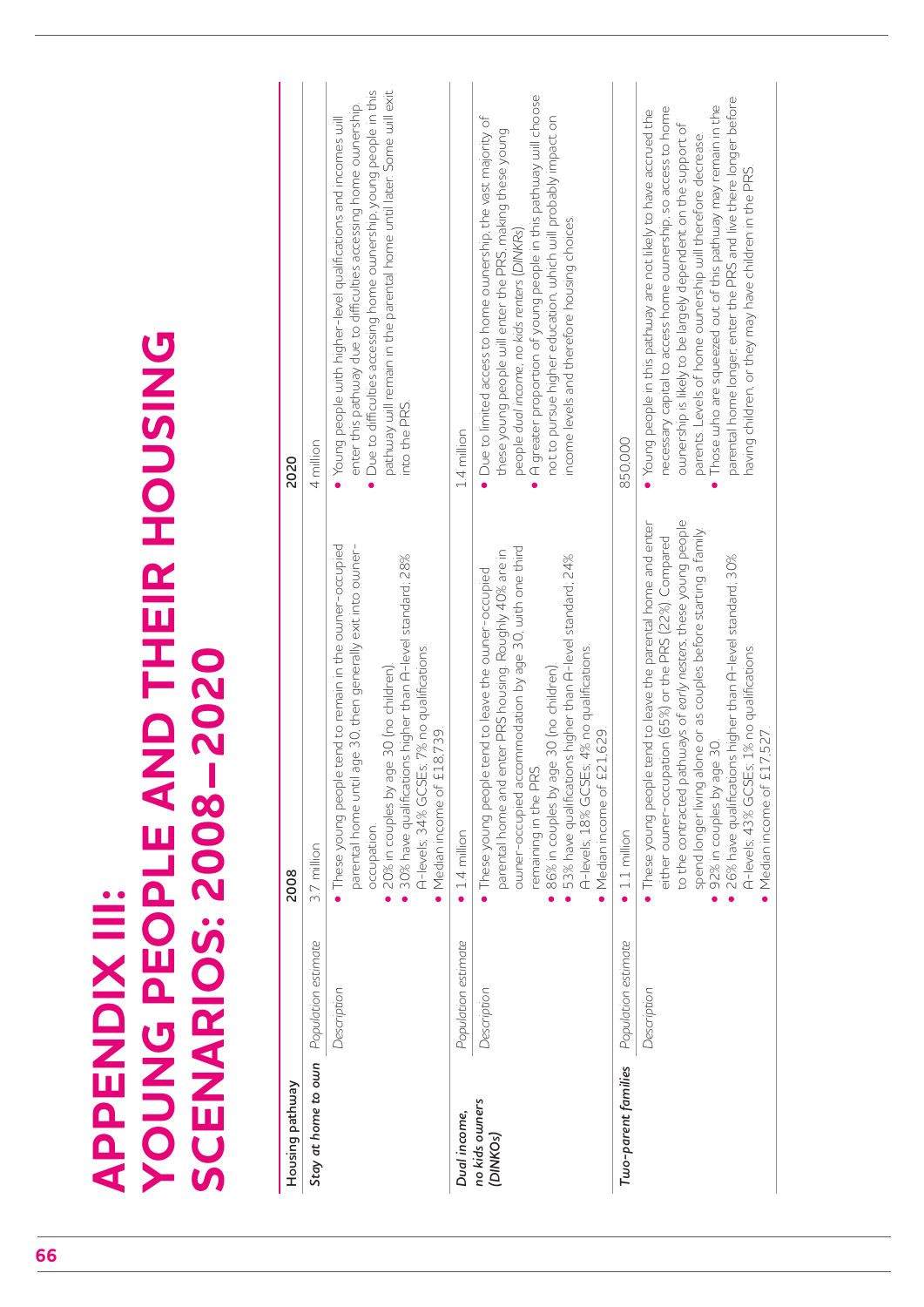| Housing pathway     |                     |                                                                                                                                                                                                                                                                                                                                                                                                                       |                                                                                                                                                                                                                                                                                                                                                                                                                                                                                                                                                         |
|---------------------|---------------------|-----------------------------------------------------------------------------------------------------------------------------------------------------------------------------------------------------------------------------------------------------------------------------------------------------------------------------------------------------------------------------------------------------------------------|---------------------------------------------------------------------------------------------------------------------------------------------------------------------------------------------------------------------------------------------------------------------------------------------------------------------------------------------------------------------------------------------------------------------------------------------------------------------------------------------------------------------------------------------------------|
| Early nesters       | Population estimate | 500,000                                                                                                                                                                                                                                                                                                                                                                                                               | 420,000                                                                                                                                                                                                                                                                                                                                                                                                                                                                                                                                                 |
|                     | Description         | These young people tend to leave the family home before their<br>children. A high proportion of exits from the family home were<br>21st birthday and live in couple households with or without<br>20% have qualifications higher than A-level standard; 24%<br>is; 9% no qualifications.<br>14,210<br>86% in couples by age 30.<br>into owner-occupation.<br>A-levels; 37% GCSE<br>$\bullet$ Median income of £       | that the dominant tenure for these young people will no longer be<br>compared to many other young people living in the PRS, therefore<br>terms of employment, which means that incomes will remain low<br>This group of young people faces a relatively negative outlook in<br>As a result of difficulties accessing owner-occupation, it is likely<br>leaving them to consume lower-end properties.<br>owner-occupation, it will be the PRS.                                                                                                           |
| Young professional  | Population estimate | 1.6 million                                                                                                                                                                                                                                                                                                                                                                                                           | 2 million                                                                                                                                                                                                                                                                                                                                                                                                                                                                                                                                               |
| renters             | Description         | home into shared PRS housing, often for higher education. Most<br>These young people tend to leave the owner-occupied parental<br>they are 30, while roughly one in seven<br>68% have higher education qualifications; 17% A-levels; 15%<br>33% in couples by age 30 (no children).<br>moves into owner-occupation.<br>GCSEs; 0% no qualifications.<br>Median income of £15,571<br>stay in the PRS until<br>$\bullet$ | Increases in higher education fees are likely to result in a decrease<br>in the number of students following this pathway – they are likely<br>Fewer young people in this pathway will be in owner-occupation,<br>Some young people who would previously have followed other<br>pathways are likely to be forced to share in the PRS, therefore<br>increasing the pathway population considerably.<br>they will instead enter the PRS.<br>to stay at home.<br>$\bullet$                                                                                 |
| In the social queue | Population estimate | 1 million                                                                                                                                                                                                                                                                                                                                                                                                             | 1.3 million                                                                                                                                                                                                                                                                                                                                                                                                                                                                                                                                             |
|                     | Description         | at least 30, or exit into a social rented tenancy.<br>e young people remain in the social rented<br>14% have qualifications higher than A-level standard; 23%<br>A-levels; 37% GCSEs; 26% no qualifications.<br>• Median income of £8,768<br>22% in couples by age 30.<br>The majority of thes<br>parental home until                                                                                                 | from the parental home and will therefore exit this pathway into<br>As a result of changes to non-dependent deductions in housing<br>The number of young people living with parents in social rented<br>Some young people will choose not to further delay their exit<br>benefit payments, some young people may leave the parental<br>example, social renting families may defer having children and<br>housing will increase because of the lack of alternatives. For<br>remain in the social queue instead.<br>home in a chaotic manner.<br>the PRS. |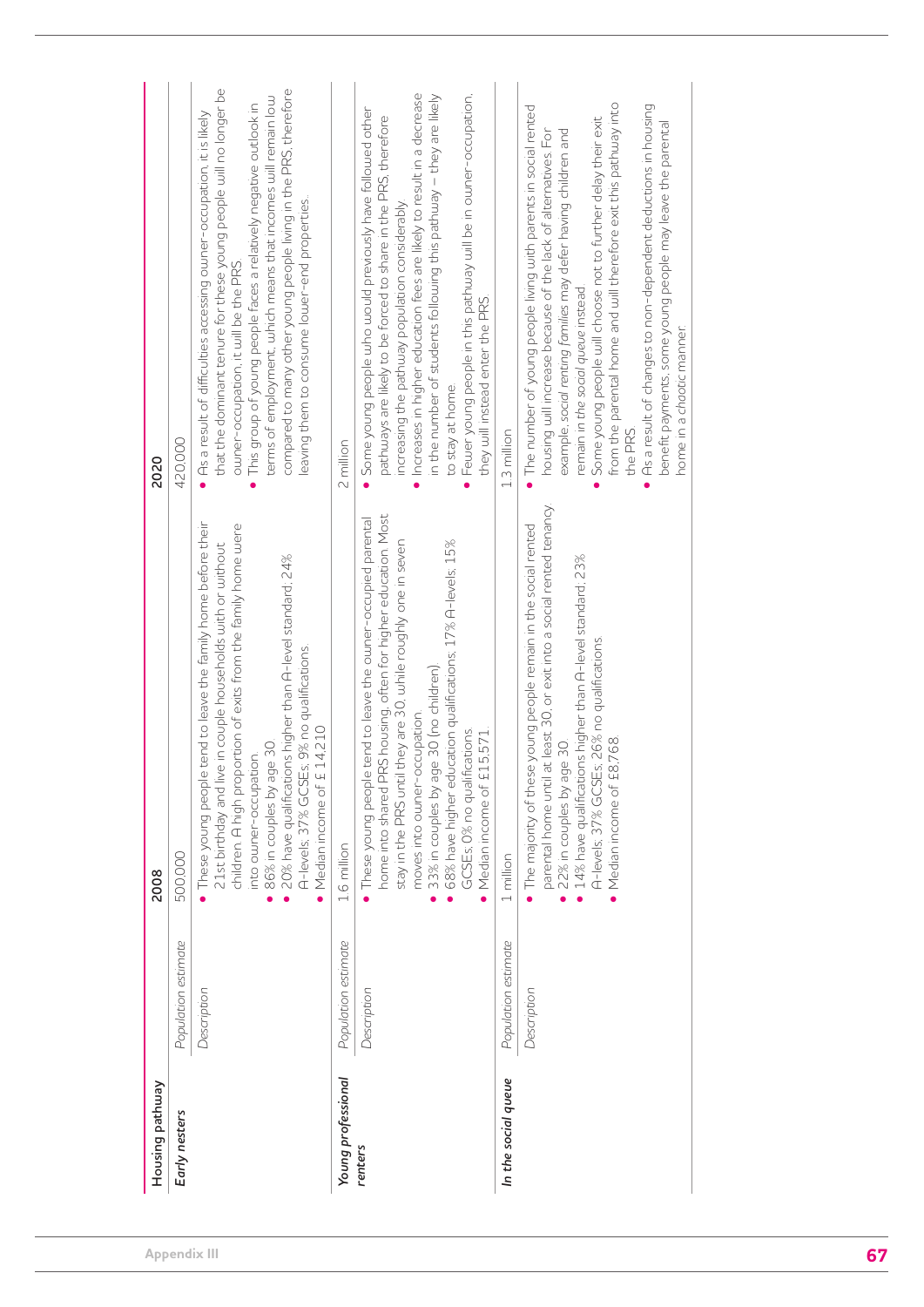| Housing pathway |                     | 2008                                                                                                                                                                                                                                                                                                                                                                                                                                                          | 2020                                                                                                                                                                                                                                                                                                                                                                                                                                                                                                                                              |
|-----------------|---------------------|---------------------------------------------------------------------------------------------------------------------------------------------------------------------------------------------------------------------------------------------------------------------------------------------------------------------------------------------------------------------------------------------------------------------------------------------------------------|---------------------------------------------------------------------------------------------------------------------------------------------------------------------------------------------------------------------------------------------------------------------------------------------------------------------------------------------------------------------------------------------------------------------------------------------------------------------------------------------------------------------------------------------------|
| Lone parent     | Population estimate | 680,000                                                                                                                                                                                                                                                                                                                                                                                                                                                       | 590,000                                                                                                                                                                                                                                                                                                                                                                                                                                                                                                                                           |
|                 | Description         | Economic inactivity is a prominent feature among these young<br>who are almost entirely female, tend to<br>leave the parental home and enter their own social rented<br>11% have qualifications higher than A-level standard; 22%<br>accommodation. A significant minority will enter the PRS.<br>A-levels; 59% GCSEs; 7% no qualifications.<br>13,065.<br>29% in couples by age 30.<br>• These young people,<br>• Median income of £1<br>people.             | accommodation, but there will be an increase in the proportion of<br>As a result of a lack of social housing, a small proportion of young<br>parent pathway the predominant tenure will still be social rented<br>people will no longer follow this pathway, choosing to remain<br>For the majority of other young people who follow the lone<br>at home instead, and even delay having children because of<br>insecurities about accommodation options.<br>lone parents living in the PRS.<br>$\bullet$                                          |
| Social renting  | Population estimate | 440,000                                                                                                                                                                                                                                                                                                                                                                                                                                                       | 360,000                                                                                                                                                                                                                                                                                                                                                                                                                                                                                                                                           |
| families        | Description         | 5% have qualifications higher than A-level standard; 14% A-levels;<br>social rented accommodation. The pathway is differentiated from<br>others in the social rented sector in that most young people are<br>. These young people tend to leave the family home and enter<br>living in family households, some with children.<br>46% GCSEs; 36% no qualifications.<br>Median income of £14,424<br>86% in couples by age 30.<br>$\bullet$                      | accommodation in the PRS, where their relatively low incomes will<br>are likely to seek alternative means of entering the social rented<br>• The primary challenge facing this group of young people will be<br>Some young couples will exit this pathway and seek alternative<br>An increasing number of young people following this pathway<br>heightened difficulties in gaining access to social rented sector<br>sector, for example through the statutory homeless route.<br>restrict their housing options.<br>accommodation.<br>$\bullet$ |
| Chaotic         | Population estimate | 75,000 (16-24years)                                                                                                                                                                                                                                                                                                                                                                                                                                           | 81,000 (16-24 years)                                                                                                                                                                                                                                                                                                                                                                                                                                                                                                                              |
|                 | Description         | homelessness among these young people are sometimes hidden,<br>· Initial exits from the parental home are often into homelessness,<br>with young people 'sofa-surfing' with friends or extended family<br>most frequently caused by family conflict. Further episodes of<br>repeated entry and exit into the social rented sector and PRS.<br>The housing pathways of these young people are marked by<br>Low levels of academic qualifications.<br>$\bullet$ | These young people are increasingly likely to be accommodated in<br>breakdown, are likely to persist and even worsen with less public<br>funding being allocated to prevention and support interventions.<br>More young people will follow this pathway, such as those who<br>face considerable shortfalls between LHA and rent payments.<br>Causes of youth homelessness, such as family relationship<br>the lower echelons of the PRS.<br>$\bullet$<br>$\bullet$                                                                                |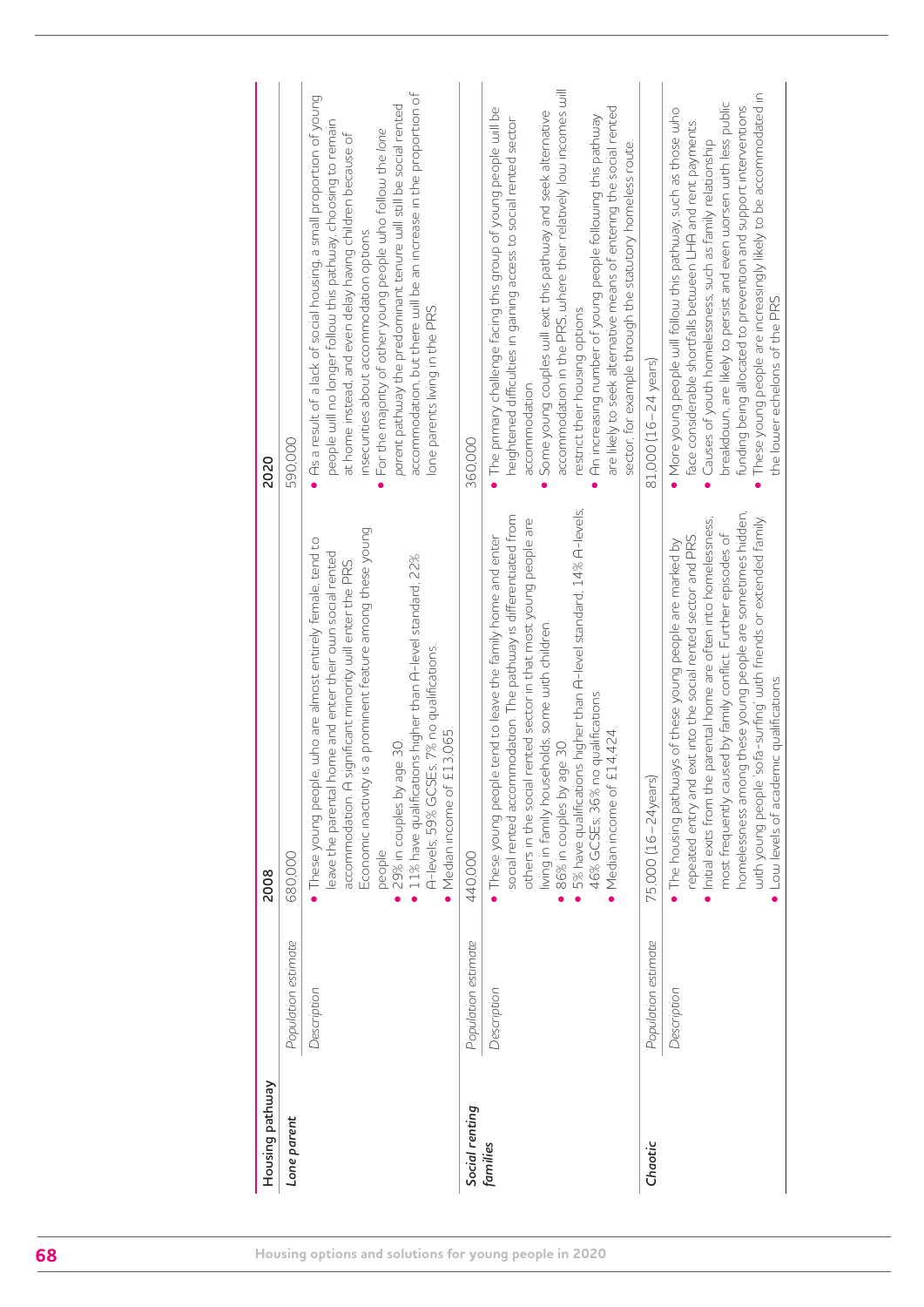# **ACKNOWLEDGEMENTS**

The authors of this report would like to thank the Joseph Rowntree Foundation for funding this timely piece of research, and in particular Kathleen Kelly for providing invaluable feedback and support throughout the process. We would also like to thank the young peer researchers for their significant contributions to the project: Nicole Allen, Sophie Hallett, Lindsay Phillips, Gareth Elliston, Jade Jackson, Adam Golten, Ashley Russell and Paul Tucker. Thanks also go to the young people who participated in the project and gave us their time, their stories and their opinions, and also to those agencies across the UK that helped us to gain access to many of the young people we spoke to. Finally, we wish to thank key stakeholders for their time, thoughts and contributions in the first and third stages of the research.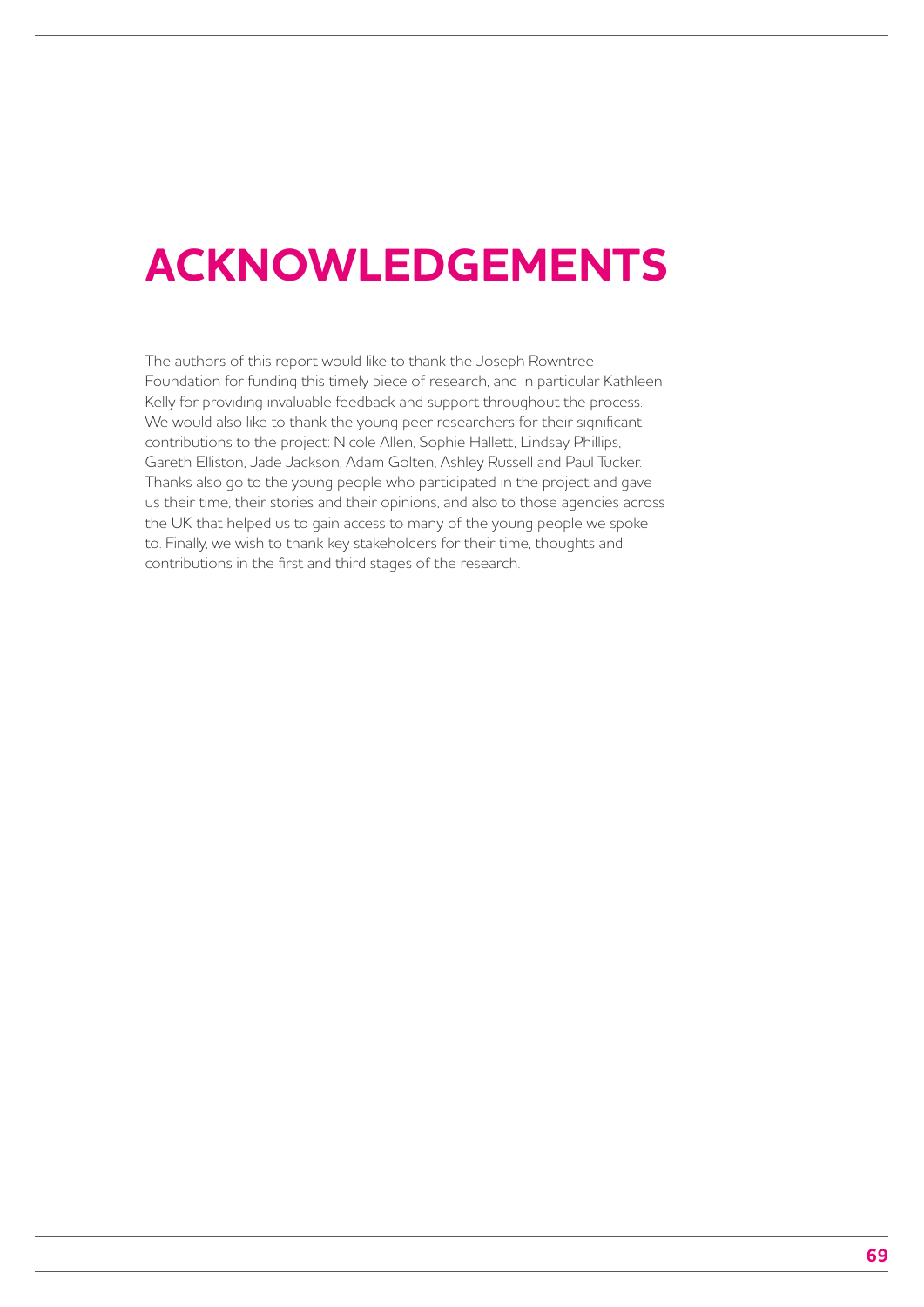# **ABOUT THE AUTHORS**

David Clapham is Professor of Housing at Cardiff University. He is the author of a number of books including *The Meaning of Housing* published by Policy Press in 2005 and *Housing and Social Policy*, written with Susan Smith and Peter Kemp and published by Macmillan in 1990. He is currently editor of the journal *Housing, Theory and Society* and has been Chair of the Housing Studies Association and Member of the Co-ordination Committee of the European Network for Housing Research. He has undertaken research on a wide range of housing topics including homelessness, housing management and supported housing. He can be contacted at ClaphamDF@cardiff.ac.uk.

Dr Peter Mackie is a Lecturer in Housing at Cardiff University where he teaches on housing-related policy and theory. Peter has particularly focused his research on youth housing and homelessness, a field in which he has sought to understand the experiences of young people from their perspectives via participatory research methods. Peter is currently the FEANTSA Research Advisor for the UK and convenor of the Wales Institute of Social and Economic Research, Data and Methods (WISERD) Housing Research Network. He can be contacted at MackieP@cardiff.ac.uk

Dr Scott Orford is a Senior Lecturer in GIS and Spatial Analysis at the University of Cardiff and is the head of the Data Team at WISERD. He has worked on projects in a variety of social science areas and he has a special interest in housing and housing markets. He has undertaken joint policy research with the Welsh Government on age-balanced communities and the role of the housing system in rural Wales. He can be contacted at OrfordS@ cardiff.ac.uk.

Dr Kelly Buckley is now the Senior Researcher for Coordinated Action Against Domestic Abuse (CAADA), working on a project exploring the effectiveness of health-based responses to domestic abuse. Kelly was involved in this study under her previous role as a Research Officer with WISERD and Shelter Cymru. Her general research interests and activities focus on vulnerable groups and class inequality, particularly with regards to age, social class and gender. She can be contacted at kellybuckley82@hotmail.co.uk.

Ian Thomas is currently studying towards his PhD in Sociology at Cardiff University. Prior to this he has worked for WISERD as a research assistant specialising in quantitative analysis, and for the Welsh Government as a statistical officer. He has recently been working with WISERD and the Welsh Government on the review of homelessness legislation in Wales. He can be contacted at ThomasIR2@cardiff.ac.uk.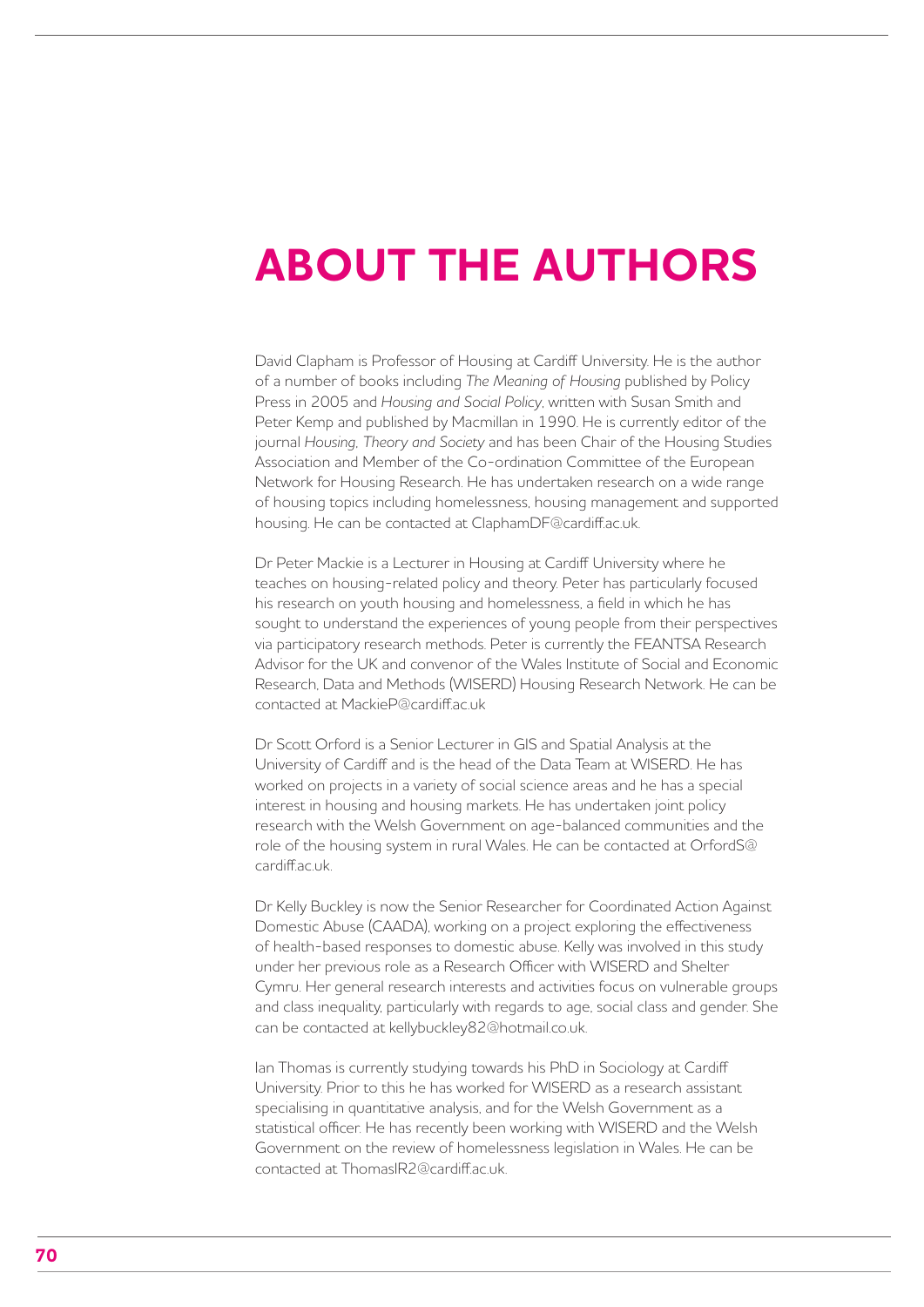Dr Iain Atherton is a Lecturer in Nursing and Health at the University of Stirling. He is also an honorary research fellow with the Centre for Housing Research at the University of St Andrews. His interests include inequalities and health. Work associated with these interests has included consideration of the potential of different approaches to housing in relation to homeless people with mental health problems or who have been inappropriately using drugs. He can be contacted at iain.atherton@stir.ac.uk.

Ursula McAnulty is a Lecturer in Housing Studies at the University of Ulster. Her research interests focus on the Private Rented Sector in Northern Ireland, a topic upon which she has written extensively. She can be contacted at u.mcanulty@ulster.ac.uk.